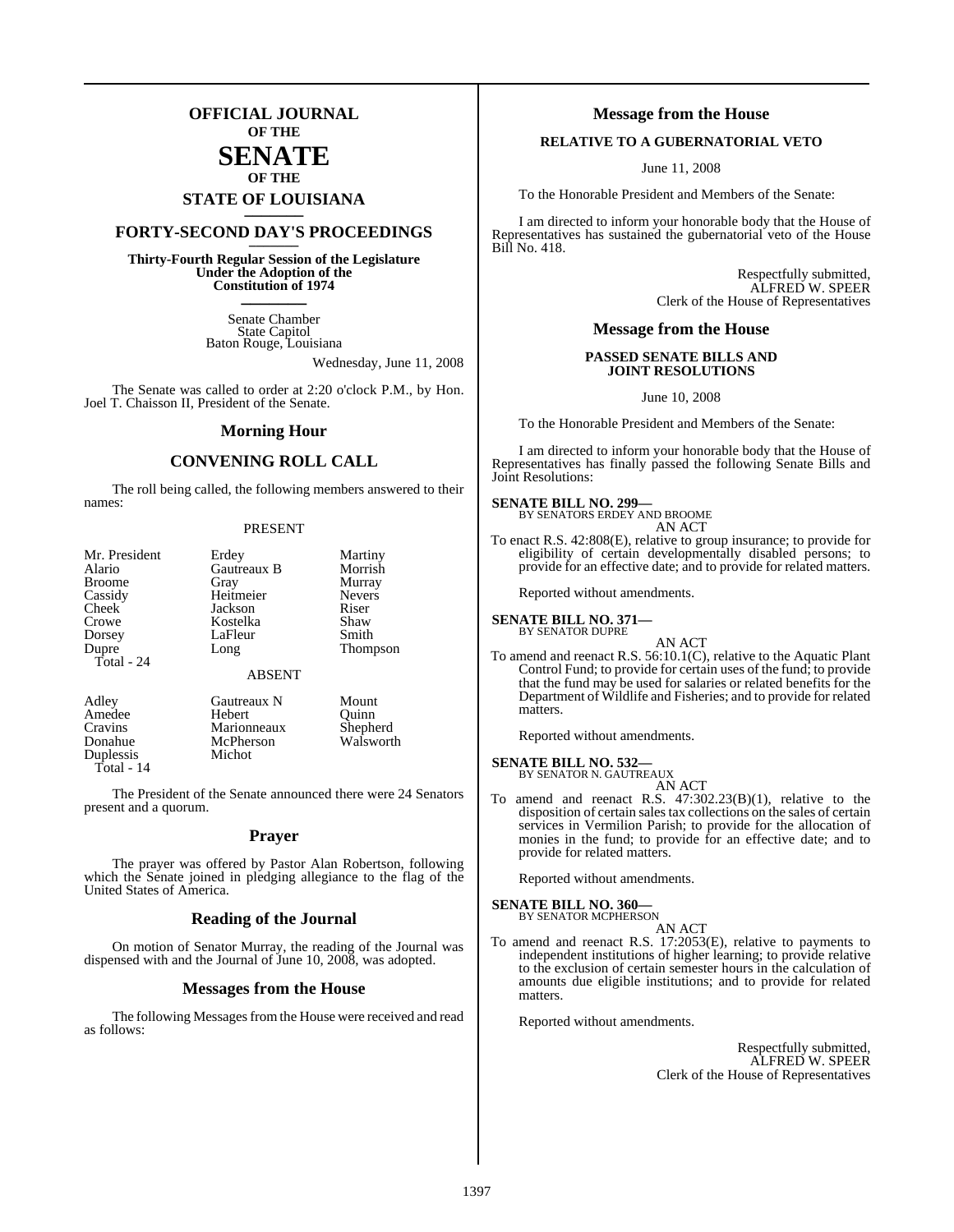## **Message from the House**

## **CONCURRING IN SENATE CONCURRENT RESOLUTIONS**

June 11, 2008

To the Honorable President and Members of the Senate:

I am directed to inform your honorable body that the House of Representatives has finally concurred in the following Senate Concurrent Resolutions:

## **SENATE CONCURRENT RESOLUTION NO. 100—** BY SENATOR NEVERS

A CONCURRENT RESOLUTION

To commend and honor the 2008 Foster Parents of the Year from each region of the state and to acknowledge the valuable contributions they provide to the abused children of Louisiana.

Reported without amendments.

### **SENATE CONCURRENT RESOLUTION NO. 101—** BY SENATOR NEVERS

A CONCURRENT RESOLUTION

To memorialize the Congress of the United States to allow immediate family to visit military personnel on extended deployment overseas who are in a rest and relaxation period.

Reported without amendments.

Respectfully submitted, ALFRED W. SPEER Clerk of the House of Representatives

## **Message from the House**

## **HOUSE CONFEREES APPOINTED**

June 10, 2008

To the Honorable President and Members of the Senate:

I am directed to inform your honorable body that the Speaker of the House of Representatives has appointed the following members, on the part of the House of Representatives, to confer, with a like committee from the Senate, on the disagreement to House Bill No. 378 by Representative Armes:

Representatives Armes, Trahan and Geymann.

Respectfully submitted, ALFRED W. SPEER Clerk of the House of Representatives

## **Message from the House**

## **HOUSE CONFEREES APPOINTED**

June 10, 2008

To the Honorable President and Members of the Senate:

I am directed to inform your honorable body that the Speaker of the House of Representatives has appointed the following members, on the part of the House of Representatives, to confer, with a like committee from the Senate, on the disagreement to House Bill No. 1069 by Representative Williams:

Representatives Williams, Trahan and A. Badon.

Respectfully submitted, ALFRED W. SPEER Clerk of the House of Representatives

## **Page 2 SENATE 42nd DAY'S PROCEEDINGS**

## **Message from the House**

## **HOUSE CONFEREES APPOINTED**

June 10, 2008

To the Honorable President and Members of the Senate:

I am directed to inform your honorable body that the Speaker of the House of Representatives has appointed the following members, on the part of the House of Representatives, to confer, with a like committee from the Senate, on the disagreement to House Bill No. 1293 by Representative Roy:

Representatives Roy, Hutter and Johnson.

Respectfully submitted, ALFRED W. SPEER Clerk of the House of Representatives

## **Privilege Report of the Legislative Bureau**

June 11, 2008

To the President and Members of the Senate:

I am directed by your Legislative Bureau to submit the following report:

The following bills are approved as to construction and duplication. We advise and suggest the following amendments to the engrossed bills.

## **HOUSE BILL NO. 3—**

BY REPRESENTATIVE GREENE AN ACT

To enact the Omnibus Bond Authorization Act of 2008, relative to the implementation of a five-year capital improvement program; to provide for the repeal of certain prior bond authorizations; to provide for new bond authorizations; to provide for authorization and sale of such bonds by the State Bond Commission; and to provide for related matters.

Reported without amendments.

## **HOUSE BILL NO. 39—**

BY REPRESENTATIVE HAZEL AN ACT

To enact R.S. 14:2(B)(41) and (42), relative to crimes of violence; to add battery of a police officer and battery of a correctional facility employee to the list of enumerated crimes of violence; and to provide for related matters.

Reported without amendments.

**HOUSE BILL NO. 52—** BY REPRESENTATIVE DANAHAY

AN ACT

To amend and reenact R.S. 47:302.12(B), relative to state funds; to provide for use of monies appropriated from the West Calcasieu Community Center Fund; and to provide for related matters.

Reported without amendments.

## **HOUSE BILL NO. 159—**

BY REPRESENTATIVE BOBBY BADON AN ACT

To amend and reenact R.S.  $11:2260(A)(11)(g)$ , relative to the Firefighters' Retirement System and the Firemen's Pension and Relief Fund for the city of Lafayette; to provide relative to mergers between those systems; to provide relative to benefits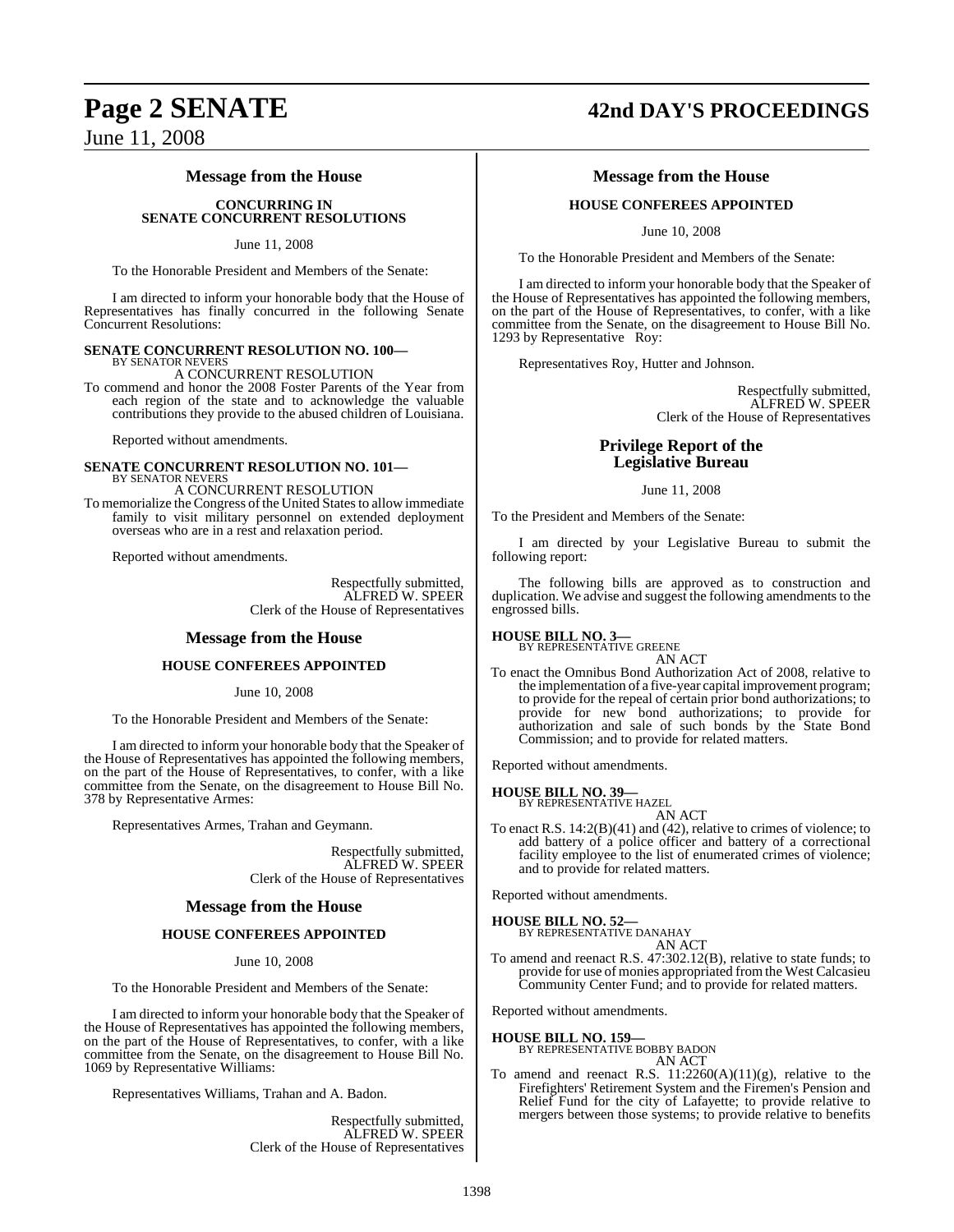## **42nd DAY'S PROCEEDINGS Page 3 SENATE**

# June 11, 2008

and cost-of-living adjustments of individuals who have been merged into the Firefighters' Retirement System; to provide for remedies relative to the rights and benefits accruing to such individuals by virtue of such merger; and to provide for related matters.

Reported without amendments.

## **HOUSE BILL NO. 296—** BY REPRESENTATIVE DANAHAY

AN ACT

To amend and reenact Section 3 of Act No. 82 of the 1948 Regular Session of the Legislature, relative to the parish of Calcasieu; to provide relative to community center and playground districts in Calcasieu Parish; to provide relative to the board of commissioners of each such district; to provide relative to the appointment and terms of board members; to provide relative to the filling of vacancies on the board; and to provide for related matters.

Reported without amendments.

**HOUSE BILL NO. 337—**<br>BY REPRESENTATIVES BURRELL, AUBERT, AUSTIN BADON, BOBBY BADON, BARRAS, BARROW, BURFORD, HENRY BURNS, CARMODY,<br>CARTER, DIXON, DOWNS, FRANKLIN, GALLOT, HARDY, HENRY,<br>HOFFMANN, HONEY, HOWARD, MICHAEL JAC

To enact a new Chapter 5 of Subtitle III of Title 47 of the Louisiana Revised Statutes of 1950, formerly comprised of Parts I through III, to be comprised of new Parts I through VII; to enact Part I, to be comprised of R.S. 47:2121 through 2124, Part II, to be comprised of R.S. 47:2126 through 2137, Subpart A of Part III, to be comprised of R.S. 47:2141 through 2147, Subpart B of Part III, to be comprised of R.S. 47:2151 through 2163, Subpart A of Part IV, to be comprised of R.S. 47:2196 through 2197, Subpart B of Part IV, to be comprised of R.S. 47:2201 through 2211, Subpart C of Part IV, to be comprised of R.S. 47:2231 through 2237, Subpart A of Part V, to be comprised of R.S. 47:2241 through 2245, Subpart B of Part V, to be comprised of R.S. 47:2246 and 2247, Subpart A of Part VI, to be comprised of R.S. 47:2266, Subpart B of Part VI, to be comprised of R.S. 47:2271 through 2280, and Part VII, to be comprised of R.S. 47:2286 through 2292, and to repeal R.S. 13:4951, Subparts E, F, and G of Part II of Chapter 6 of Title 33, comprised of R.S. 33:2861 through 2892.9, Chapters 13A, 13B, and 13C of Title 33, comprised of R.S. 33:4720.11 through 4720.49, and Part II of Chapter 4 of Subtitle III of Title 47, comprised of R.S. 47:2101 through 2114; and to repeal former PartsI, II, and III of Chapter 5 of Subtitle III of Title 47, comprised of R.S. 47:2171 through 2194, 2221 through 2230, and 2251 through 2262, all relative to the payment and collection of property taxes, tax sales, and adjudicated property; to provide general provisions and definitions; to provide for payment and collection; to provide for tax sales of movable and immovable property; to provide for adjudicated property; to provide for redemptions; to provide procedures to quiet tax title and for actions to annul; and to provide for related matters.

Reported with amendments.

## **LEGISLATIVE BUREAU AMENDMENTS**

Amendments proposed by Legislative Bureau to Reengrossed House Bill No. 337 by Representative Burrell

## AMENDMENT NO. 1

On page 55, line 6, following "at" delete "the"

## **HOUSE BILL NO. 350—**

BY REPRESENTATIVE LEGER

AN ACT To amend and reenact R.S. 17:1990(B)(2)(a), relative to the operation of schools transferred to the Recovery School District; to authorize the Recovery School District to contract with forprofit providers for the operation of schools under its jurisdiction; and to provide for related matters.

Reported without amendments.

**HOUSE BILL NO. 416—** BY REPRESENTATIVE ELLINGTON AN ACT

To enact R.S.  $51:1787(A)(1)(a)(iii)$ , (iv), and (v), relative to the rebate of sales and use taxes; to require the timely payment of sales and use tax rebates; to authorize reconsideration of certain items; to require the payment of interest under certain circumstances; and to provide for related matters.

Reported without amendments.

## **HOUSE BILL NO. 417—**

BY REPRESENTATIVE BALDONE AN ACT

To amend and reenact R.S. 47:2101(A)(3), relative to the payment of ad valorem taxes; to change the deadline interest begins to accrue on delinquent ad valorem taxes; and to provide for related matters.

Reported without amendments.

### **HOUSE BILL NO. 420—**

BY REPRESENTATIVES GALLOT, BOBBY BADON, BARRAS, HENRY<br>BURNS, BURRELL, CARMODY, CARTER, CHAMPAGNE, DANAHAY,<br>DOERGE, DOWNS, ELLINGTON, FOIL, GEYMANN, ELBERT<br>GUILLORY, HARDY, ROSALIND JONES, SAM JONES, KLECKLEY,<br>MILLS, MONTOU A JOINT RESOLUTION

Proposing to amend Article VII, Section 4(D)(3) and to enact Article VII, Section 4(D)(4) of the Constitution of Louisiana, to increase the maximum amount of the severance tax on certain natural resources which is remitted to parish governing authorities; to provide for an effective date; to provide for submission of the proposed amendment to the electors; and to provide for related matters.

Reported without amendments.

## **HOUSE BILL NO. 445—**

BY REPRESENTATIVE GREENE AN ACT

To amend and reenact R.S. 47:2193, relative to tax sales; to provide that the listing of property in the name of the tax sale purchaser shall occur in the same manner as the listing of non-tax sale properties; to provide for an effective date; and to provide for related matters.

## Reported without amendments.

## **HOUSE BILL NO. 463—**

BY REPRESENTATIVES TRAHAN AND TUCKER AN ACT

To amend and reenact R.S. 17:10.5(C), relative to the Recovery School District; to provide relative to the retention period for certain schools transferred to the Recovery School District; to require the Recovery School District to report certain information to the State Board of Elementary and Secondary Education on the status of such schools; to provide for information to be included in the report, including recommendations of the Recovery School District; to provide timelines relative to such reporting and actions taken by the State Board of Elementary and Secondary Education on such recommendations; and to provide for related matters.

Reported without amendments.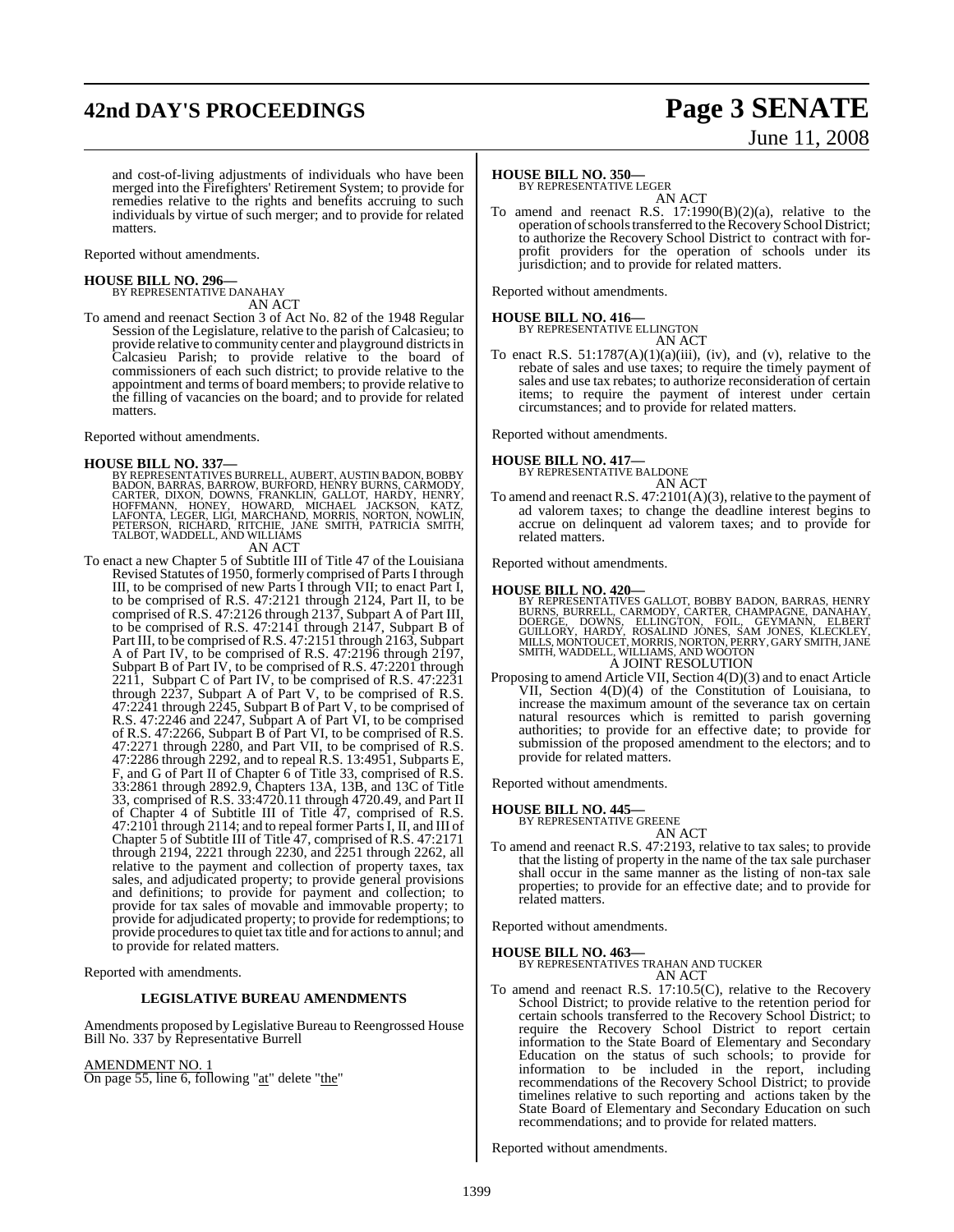## **Page 4 SENATE 42nd DAY'S PROCEEDINGS**

## June 11, 2008

## **HOUSE BILL NO. 465—**

BY REPRESENTATIVES LABRUZZO, BILLIOT, CONNICK, LIGI,<br>LOPINTO, TALBOT, WILLMOTT, AND WOOTON AND SENATOR<br>MARTINY

AN ACT

To enact R.S. 33:1420.19, relative to economic development in Jefferson Parish; to provide for the creation of a special district in the parish for the purpose of promoting, encouraging, and participating in infrastructure improvements to stimulate the economy; to provide for the boundaries, governance, and duties and powers of the district, including the power to provide for tax increment financing and to incur debt and issue evidences of indebtedness; and to provide for related matters.

Reported with amendments.

## **LEGISLATIVE BUREAU AMENDMENTS**

Amendments proposed by Legislative Bureau to Engrossed House Bill No. 465 by Representative LaBruzzo

## AMENDMENT NO. 1

In Senate Committee Amendment No. 1 proposed by the Senate Committee on Local and Municipal Affairs and adopted by the Senate on May 28, 2008, on line 2, after "promote" and before "encourage" insert ","

## **HOUSE BILL NO. 525—**

BY REPRESENTATIVE ARNOLD AN ACT

To enact R.S. 11:3688(A)(11), relative to the Harbor Police Retirement System (Port of New Orleans); to provide with respect to per diem; to establish the requirements for the receipt of per diem and the amount allowable; to provide for an effective date; and to provide for related matters.

Reported without amendments.

## **HOUSE BILL NO. 526—** BY REPRESENTATIVE ARNOLD

AN ACT

To amend and reenact R.S. 11:3685(D), relative to the Harbor Police Retirement System; to provide for a change in the formula used to calculate a cost-of-living adjustment; to provide for an effective date; and to provide for related matters.

Reported without amendments.

## **HOUSE BILL NO. 534—**

BY REPRESENTATIVE ARNOLD AN ACT

To amend and reenact R.S. 11:3690(D)(12), relative to the Harbor Police Retirement System; to provide with respect to the method of financing administrative expenses; to increase the amount of system funds which may be used for administrative expenses; to provide for an effective date; and to provide for related matters.

Reported without amendments.

### **HOUSE BILL NO. 558—** BY REPRESENTATIVE DOWNS

AN ACT

To amend and reenact R.S. 38:2212(A)(3)(a), (b), and (c), relative to public contracts; to require public entities which advertise bids for construction of public works to include an estimate of the budget in the advertisement; to provide relative to the procedures for bidding on such contracts including forms used for such purposes; and to provide for related matters.

Reported without amendments.

## **HOUSE BILL NO. 563—**

BY REPRESENTATIVE DOWNS AN ACT

To amend and reenact R.S. 38:2212(A)(1)(b), relative to the letting of contracts for public works; to provide relative to the more effective and efficient letting of such contracts; to provide relative to the procedures for bidding on such contracts including forms used for such purpose; and to provide for related matters.

Reported without amendments.

## **HOUSE BILL NO. 591—**

BY REPRESENTATIVE DANAHAY AN ACT

To enact R.S. 33:2212(H), relative to the city of Sulphur; to provide relative to the salaries of certain members of the police department; to authorize an increase in salary for certain members; to provide for the calculation of longevity pay; and to provide for related matters.

Reported without amendments.

## **HOUSE BILL NO. 601—** BY REPRESENTATIVE ARNOLD

AN ACT To amend and reenact R.S. 33:2002(A)(4)(a) and 2218.2(A)(2)(a), relative to state supplemental pay; to provide relative to supplemental pay for certain commissioned law enforcement officers; to provide relative to supplemental pay for certain fire protection officers; to provide for the locations of headquarters of agencies employing such officers; and to provide for related matters.

Reported without amendments.

## **HOUSE BILL NO. 607—** BY REPRESENTATIVE LOPINTO

AN ACT

To amend and reenact R.S. 47:306(E), relative to license plates for motor vehicles; to provide for an extension for the amount of time a motor vehicle dealer has to remit collected taxes; and to provide for related matters.

Reported without amendments.

**HOUSE BILL NO. 622—** BY REPRESENTATIVE TUCKER

AN ACT

To amend and reenact R.S. 36:4(H) and R.S. 49:220.4(A)(1) and  $(B)(1)$  through (4) and  $220.5(A)(2)$  and  $(D)(4)$ , relative to the Louisiana Recovery Authority; to provide for the membership and terms of office of the board of directors; to provide for the transfer of the authority and its board of directors to the division of administration; to provide for the powers, duties, and functions of the authority, the board, and the executive director; to provide for an effective date; and to provide for related matters.

Reported without amendments.

## **HOUSE BILL NO. 718—**

BY REPRESENTATIVE TRAHAN AN ACT

To amend and reenact R.S. 17:3997(B)(2)(c), relative to the leave of absence granted by a city, parish, or other local public school board to an employee who subsequently becomes employed in a charter school, including the maximum time period for which such leave can be authorized and time periods for the taking of certain actions by the employee relative to returning to the system granting the leave; to provide an effective date; and to provide for related matters.

Reported without amendments.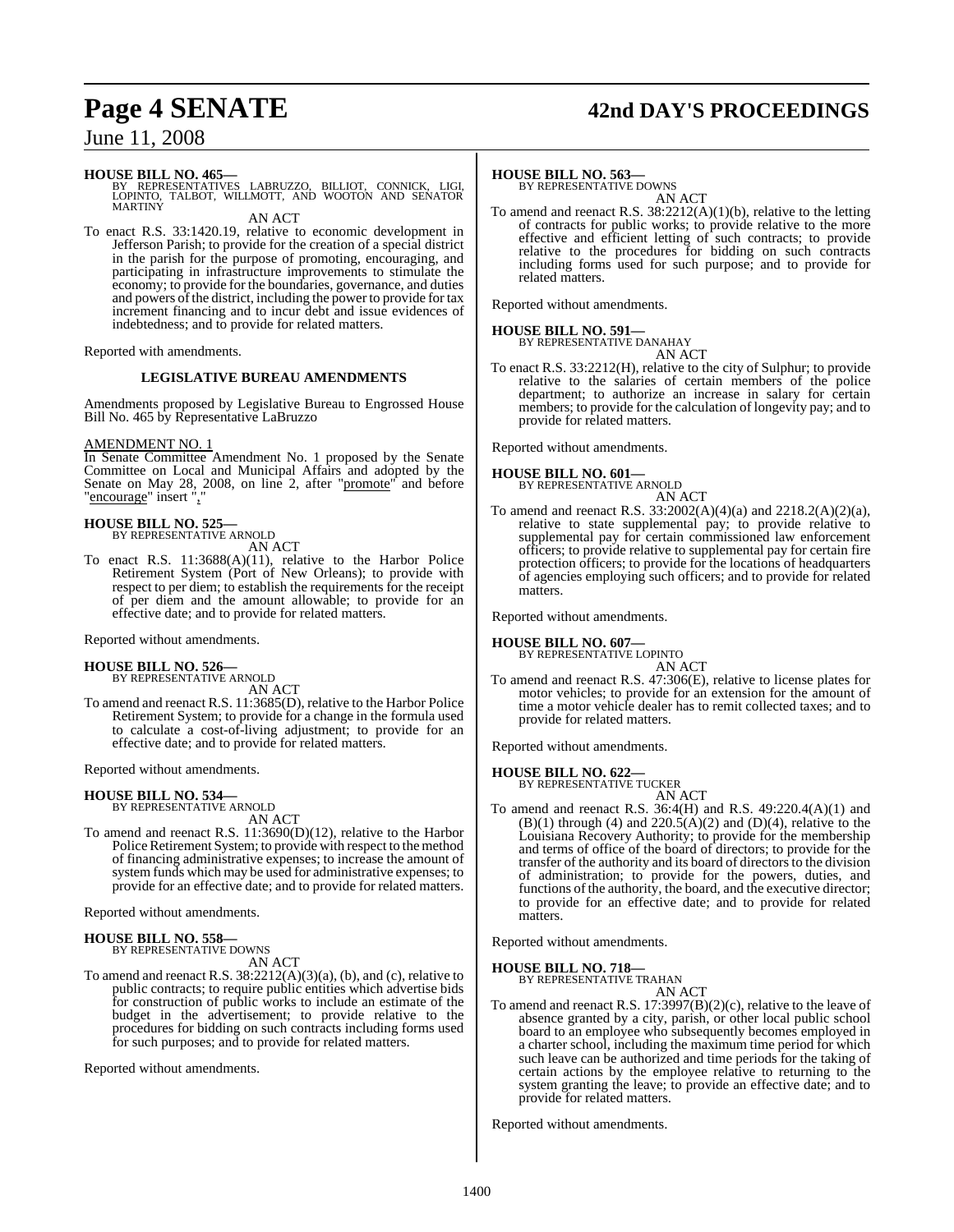## **42nd DAY'S PROCEEDINGS Page 5 SENATE**

# June 11, 2008

**HOUSE BILL NO. 723—**

BY REPRESENTATIVE ARNOLD AN ACT

To amend and reenact R.S. 11:158(B) and 3361 and to enact R.S. 11:3391, relative to the Firefighters' Pension and Relief Fund in the city of New Orleans; to provide for the purchase of service credit; to provide for technical changes; and to provide for related matters.

Reported without amendments.

## **HOUSE BILL NO. 750—** BY REPRESENTATIVE LAMBERT

AN ACT

To amend and reenact R.S. 33:130.16 through 130.18, relative to industrial areas; to correct statutory references; and to provide for related matters.

Reported without amendments.

### **HOUSE BILL NO. 845—** BY REPRESENTATIVE PERRY

AN ACT

To amend and reenact R.S. 32:402(B)(1)(c)(introductory paragraph) and to enact R.S.  $32:402(B)(1)(c)(iii)$  through (vi), relative to driving without a license; to provide for penalties for driving without a license to be the same as the penalties for driving with a suspended license; and to provide for related matters.

Reported with amendments.

## **LEGISLATIVE BUREAU AMENDMENTS**

Amendments proposed by Legislative Bureau to Engrossed House Bill No. 845 by Representative Perry

## AMENDMENT NO. 1

On page 1, line 15, following "of" and before "(a)" change "Subsection" to "Subparagraph"

## **HOUSE BILL NO. 852—**

BY REPRESENTATIVES AUSTIN BADON, BARROW, BILLIOT,<br>GISCLAIR, HARDY, HENRY, LAFONTA, MARCHAND, PATRICIA<br>SMITH,AND ST. GERMAIN AN ACT

To enact R.S. 32:300.5, relative to the use of telephones and electronic communication devices while driving; to prohibit the use of wireless telephones while driving; to prohibit text messaging and e-mailing while driving; and to provide for related matters.

Reported without amendments.

## **HOUSE BILL NO. 888—** BY REPRESENTATIVE HENRY

AN ACT

To amend and reenact R.S. 39:33.1(B)(1) and to enact R.S.  $39:33.1(B)(4)$ , relative to the expenditure of state funds; to provide for determination of the expenditure limit; to provide for the factors and method of calculation of the expenditure limit; and to provide for related matters.

Reported without amendments.

## **HOUSE BILL NO. 903—**

BY REPRESENTATIVE LORUSSO AN ACT

To amend and reenact R.S. 33:1373(A), (B)(introductory paragraph), (C)(introductory paragraph), and (D) and to enact R.S. 13:1140.1, relative to Orleans Parish; to grant certain agencies and entities within the parish the authority to enforce health, safety, and welfare statutes or ordinances in any court of competent jurisdiction; to establish a separate environmental docket of the Civil District Court for the parish of Orleans, or the successor to such court, to hear matters related to the enforcement of such statutes and ordinances; and to provide for related matters.

Reported without amendments.

## **HOUSE BILL NO. 909—** BY REPRESENTATIVE MORRELL

AN ACT To amend and reenact R.S. 17:10.7(C); to provide for the time period for which the Recovery School District shall retain jurisdiction over any school transferred to it; to provide relative to the return of a transferred school; to require certain reports; to provide relative to the powers and duties of the State Board of Elementary and Secondary Education; to provide an effective date; and to provide for related matters.

Reported without amendments.

## **HOUSE BILL NO. 910—** BY REPRESENTATIVE TUCKER

AN ACT

To enact R.S. 39:1517.1, relative to state contracts; to require the reporting of certain information relating to the contract between the division of administration, office of community development, and ICF Emergency Management Services for management of The Road Home Program; to require oversight by the Legislative Audit Advisory Council; and to provide for related matters.

Reported without amendments.

## **HOUSE BILL NO. 928—**

BY REPRESENTATIVE SAM JONES

AN ACT To enact R.S. 25:912(15) and 914, relative to certain cemeteries within the state of Louisiana; to provide for the creation of a historic cemetery register within the division of historic preservation, office of cultural development, Department of Culture, Recreation and Tourism; to provide relative to the nomination, review, and approval of any such cemetery for inclusion on the state register; to provide relative to the adoption of rules and regulations by the division; and to provide for related matters.

Reported without amendments.

## **HOUSE BILL NO. 936—**

BY REPRESENTATIVE LEGER AN ACT

To amend and reenactR.S. 39:1311(D) and to enact R.S. 39:1305(F), relative to the Louisiana Local Government Budget Act; to provide for inclusion of certain judgments and settlement agreements as expenditures in budgets of certain municipalities; to provide for escrowing of revenue sharing funds when such judgments and agreements constitute more than a certain portion of total expenditures; to provide relative to the payment of judgments and agreements; to provide relative to borrowing by certain municipalities for capital purposes; and to provide for related matters.

Reported without amendments.

## **HOUSE BILL NO. 945—**

BY REPRESENTATIVE MONICA AN ACT

To amend and reenact R.S. 32:473.1, relative to abandoned motor vehicles; to provide relative to the removal of abandoned vehicles from highways by parishes and municipalities; to provide relative to liability; to provide for notice of removal; and to provide for related matters.

Reported without amendments.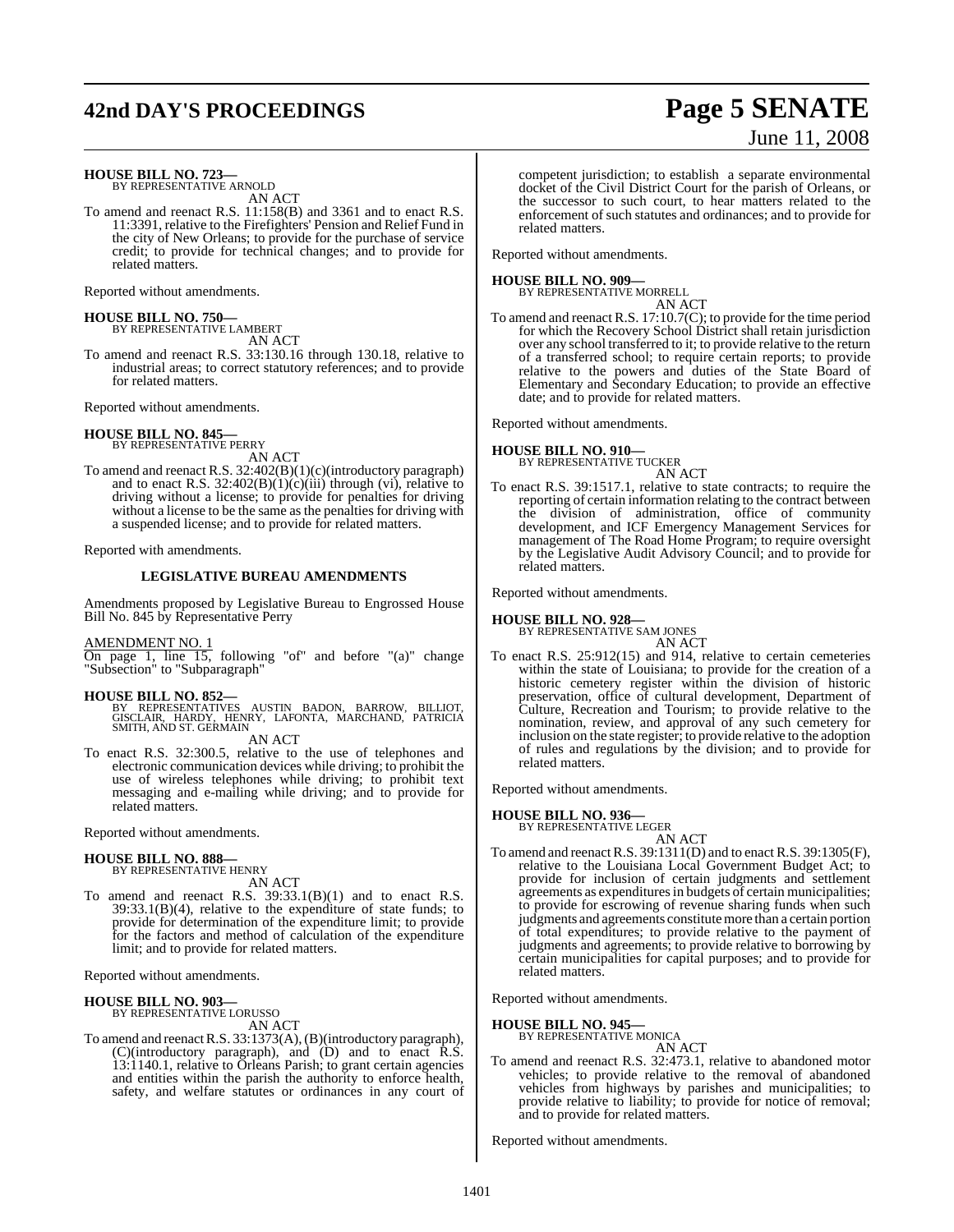## **Page 6 SENATE 42nd DAY'S PROCEEDINGS**

June 11, 2008

## **HOUSE BILL NO. 964—**

BY REPRESENTATIVE ARNOLD AN ACT

To amend and reenact R.S.  $11:3685(C)(4)(a)$ ,  $(5)$ ,  $(7)$ , and  $(11)$ , relative to the Harbor Police Retirement System; to provide with respect to the deferred retirement option plan; to provide for eligibility for certain members; to provide for exclusion of accumulated leave at time of entry; to provide for duration of DROP participation period; to provide with respect to the type of service and benefits accrued during the DROP period; to provide for an effective date; and to provide for related matters.

Reported without amendments.

### **HOUSE BILL NO. 970—** BY REPRESENTATIVE HONEY

AN ACT

To enact R.S. 33:2589, relative to the municipal fire and police civil service; to provide relative to policemen and firemen employed by certain municipalities; to provide relative to the compensation for work on holidays of any such fireman and policeman; to provide limitations; and to provide for related matters.

Reported without amendments.

## **HOUSE BILL NO. 976—** BY REPRESENTATIVE ARNOLD

AN ACT

To amend and reenact R.S. 11:3384(B), relative to the Firefighters' Pension and Relief Fund in the city of New Orleans; to change the accrual rate of retirement benefits for certain members; to change certain ages at which such accrual rates apply; to provide for an effective date; and to provide for related matters.

Reported without amendments.

## **HOUSE BILL NO. 994—**

BY REPRESENTATIVE ARNOLD AN ACT

To amend and reenact R.S. 11:3684(E), relative to the Harbor Police Retirement System (Port of New Orleans); to provide with respect to leave conversion; to establish rights of conversion at regular retirement; to establish rights of conversion upon entry into the deferred retirement option plan; to provide for an effective date; and to provide for related matters.

Reported without amendments.

## **HOUSE BILL NO. 1006—**

BY REPRESENTATIVE ARNOLD AN ACT

To amend and reenact R.S. 11:3385.1(L), relative to the Firefighters' Pension and Relief Fund in the city of New Orleans; to provide relative to the deferred retirement option plan; to provide for eligibility for a retroactive deferred retirement option plan benefit; and to provide for related matters.

Reported without amendments.

**HOUSE BILL NO. 1018—** BY REPRESENTATIVES TUCKER, TRAHAN, AND LEGER AN ACT

To enact R.S. 17:1874, relative to state funds; to establish the Workforce Training Rapid Response Fund as a special fund in the state treasury; to provide for the dedication, deposit, use, and investment on monies in the fund; to provide for an effective date; and to provide for related matters.

Reported with amendments.

## **LEGISLATIVE BUREAU AMENDMENTS**

Amendments proposed by Legislative Bureau to Engrossed House Bill No. 1018 by Representative Tucker

### AMENDMENT NO. 1

In Senate Committee Amendment No. 1 proposed by the Senate Committee on Finance to House Bill No. 1018 and adopted by the Senate on June 9, 2008, on line 5 between "**Select**" and "**Vocational**" insert "**Committee on**"

## AMENDMENT NO. 2

In Senate Committee Amendment No. 1 proposed by the Senate Committee on Finance to House Bill No. 1018 and adopted by the Senate on June 9, 2008, on line 6, between "**Education**" and "**and the**" delete "**Committee**"

**HOUSE BILL NO. 1054—** BY REPRESENTATIVE PETERSON AND SENATOR GRAY AN ACT

To enact R.S. 17:100.10, relative to authorizing city, parish, and other local public school boards to create public benefit corporations and enter into contracts with such public benefit corporations for the planning, renovation, construction, leasing, subleasing, management, and improvement of school properties; to exempt such school boards from certain limitations relative to property dispositions under certain circumstances; to authorize such school boards to enter into financing arrangements with their public benefit corporations and certain other private parties to construct new schools and to renovate existing school properties; and to provide for related matters.

Reported without amendments.

## **HOUSE BILL NO. 1068—**

BY REPRESENTATIVE KLECKLEY AN ACT

To amend and reenact R.S. 11:441(A) and 544(B)(3), (D), and (E), and to enact R.S. 11:544(F), relative to certain enforcement personnel within the office of alcohol and tobacco control, Department of Revenue, who are members of the Louisiana State Employees' Retirement System; to provide for retirement eligibility; to provide relative to the deposit of monies in the Department of Revenue Alcohol and Tobacco Control Officers Fund; to provide for the abolition of such fund; to provide an effective date; and to provide for related matters.

Reported without amendments.

## **HOUSE BILL NO. 1077—**

BY REPRESENTATIVE ROBIDEAUX AN ACT

To enact R.S. 11:620, relative to the Louisiana State Employees' Retirement System; to provide for the transfer of service for members of existing hazardous duty plans to the Hazardous Duty Services Plan; to provide for the transfer of membership thereto; to provide for the purchase of an actuarial upgrade of service credit; and to provide for related matters.

Reported without amendments.

## **HOUSE BILL NO. 1084—** BY REPRESENTATIVE ROBIDEAUX

AN ACT

To enact R.S. 11:62(5)(g) and (h) and 444(A)(2)(d) and Subpart D of Part VII of Chapter 1 of Subtitle II of Title 11 of the Louisiana Revised Statutes of 1950, to be comprised of R.S. 11:611 through 619, relative to the Louisiana State Employees' Retirement System; to provide relative to certain enforcement personnel who are members of such system; to provide for calculation of benefits; to provide for contributions; to provide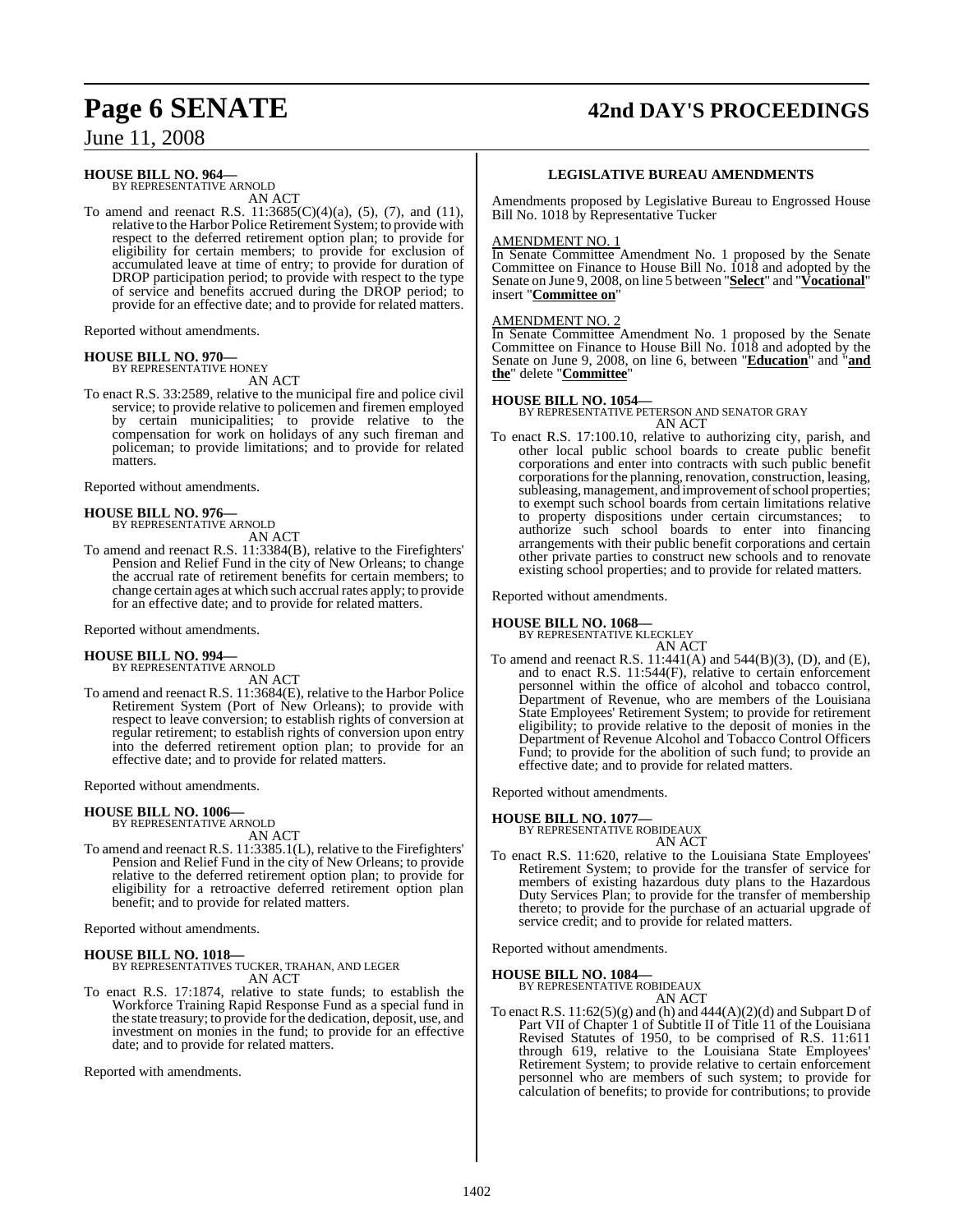## **42nd DAY'S PROCEEDINGS Page 7 SENATE**

# June 11, 2008

for an effective date; to provide for the creation of a Hazardous Duty Services Plan; to provide for the employee contribution rate, eligibility, calculation of benefits, and certification for members of the Hazardous Duty Services Plan; to provide for disability and survivors benefits; to provide for an effective date; and to provide for related matters.

Reported with amendments.

## **LEGISLATIVE BUREAU AMENDMENTS**

Amendments proposed by Legislative Bureau to Reengrossed House Bill No. 1084 by Representative Robideaux

### AMENDMENT NO. 1

On page 3, line 8, before "." change "Louisiana Constitution" to "Constitution of Louisiana"

## AMENDMENT NO. 2

On page 4, line 11, before "of the" change "Division" to "division"

AMENDMENT NO. 3 On page 6, line 1, following "surviving" and before "spouse" delete "a"

## **HOUSE BILL NO. 1105—** BY REPRESENTATIVE TRAHAN

AN ACT

To amend and reenact R.S. 17:3995(A)(1)(introductory paragraph) and (4), relative to charter schools; to provide relative to charter school funding, including for Type 5 charter schools; to authorize the imposition of certain fees by chartering authorities; to provide relative to charges for the purchase of certain services by a charter school; to provide limitations; to provide for certain reports to a charter school; to provide an effective date; and to provide for related matters.

Reported without amendments.

### **HOUSE BILL NO. 1108—** BY REPRESENTATIVE BARROW

AN ACT

To amend and reenact R.S. 33:4720.151(B)(6), (D), (E), (G)(5), (9), and (12),  $(H)(4)(b)$ ,  $(I)(2)$ ,  $(J)(1)$ ,  $(K)$ ,  $(L)(1)$ ,  $(3)$ , and  $(4)$ , and (O)(introductory paragraph),(1), and (4) and R.S. 44:4.1(B)(18), to enact R.S.  $33:4720.151(H)(23)$  and (S), and to repeal R.S. 33:4720.151(G)(13), relative to the East Baton Rouge Redevelopment Authority; to provide relative to the purposes and objects and powers and duties of the authority; to provide relative to the members of the governing board of the authority; to authorize the authority to initiate an expedited quiet title and foreclosure action; to provide relative to the procedures for any such action; to provide relative to the rights of property owners; to provide relative to due process; and to provide for related matters.

Reported without amendments.

## **HOUSE BILL NO. 1135—**

BY REPRESENTATIVES ST. GERMAIN, ANDERS, BOBBY BADON,<br>BARRAS, CHAMPAGNE, CORTEZ, ELBERT GUILLORY, MICKEY<br>GUILLORY,GUINN,HARRISON,HENDERSON,SAMJONES,LAMBERT,<br>LEBAS, LEGER, MILLS, MONTOUCET, MORRIS, PERRY, RITCHIE,<br>ROBIDEAUX,

AN ACT

To amend and reenact R.S. 30:2000.2, 2000.4(A)(5)(introductory paragraph) and (B)(4), (6), (7), and (9), 2000.5, 2000.8(C), and 2000.9(C), to enact R.S. 30:2000.4(A)(1.1) and (B)(11), 2000.11, and 2000.12, and to repeal R.S. 30:2000.4(B)(8) and 2000.10, relative to the Atchafalaya Basin program; to provide for an annual plan to be submitted to the legislature; to provide relative to the duties of the secretary of the Department of Natural Resources; to provide for the duties of the Atchafalaya Basin Research and Promotion Board; to provide for the duties of the Atchafalaya Basin Advisory Committee; to create the

technical advisory group and provide for its chair and responsibilities; to provide relative to an annual plan; to create the Atchafalaya Basin Conservation Fund; to provide for revenues and expenditures for the fund; and to provide for related matters.

Reported without amendments.

## **HOUSE BILL NO. 1145—** BY REPRESENTATIVE FOIL

AN ACT

To amend and reenact R.S. 17:3351.6(B) and to enact R.S. 17:3351.6(A)(4), (5), and (6), relative to authorizing the Board of Supervisors of Louisiana State University and Agricultural and Mechanical College to increase tuition and nonresident fee amounts for students at the Paul M. Hebert Law Center; to authorize proportional amounts for part-time students and for summer sessions; to provide limitations; to provide for effectiveness; to provide for an effective date; and to provide for related matters.

Reported without amendments.

## **HOUSE BILL NO. 1149—**

BY REPRESENTATIVES MICHAEL JACKSON, ARMES, AUBERT, AUSTIN BADON, CARTER, CHAMPAGNE, RITCHIE, PATRICIA SMITH, AND TRAHAN

AN ACT To enact R.S. 17:85.13, relative to naming a stadium; to authorize the parish school board in certain parishes to name a stadium in honor of a former principal; to provide limitations; and to provide for related matters.

Reported without amendments.

## **HOUSE BILL NO. 1164—**

BY REPRESENTATIVE MORRIS

AN ACT To amend and reenact R.S. 17:85 and to repeal R.S. 17:85.1, 85.2, 85.3, 85.5, 85.8, 85.11, and 85.12, relative to the naming of facilities; to authorize school boards to name athletic facilities after living persons; to repeal prior grants of similar authority and to provide relative to actions taken by school boards under such grants of authority; and to provide for related matters.

Reported without amendments.

## **HOUSE BILL NO. 1184—** BY REPRESENTATIVE LEGER

AN ACT To amend and reenact R.S. 17:3390(D)(1) and to enact R.S. 17:3390(D)(3), relative to certain entities that support public institutions of higher education; to provide relative to certain requirements regarding the financial affairs of such entities; to provide relative to audits; to provide for the preparation of certain certificates and financial statements under certain circumstances; to provide for the content of such certificates and financial statements; to provide for effectiveness; and to provide for related matters.

Reported without amendments.

**HOUSE BILL NO. 1232—** BY REPRESENTATIVE RICHARD

To amend and reenact R.S. 44:4.1(B)(29) and R.S. 47:2106, relative to the postponement of the payment of ad valorem taxes; to provide for an exception to the laws relative to public records; to provide for the postponement of the payment of ad valorem taxes; to provide for definitions; to provide conditions and requirements under which postponement may be permitted; to provide for the application and reapplication process and to provide forms; to provide time limits; to provide for notification to political subdivisions; to provide for an objection to postponement and a review process; to provide for an effective date; to provide for notice to the tax debtor of the right to have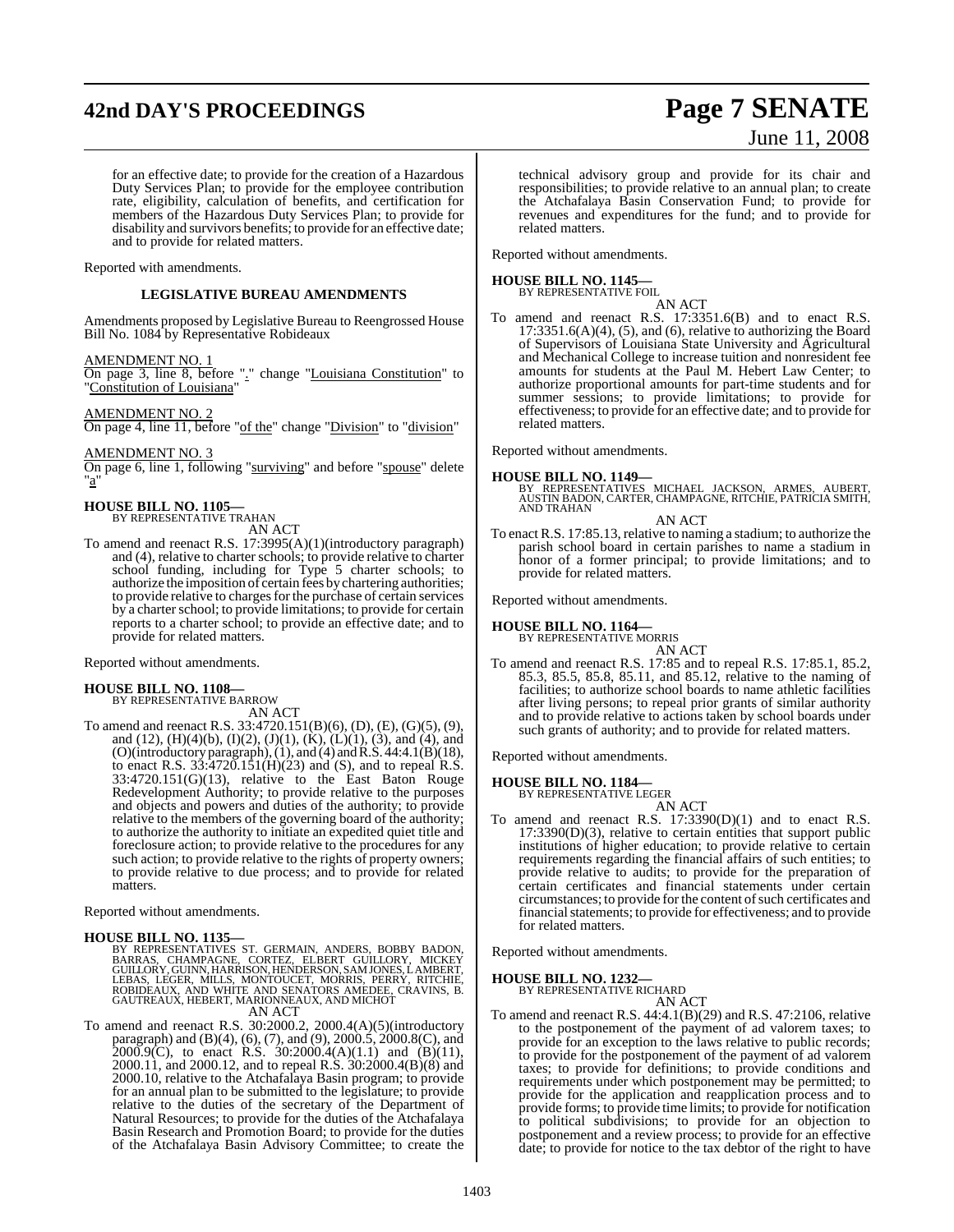## **Page 8 SENATE 42nd DAY'S PROCEEDINGS**

June 11, 2008

the payment of ad valorem taxes postponed; to provide for the payment of the postponed taxes in installments; to provide for a tax sale if an installment is not timely paid; to provide for the tax collector to compile a list of all persons whose taxes were postponed; to provide for the remission of the postponed taxes; and to provide for related matters.

Reported without amendments.

## **HOUSE BILL NO. 1247—**

BY REPRESENTATIVE RICHARDSON AN ACT

To enact R.S. 17:221.4, relative to the placement in public elementary school classrooms of children born at the same birth event; to provide relative to parental requests for such placement; to provide guidelines, timelines, and procedures for such requests; to provide for review of initial placement decisions; to provide limitations; to provide definitions; to provide effectiveness, to provide an effective date; and to provide for related matters.

Reported without amendments.

## **HOUSE BILL NO. 1248—**

BY REPRESENTATIVE JOHNSON AN ACT

To enact R.S. 45:561 and 562, relative to railroad safety; to provide for the Public Service Commission; to implement the Federal Railroad Safety State Participation program; to authorize inspection of railroad facilities; and to provide for related matters.

Reported without amendments.

## **HOUSE BILL NO. 1253—**

BY REPRESENTATIVE SIMON

AN ACT<br>and reenact R.S. To amend and reenact R.S. 3:304, 496, 544(D),  $556.3(B)$ (introductory paragraph),  $557.4(A)$ , (C), and (D), 558.3(B), 561(3), 562, 563, 565, 567(E) and (F), 663(1) and (2), 665(A) and (B), 666(5), 671, 732(A), 742,  $1204(A)(1)(a)(introductory paragraph)$  and  $(b), (2),$  and  $(3), (B),$ (C), and (D)(5), (7), (8), (9), (10), and (12), 1205(A)(4), (B),  $(C)$ ,  $(D)$ ,  $(E)$ ,  $(F)(1)$  and  $(5)$ ,  $(G)$ ,  $(H)$ ,  $(1)(1)$ ,  $(2)$ ,  $(3)$ ,  $(4)$ ,  $(5)$ , and (7), (J), (K), and (L), 1206, 1207(B) and (G), 1311(2), 1312(A), 1432(A), 1891(5) and (13), 1892(A)(1), 1961, 1962, 1963, 1965, 1967, 1968, 1969, 1970, 2005, 2091(A),(B)(1), (7), and (9), and (L), 2093(introductory paragraph) and (8), 2094, 2095, 2096, 2097(A)(3), 2099, 2100(A), 2131, 2171, 2172, 2173, 2174, 2175, 2176, 2177, 2178, 2180, 2181, 2182, 2183, 2184, 2186, 2187, 2221(A) and (C), 2223, 2224, 2226, 2228, 2232, 2261, 2262, 2263, 2264, 2341, 2342, 2343, 2344, 2345, 2346, 2347, 2358.1, 2358.3(8), 2358.4, 2358.5(introductory paragraph) and (1), 2358.6, 2358.7(A) and (B), 2358.8(A), 2358.9, 2358.10, 2358.11, 2358.12(B), (C), and (D), 2358.13(1), (2),(3),(4), and (8), 2358.14(B), 2391, 2433, 2435, 2436, 2437, 2438, 2452(A), 2453(A), 2651, 2802(1), 2859(A), 3002(1), 3106(A), 3112, 3202(8), 3362(3), 3363(A) and (B)(3),  $3801(A)(1)$ , (B), and (C)(4), (6), and (8), and  $3807(B)(4)$ , R.S. 30:2011(D)(20), andR.S. 36:621(C)(1), 627(A) and (E), 628(A) and (B), 629(O), and 802.12 and to enact R.S. 3:1(4), 559.4(K), and  $2091(B)(16)$  and (M), relative to the Department of Agriculture and Forestry; to provide for technical changes; to provide for definitions; to provide for Louisiana Crawfish Promotion and Research Board; to provide for the Catfish Promotion and Research Program; to provide for a name change of the Louisiana State Livestock Sanitary Board; to provide for commission members; to provide for a name change of the assistant commissioner of the office of marketing; to provide for the Dairy Industry Promotion Board; to provide for Louisiana Aquaculture Development Act; to provide for the Livestock Brand Commission; to provide for the authority of the

commissioner; to provide for the power to deal with contagious diseases of animals; to provide for a name change of the United States Bureau of Animal Industry; to provide for the name change for pet turtles; and to provide for related matters.

Reported with amendments.

## **LEGISLATIVE BUREAU AMENDMENTS**

Amendments proposed by Legislative Bureau to Reengrossed House Bill No. 1253 by Representative Simon

### AMENDMENT NO. 1

On page 1, line 2, following "R.S." and before ", 496" change "304" to " $304(B)$ "

## AMENDMENT NO. 2

On page 1, line 5, following "(C), and" and before "," change "D)(3)" to  $"\overrightarrow{(D)}$ (introductory paragraph) and (5)"

## AMEN<u>DMENT NO. 3</u>

On page 1, line  $5$ , following " $(12)$ ," and before "," change  $"1205(A)(4)"$  to  $"1205(A)(introducing paragraph)$  and  $(4)"$ 

## AMENDMENT NO. 4

On page 1, line 6, following " $(E)$ " and before "," change " $(F)(1)$ " to "(F)(introductory paragraph and (1)"

## AMENDMENT NO.

On page 2, line 10, following "R.S." and before ", 496" change "304" to  $"304(B)"$ 

## AMENDMENT NO. 6

On page 2, line 13, following "(C), and" and before "," change  $\text{''D}$ (5)<sup> $\text{''}$ </sup> to  $\text{''}$ (D)(introductory paragraph) and (5)"

## AMENDMENT NO. 7

On page 2, line 13, following "(12)," and before "," change  $"1205(A)(4)"$  to  $"1205(A)(introducing paragram)$  and  $(4)"$ 

## AMENDMENT NO. 8

On page 68, line 6, change "species and genus" to "genus and species

AMENDMENT NO. 9

On page 68, line 7, change "and/or" to "or"

## AMENDMENT NO. 10

On page 68, line 11, change "and/or" to "and"

## **HOUSE BILL NO. 1267—**

BY REPRESENTATIVE MONTOUCET AN ACT

To amend and reenact R.S. 13:1883(J), relative to the marshal of the city of Rayne; to authorize an increase in salary; and to provide for related matters.

Reported with amendments.

## **LEGISLATIVE BUREAU AMENDMENTS**

Amendments proposed by Legislative Bureau to Engrossed House Bill No. 1267 by Representative Montoucet

## AMENDMENT NO. 1

On page 1, line 2, following "To" and before "R.S." change "amend and reenact" to "enact"

## AMENDMENT NO. 2

On page 1, line 5, following "hereby" and before "to read" change "amended and reenacted" to "enacted"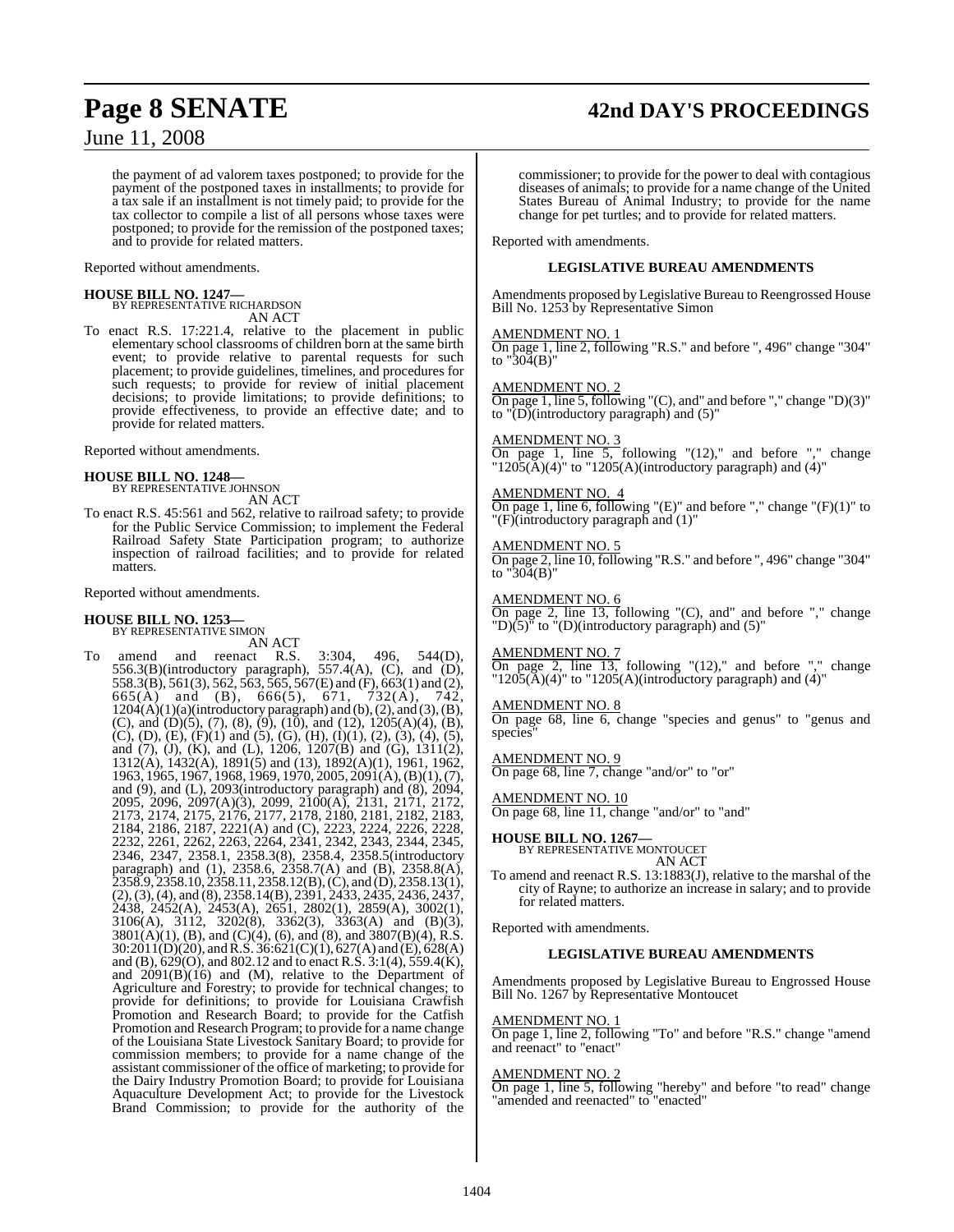## **42nd DAY'S PROCEEDINGS Page 9 SENATE**

# June 11, 2008

**HOUSE BILL NO. 1296—** BY REPRESENTATIVE WILLMOTT

AN ACT

To enact R.S. 32:284(D), relative to riding in the bed of a pickup truck; to prohibit personsfromriding in the bed of pickup trucks on certain roadways; and to provide for related matters.

Reported without amendments.

**HOUSE BILL NO. 1297—**

BY REPRESENTATIVES BARROW AND ELBERT GUILLORY AN ACT

To enact R.S. 33:1236.28, relative to buildings and structures that endanger the public health and welfare; to authorize parish and municipal ordinances, rules, and regulations to require securing or condemnation and demolition or removal or both of such structures and maintenance of property; to provide for notice; to provide for costs and payment of costs and procedures therefor; to authorize national guard assistance in removal and demolition ofstructures under certain conditions; and to provide for related matters.

Reported without amendments.

## **HOUSE BILL NO. 1304—** BY REPRESENTATIVE BALDONE

AN ACT

To enact R.S. 33:4564(D), relative to the boards of commissioners of recreation districts in certain parishes; to provide for a per diem for members of such boards; and to provide for related matters.

Reported without amendments.

## **HOUSE BILL NO. 1314—**

BY REPRESENTATIVE MICHAEL JACKSON

AN ACT To amend and reenact R.S. 17:1855(D)(2) and to enact R.S. 17:1855(D)(3), relative to tuition; to authorize the Board of Supervisors of Southern University and Agricultural and Mechanical College to increase tuition amounts for students in future years entering the law center; to authorize proportional amounts for part-time and for summer sessions; to provide limitations; to provide for effectiveness; and to provide for related matters.

Reported without amendments.

**HOUSE BILL NO. 1325—** BY REPRESENTATIVES DIXON, ARMES, CHANDLER, CHANEY, EDWARDS, RICHARDSON, AND RITCHIE AN ACT

To enact R.S. 17:3312(B), relative to the use of sick leave by unclassified employees at public colleges and universities; to provide relative to the use of sick leave for personal purposes by certain employees; to provide guidelines and limitations; to provide applicability; and to provide for related matters.

Reported without amendments.

## **HOUSE BILL NO. 1335—** BY REPRESENTATIVE DOERGE

AN ACT

To enact Chapter 5-R of Title 25 of the Louisiana Revised Statutes of 1950, to be comprised of R.S. 25:380.151 through 380.156, and R.S. 36:744(BB) and 801.21, to create the Germantown Colony Museum in the Department of State; to provide relative to the governing authority of the museum including its composition, powers, duties, responsibilities, meetings, and officers; to provide for the adoption of rules and regulations including fees; to provide for receipt and use of funds and property; to provide relative to the authority of the secretary of

state and the Department of State with respect to the museum; to provide relative to personnel and budgets of the museum; and to provide for related matters.

Reported without amendments.

## **HOUSE BILL NO. 1367— (Substitute for HouseBill No. 451 by Representative Hardy)** BY REPRESENTATIVES HARDY AND GISCLAIR

AN ACT

To enact R.S. 32:77.1, relative to passing in school zones; to prohibit passing in school zones; to provide for penalties for operators of motor vehicles who pass other motor vehicles in school zones; and to provide for related matters.

Reported without amendments.

Respectfully submitted, ROB MARIONNEAUX Chairman

## **Adoption of Legislative Bureau Report**

On motion of Senator Marionneaux, the Legislative Bureau amendments were adopted and the Bills were read by title and passed to a third reading.

## **Messages from the House**

The following Messages from the House were received and read as follows:

## **Message from the House**

## **ASKING CONCURRENCE IN HOUSE CONCURRENT RESOLUTIONS**

June 10, 2008

To the Honorable President and Members of the Senate:

I am directed to inform your honorable body that the House of Representatives has finally passed and asks your concurrence in the following House Concurrent Resolutions:

## **HOUSE CONCURRENT RESOLUTION NO. 210—** BY REPRESENTATIVES LOPINTO, HENRY, LABRUZZO, LIGI, TALBOT, AND WILLMOTT

A CONCURRENT RESOLUTION

To commend the New Orleans Metropolitan Association of Realtors on its new office headquarters and its long-term investment in the New Orleans region.

> Respectfully submitted, ALFRED W. SPEER Clerk of the House of Representatives

## **House Concurrent Resolutions**

Senator Gray asked for and obtained a suspension of the rules to take up at this time the following House Concurrent Resolutions just received from the House which were taken up, read a first and second time by their titles and acted upon as follows:

**HOUSE CONCURRENT RESOLUTION NO. 210—** BY REPRESENTATIVES LOPINTO, HENRY, LABRUZZO, LIGI, TALBOT, AND WILLMOTT

## A CONCURRENT RESOLUTION

To commend the New Orleans Metropolitan Association of Realtors on its new office headquarters and its long-term investment in the New Orleans region.

The resolution was read by title. Senator Gray moved to concur in the House Concurrent Resolution.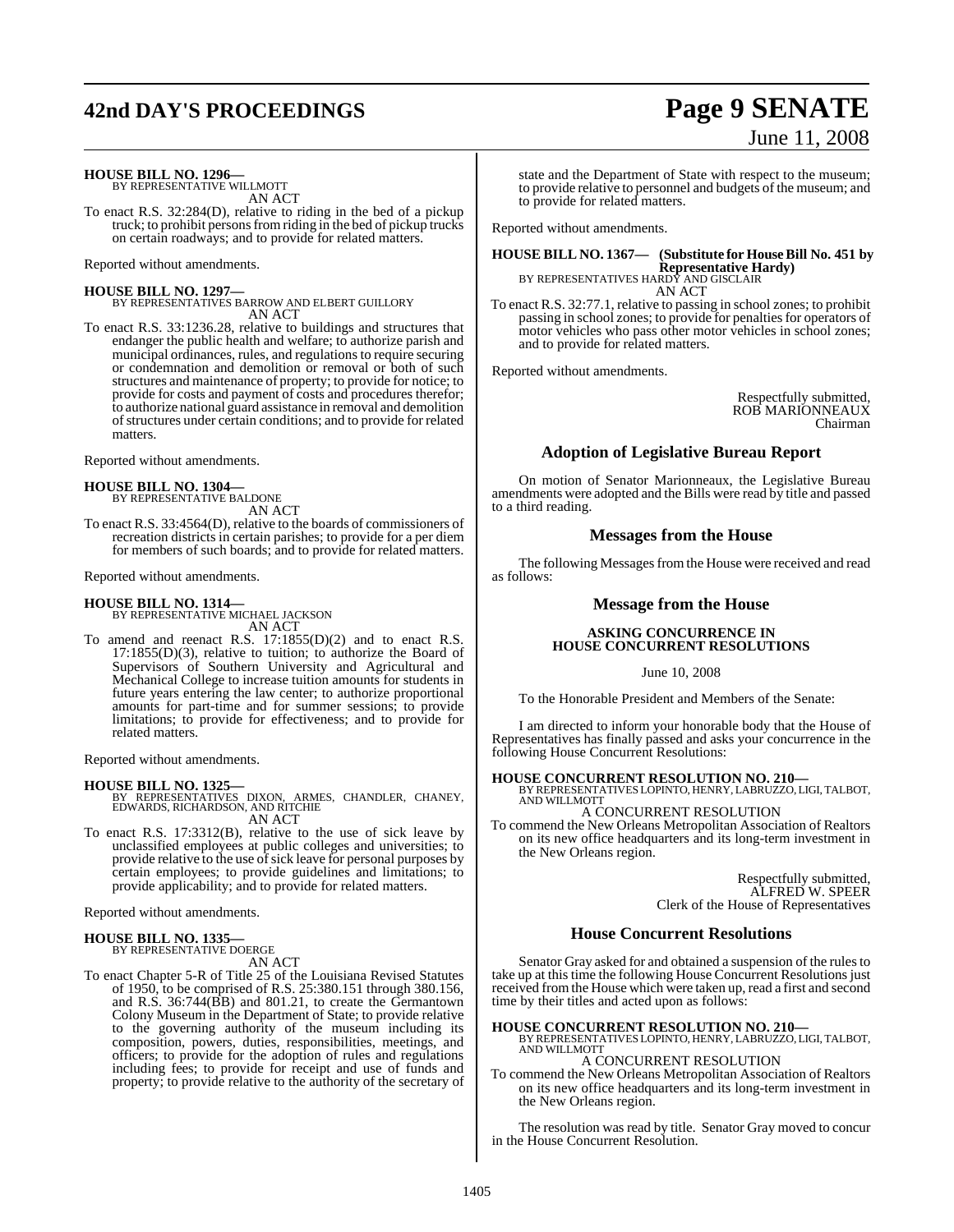## **ROLL CALL**

The roll was called with the following result:

## YEAS

| Mr. President<br>Adley<br>Alario<br><b>Broome</b><br>Cheek<br>Cravins<br>Crowe<br>Dorsey<br>Duplessis<br>Total $-26$ | Dupre<br>Erdey<br><b>Gautreaux B</b><br>Gray<br>Heitmeier<br>Jackson<br>LaFleur<br>Long<br>Martiny | Morrish<br>Murray<br><b>Nevers</b><br>Riser<br>Shaw<br>Shepherd<br>Smith<br>Thompson |
|----------------------------------------------------------------------------------------------------------------------|----------------------------------------------------------------------------------------------------|--------------------------------------------------------------------------------------|
|                                                                                                                      | <b>NAYS</b>                                                                                        |                                                                                      |

Total - 0

## ABSENT

| Hebert      | Michot    |
|-------------|-----------|
| Kostelka    | Mount     |
| Marionneaux | Ouinn     |
| McPherson   | Walsworth |
|             |           |
|             |           |

The Chair declared the Senate had concurred in the House Concurrent Resolution and ordered it returned to the House.

## **Reports of Committees**

The following reports of committees were received and read:

## **REPORT OF COMMITTEE ON**

## **FINANCE**

Senator Michael J. "Mike" Michot, Chairman on behalf of the Committee on Finance, submitted the following report:

## June 10, 2008

To the President and Members of the Senate:

I am directed by your Committee on Finance to submit the following report:

## **SENATE BILL NO. 740—**

BY SENATORS SHEPHERD, CRAVINS, CROWE, GRAY AND JACKSON AN ACT

To enact Chapter 3-G of Title 40 of the Louisiana Revised Statutes of 1950, to be comprised of R.S. 40:600.81 through 600.82 and R.S.  $49:220.5(A)(13)$ , (D)(5), and (H), relative to the Louisiana Road Home Program Applicants' Bill of Rights; to establish the Louisiana Road Home Program Applicants' Bill of Rights Program under the supervision of the Louisiana Recovery Authority; to provide for principles for the operation of the Road Home Program and penalties for violation of applicants' rights; to provide for the duties and functions of the Louisiana Recovery Authority; to provide for the creation of the office of road home inspector general; to provide for duties and responsibilities of the road home inspector general; to provide for an effective date; and to provide for related matters.

Reported with amendments.

## **HOUSE BILL NO. 937—**

BY REPRESENTATIVES ST. GERMAIN AND AUBERT AN ACT

To amend and reenact R.S. 4:211(5) and R.S. 27:353(4) and to enact R.S. 18:1300.24, relative to conducting live horse racing and pari-mutuel wagering in Iberville Parish; to provide for the calling and conducting of certain referendum elections in

## **Page 10 SENATE 42nd DAY'S PROCEEDINGS**

Iberville Parish relative to authorizing the conducting of horse racing and pari-mutuel wagering in the parish, authorizing the operation of an offtrack wagering facility in Iberville Parish, and authorizing an eligible horse racing facility in Iberville Parish to conduct slot machine gaming; to provide for the submission of propositions by the governing authority of Iberville Parish; to provide relative to the approval of the propositions by the voters; to provide for applicability; to amend the definition of eligible facility for the purposes of conducting slot machine gaming; to amend the definition of pari-mutuel facility for the purpose of offtrack wagering; and to provide for related matters.

Reported favorably.

## **HOUSE BILL NO. 962—**

BY REPRESENTATIVE PETERSON AND SENATOR GRAY AND REPRESENTATIVE LEGER AN ACT

To enact Subpart P of Part II-A of Chapter 1 of Subtitle I of Title 39 of the Louisiana Revised Statutes of 1950, to be comprised of R.S. 39:100.62, relative to state funds; to create the Louisiana Statewide Educational Facilities Fund as a special fund in the state treasury; to provide for the deposit, use, and investment of monies in the fund; to provide for an effective date; and to provide for related matters.

Reported favorably.

## **HOUSE BILL NO. 1182—**

BY REPRESENTATIVE SCHRODER AN ACT

To enact R.S. 24:653(K) and R.S. 39:345.1, relative to the expenditure of public funds; to provide with respect to the approval by the Joint Legislative Committee on the Budget of budgets of certain public entities or salaries of certain public officials; to authorize the committee to direct by resolution the withholding of certain warrants of monies from the state treasury under certain circumstances; to designate certain expenditures as prohibited donations; and to provide for related matters.

Reported with amendments.

Respectfully submitted, MICHAEL J. "MIKE" MICHOT Chairman

## **REPORT OF COMMITTEE ON**

## **HEALTH AND WELFARE**

Senator Willie L. Mount, Chairman on behalf of the Committee on Health and Welfare, submitted the following report:

June 11, 2008

To the President and Members of the Senate:

I am directed by your Committee on Health and Welfare to submit the following report:

## **HOUSE CONCURRENT RESOLUTION NO. 155—** BY REPRESENTATIVE MILLS

A CONCURRENT RESOLUTION

To urge and request the Department of Health and Hospitals to study the development and implementation of civil commitment procedures for the treatment of sexually violent predators and child sexual predators.

Reported favorably.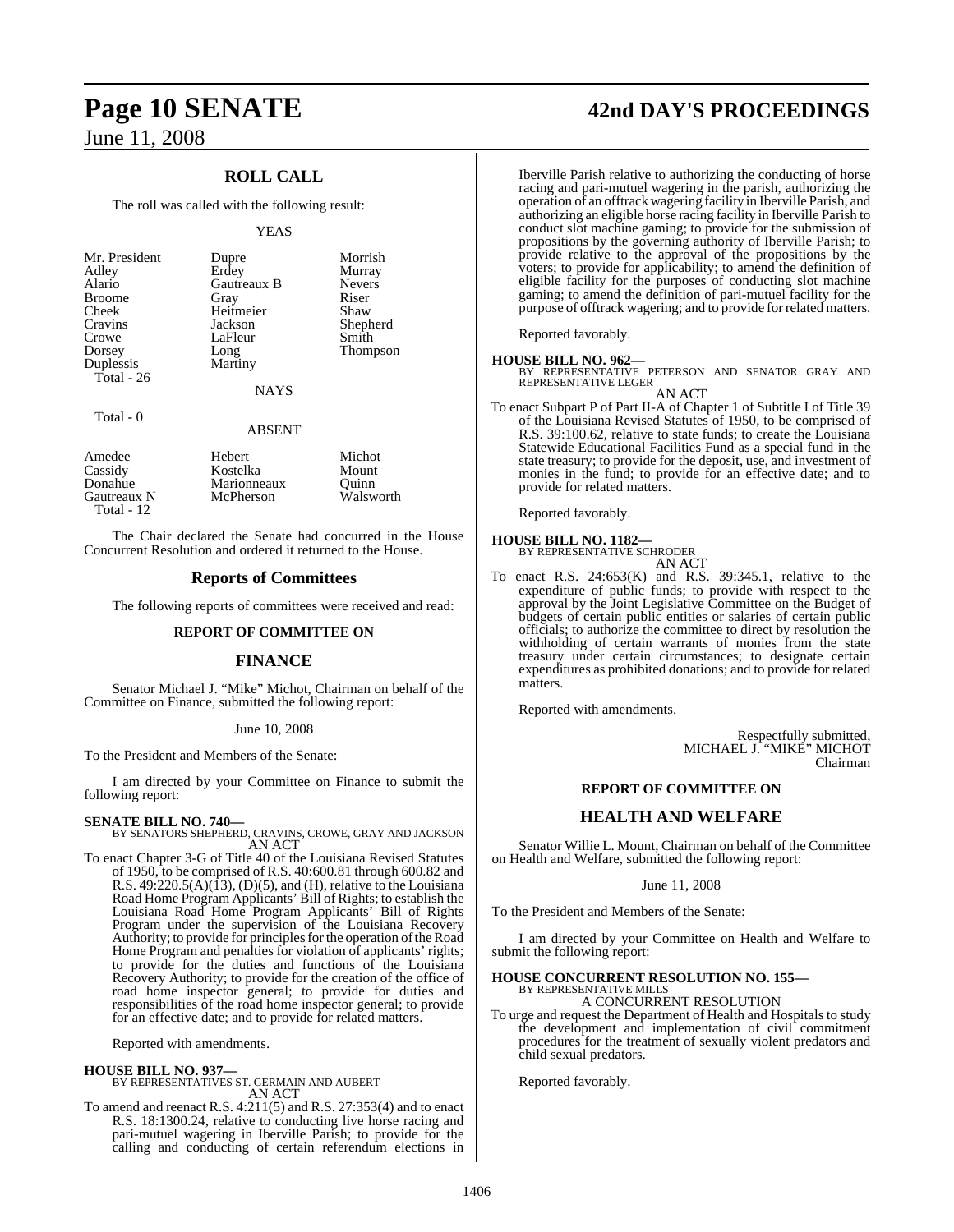## **42nd DAY'S PROCEEDINGS Page 11 SENATE**

# June 11, 2008

## **HOUSE BILL NO. 1385— (Substitute for HouseBill No. 875 by Representative Jackson)** BY REPRESENTATIVES MICHAEL JACKSON AND ABRAMSON

AN ACT

To enact Part II of Chapter 58 of Title 46 of the Louisiana Revised Statutes of 1950, to be comprised ofR.S. 46:2745 through 2749, relative to reimbursement for mental health services; to create the Mental Health Access Committee; to provide for the membership, functions, and duties of the committee; to provide for the study of a revised reimbursement methodology and standards of participation for community mental health clinics; to provide for the promulgation of rules and regulations; to provide for Medicare-certified community mental health centers and community mental health clinics; and to provide for related matters.

Reported favorably.

Respectfully submitted, WILLIE L. MOUNT Chairman

## **Senate Bills and Joint Resolutions on Second Reading Reported by Committees**

Senator Jackson asked for and obtained a suspension of the rules to take up at this time the following Senate Bills and Joint Resolutions just reported by Committees.

### **SENATE BILL NO. 740—**

BY SENATORS SHEPHERD, CRAVINS, CROWE, GRAY AND JACKSON AN ACT

To enact Chapter 3-G of Title 40 of the Louisiana Revised Statutes of 1950, to be comprised of R.S. 40:600.81 through 600.82 and R.S.  $49:220.5(A)(13)$ , (D)(5), and (H), relative to the Louisiana Road Home Program Applicants' Bill of Rights; to establish the Louisiana Road Home Program Applicants' Bill of Rights Program under the supervision of the Louisiana Recovery Authority; to provide for principles for the operation of the Road Home Program and penalties for violation of applicants' rights; to provide for the duties and functions of the Louisiana Recovery Authority; to provide for the creation of the office of road home inspector general; to provide for duties and responsibilities of the road home inspector general; to provide for an effective date; and to provide for related matters.

Reported with amendments by the Committee on Finance.

### **SENATE COMMITTEE AMENDMENTS**

Amendments proposed by Senate Committee on Finance to Engrossed Senate Bill No. 740 by Senator Shepherd

### AMENDMENT NO. 1

On page 1, delete line 3 and insert the following: "of R.S. 40:600.81 and R.S. 49:220.5(A)(13) and (H) and 220.24(M), relative"

### AMENDMENT NO. 2

On page 1, delete lines 9 and 10 and insert the following: "provide for certain duties of the state inspector general relative to the Road Home Program; to provide for certain reporting requirements of the state inspector general; to provide for an"

### AMENDMENT NO. 3 On page 1, line 14, delete "through 600.82"

AMENDMENT NO. 4 On page 3, line 8, change "**PL**" to "**P.L.**"

AMENDMENT NO. 5 On page 3, line 11, after "**C.**" insert "**(1)**"

## AMENDMENT NO. 6

On page 3, between lines 13 and 14, insert the following:

"**(2) Notwithstanding any other provision of this Section to the contrary, any funds expended in support of the activities provided for in this Section shall be limited to expenditures of Community Development Block Grant monies pursuant to supplemental appropriations authorized by the United States Congress through the Department of Housing and Urban Development to the state of Louisiana under the provisions of P.L. 109-148, P.L. 109-234, or P.L. 110-116.**"

AMENDMENT NO. 7 On page 4, delete lines 9 through 16

AMENDMENT NO. 8 On page 6, line 1, change "**highest valuation**" to "**highest available pre-storm value**"

AMENDMENT NO. 9

On page 6, delete lines 9 through 18

AMENDMENT NO. 10 On page 7, delete lines 23 through 29 and on page 8, delete lines 1 through 3

AMENDMENT NO. 11 On page 8, delete lines 20 through 29 and on page 9, delete line 1

AMENDMENT NO. 12 On page 9, line 2, change "**(d)**" to "**(c)**"

AMENDMENT NO. 13 On page 10, delete lines 14 through 19

AMEND<u>MENT NO. 14</u> On page 11, delete lines 6 through 14

AMENDMENT NO. 15 On page 13, delete lines 13 through 18

## AMENDMENT NO. 16

On page 14, delete lines 8 through 20 and insert the following:

"**(1) The legislative auditor shall conduct an audit of applicant files in accordance with governmental auditing standards, as described herein.**

**(2) Beginning in July 2008, and every six months thereafter until all applicant's files have been closed, the legislative auditor shall examine a statistically representative sample of closed Road Home applicant files and after these files have completed the final review process established by the office of community development, the results of these audits shall be provided to such applicants, upon written request.**

**(3) The legislative auditor shall include information for all sampled applicant files regarding the length of time an application was pending prior to closing. In addition, the legislative auditor shall separately examine a statistically representative sample of applicant files for which no grant payments were paid for the purpose of determining whether these applicants were properly determined to be ineligible.**"

### AMENDMENT NO. 17

On page 14, line 21, at the beginning of the line, change "**state**" to "**legislative**" and at the end of the line after "**award**" and before "**is**" insert "**in the sample**"

### AMENDMENT NO. 18

On page 14, line 24, change "**state**" to "**legislative**"

## AMENDMENT NO. 19

On page 14, line 27, at the beginning of the line, change "**state**" to "**legislative**" and at the end of line 27, insert "**for an applicant's grant, reviewed as part of the sample,**"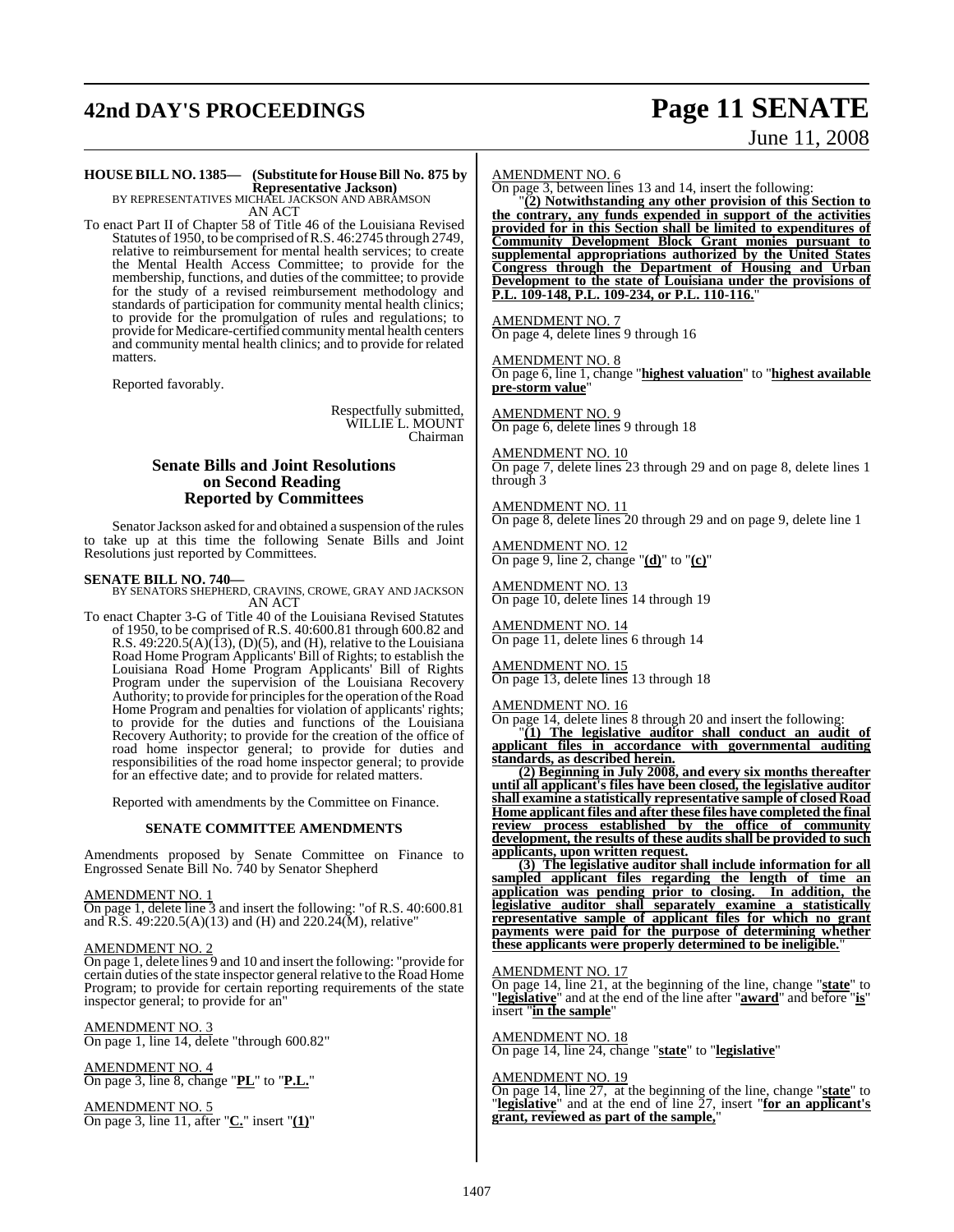## **Page 12 SENATE 42nd DAY'S PROCEEDINGS**

June 11, 2008

AMENDMENT NO. 20

On page 15, line 1, change "**state**" to "**legislative**"

AMENDMENT NO. 21 On page 15, line 7, change "**state**" to "**legislative**"

## AMENDMENT NO. 22

On page 15, between lines 8 and 9, insert the following:

"**(9) In the event that the legislative auditor finds that a statistically significant number of the grant amounts are not correct, he may perform such additional review of Road Home applicant grants as he deems necessary.**

**(10) The legislative auditor shall report the results of hisfirst audit of closed applicant files not later than December 31, 2008, and each subsequent audit reportshall be issued every six months thereafter.**"

## AMENDMENT NO. 23

On page 15, delete lines 9 and 10 and insert the following: "**L. The right to investigation and oversight of the Road**

**Home Program by the state inspector general.**

**(1) As established by R.S. 49:220.21 et seq., the state**  $inspector general$ 

AMENDMENT NO. 24 On page 15, line 12, change "**bills**" to "**billing**"

AMENDMENT NO. 25 On page 15, delete lines 16 through 23

AMENDMENT NO. 26 On page 15, line 24, change "**N.**" to "**M.**"

### AMENDMENT NO. 27

On page 16, delete lines 6 through 29 and insert the following:

"**N. The right to the use of unobligated Road Home Program funds for an ombudsman who shall confer with community workers who help Road Home Program applicants. The Louisiana Recovery Authority shall propose an Action Plan Amendment to HUD to use unobligated Road Home Program funds to establish an ombudsman program within the office of community development to serve Road Home applicants.**"

## AMENDMENT NO. 28

Delete pages 17 through 19

## AMENDMENT NO. 29

On page 20, delete lines 1 through 6 and insert the following: "Section 2. R.S.  $49:220.5(\text{\AA})(13)$  and (H) and  $220.24(\text{\AA})$  are hereby enacted to read as"

## AMENDMENT NO. 30

On page 20, delete lines 17 through 22

## AMENDMENT NO. 31

On page 20, line 24, after "**Rights**" insert "**and Principles for the Operation of the Road Home Program**"

## AMENDMENT NO. 32

On page 20, delete line 28 and insert the following:

"**(3) Additionally, the Louisiana Recovery Authority shall report monthly to the Joint Legislative Committee on the Budget, the Senate Committee on Local and Municipal Affairs, and the House Committee on Municipal, Parochial, and Cultural Affairs on the expenditures of the Road Home Program with detailed breakdowns of how much money has been spent and projections of how much will be spent in different categories, including expenditures for additional funding for applicants who appeal.**

\* \* \* §220.24. Authority; duties; powers; standards; functions \* \* \*

**M. The state inspector general shall, at a minimum, perform the following functions relative to the Road Home Program:**

**(1) Investigate evidence of a pattern of excessive billing on state contracts.**

**(2) Investigate mismanagement of governmental operations.**

**(3) Investigate waste or abuse of things of value belonging to or used by the office of community development or the Road Home Program.**

**(4) Report monthly to theLouisiana Recovery Authority, the Joint Legislative Committee on the Budget, and the Senate Committee on Local and Municipal Affairs, and the House Committee on Municipal, Parochial, and Cultural Affairs.**

Section 3. Notwithstanding any provision of Section 2 of this Act to the contrary, any funds expended in support of the activities provided in support of the Road Home Applicants' Bill of Rights shall be limited to expenditures of Community Development Block Grant monies pursuant to supplemental appropriations authorized by the United States Congress through the U.S. Department of Housing and Urban Development (HUD) to the state of Louisiana under the provisions of P.L. 109-148, P.L. 109-234, or P.L. 110-116.

Section 4. Within thirty days of the effective date of this Section, the Louisiana Recovery Authority is hereby authorized and directed to prepare an Action Plan Amendment incorporating the Road Home Bill of Rights as provided in Section 1 of this Act, which Action Plan Amendment shall be submitted for the review and approval of the governor, the Joint Legislative Committee on the Budget, and the legislature, all in accordance with the provisions of P.L. 109-148, P.L. 109-234, or P.L. 110-116 and in accordance with the provisions of R.S. 49:220.5, which Action Plan Amendment shall be submitted to the U.S. Department of Housing and Urban Development for its review and approval.

Section 5. Sections 1, 2 and 3 of this Act shall become effective only if and when such Action Plan Amendment incorporating the Road Home Bill of Rights is approved by the U.S. Department of Housing and Urban Development.

Section 6. This Section and Sections  $\overline{4}$  and  $\overline{5}$  of this Act shall become effective upon signature by the governor or, if not"

## AMENDMENT NO. 33

On page 21, delete lines 2 and 3 and insert the following: "vetoed by the governor and subsequently approved by the legislature, this Section and Sections 4 and 5 of this Act shall become effective on the day following such approval."

On motion of Senator Jackson, the committee amendment was adopted. The amended bill was read by title, ordered reengrossed, and passed to a third reading.

## **House Bills and Joint Resolutions on Second Reading Reported by Committees**

The following House Bills and Joint Resolutions reported by Committees were taken up and acted upon as follows:

## **HOUSE BILL NO. 10—**

BY REPRESENTATIVE RICHARDSON AN ACT

To enact R.S. 33:452, relative to mayors' courts; to establish a mayor's court in the city of Central, East Baton Rouge Parish; to provide for the territorial jurisdiction of the court; to provide for the powers and authority of the mayor as magistrate of the court and other officers of the court; to provide relative to subject matter jurisdiction of the court; and to provide for related matters.

Reported favorably by theCommittee on JudiciaryA. Under the provisions of Joint Rule No. 3 of the Rules of the Senate, the bill was read by title and referred to the Legislative Bureau.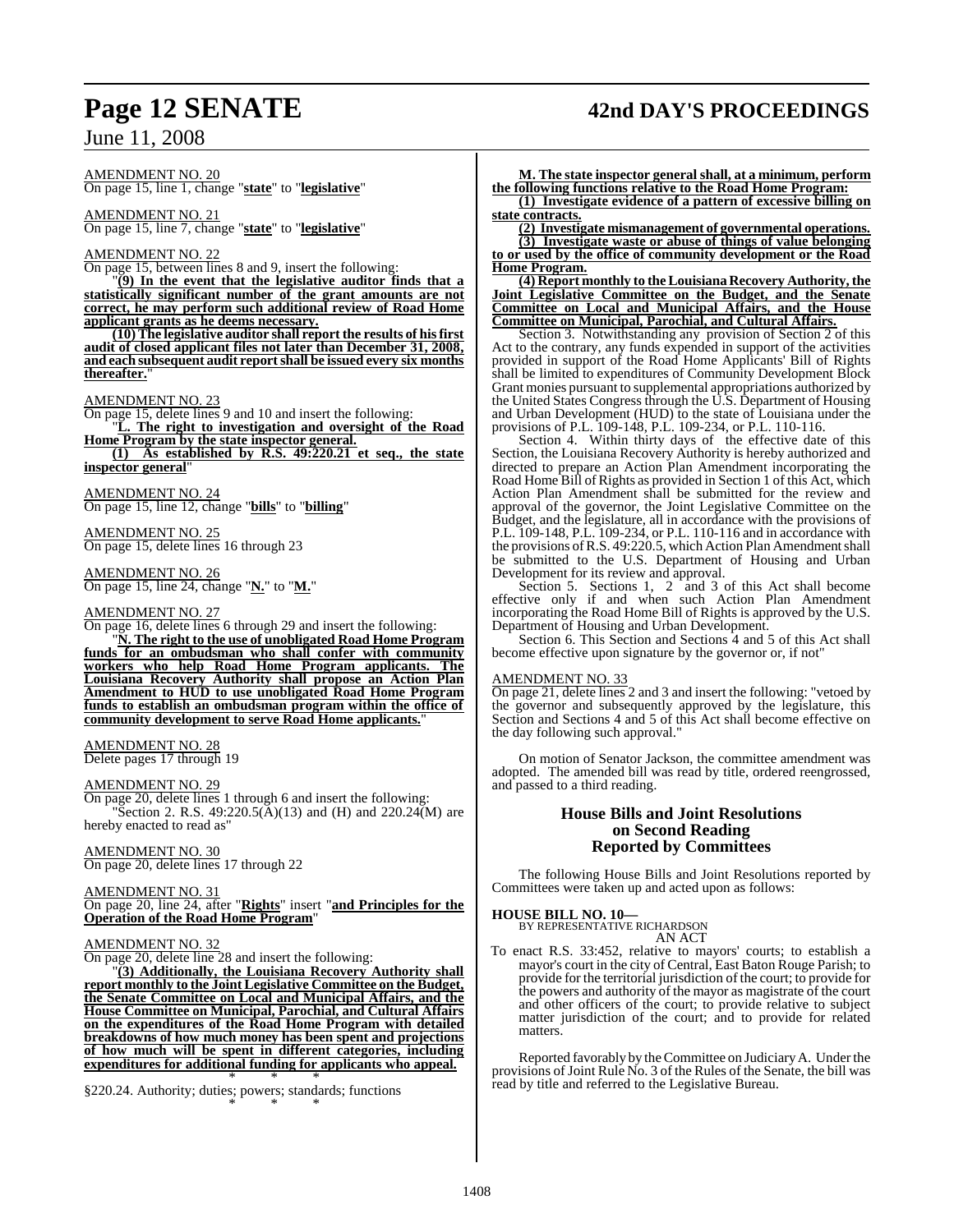## **42nd DAY'S PROCEEDINGS Page 13 SENATE**

# June 11, 2008

### **HOUSE BILL NO. 12—** BY REPRESENTATIVE RICHARDSON

AN ACT

To enact R.S. 33:441.31, relative to municipal courts; to provide that the mayor of the city of Central may appoint a court magistrate to preside over the mayor's court; to provide for the magistrate's duties and salary; to provide an effective date; and to provide for related matters.

Reported favorably by theCommittee on Judiciary A. Under the provisions of Joint Rule No. 3 of the Rules of the Senate, the bill was read by title and referred to the Legislative Bureau.

## **HOUSE BILL NO. 69—** BY REPRESENTATIVE RICHMOND

AN ACT

To amend and reenact R.S. 13:61(A) and (B), relative to duties of the Judicial Council; to require the council to adopt determinate standards and guidelines to be applied in determining the necessity of splitting or merging a court; to require the council to provide information to the appropriate standing committees of the House of Representatives or of the Senate as to its recommendations; and to provide for related matters.

Reported favorably by theCommittee on JudiciaryA. Under the provisions of Joint Rule No. 3 of the Rules of the Senate, the bill was read by title and referred to the Legislative Bureau.

## **HOUSE BILL NO. 79—**

BY REPRESENTATIVE RICHMOND

- AN ACT
- To enact Code of Civil Procedure Article 192.2 and Code of Criminal Procedure Article 25.1, relative to powers of the court; to provide for appointment of a competent interpreter for a non-English-speaking person who is a principal party in interest or a witness in a proceeding before the court; and to provide for related matters.

Reported favorably by theCommittee on JudiciaryA. Under the provisions of Joint Rule No. 3 of the Rules of the Senate, the bill was read by title and referred to the Legislative Bureau.

## **HOUSE BILL NO. 100—**

BY REPRESENTATIVE RICHMOND

AN ACT To amend and reenact R.S. 13:4341, relative to public sales; to provide for the location of sales by auction; to provide for sales at courthouse annexes in certain circumstances; and to provide for related matters.

Reported favorably by theCommittee on Judiciary A. Under the provisions of Joint Rule No. 3 of the Rules of the Senate, the bill was read by title and referred to the Legislative Bureau.

- **HOUSE BILL NO. 115—** BY REPRESENTATIVES LAMBERT, HAZEL, AND NORTON AN ACT
- To enact Children's Code Article  $412(K)$ , relative to juvenile records; to provide for a disclosure exception for the confidentiality of juvenile records when there is an escape from a juvenile detention center; and to provide for related matters.

Reported favorably by theCommittee on JudiciaryA. Under the provisions of Joint Rule No. 3 of the Rules of the Senate, the bill was read by title and referred to the Legislative Bureau.

### **HOUSE BILL NO. 133—** BY REPRESENTATIVE LOPINTO

AN ACT

To amend and reenact Code of Civil Procedure Article 4521 and to enact Code of Civil Procedure Articles 4272(C) and 4522, relative to minors; to provide for structured settlements; to provide for court approval of payments to minors; to provide for judgments in favor of minors; to provide procedures; and to provide for related matters.

Reported favorably by theCommittee on JudiciaryA. Under the provisions of Joint Rule No. 3 of the Rules of the Senate, the bill was read by title and referred to the Legislative Bureau.

## **HOUSE BILL NO. 158—** BY REPRESENTATIVE LORUSSO

AN ACT

To amend and reenact Title II of Book I of the Civil Code, comprised of Civil Code Articles 38 through 46, and to enact Code of Civil Procedure Article 11, relative to domicile; to provide for the domicile of a natural person; to provide that a person may not have more than one domicile; to provide for the lack of a habitual residence; to provide for the domicile of spouses; to provide for the domicile of interdicts; to provide for the domicile of a person under continued or permanent tutorship; to provide for the domicile of unemancipated minors; to provide for a change of domicile; to provide for the intent to change domicile; to provide for the domicile of persons who hold a temporary position; to provide for the domicile of military personnel; to provide for an effective date; and to provide for related matters.

Reported favorably by theCommittee on JudiciaryA. Under the provisions of Joint Rule No. 3 of the Rules of the Senate, the bill was read by title and referred to the Legislative Bureau.

## **HOUSE BILL NO. 190—**

BY REPRESENTATIVE MILLS AN ACT

To enact R.S. 40:6(G), relative to the state Sanitary Code; to authorize the Department of Health and Hospitals to make an order of the secretary and state health officer executory in a state district court; and to provide for related matters.

Reported with amendments by the Committee on Judiciary A.

## **SENATE COMMITTEE AMENDMENTS**

Amendments proposed by Senate Committee on Judiciary A to Reengrossed House Bill No. 190 by Representative Mills

## AMENDMENT NO. 1

On page 2, line 5, after "not" and before "compliance" insert "good cause has been shown for granting an extension, modification or suspension of the order and whether or not"

On motion of Senator Quinn, the committee amendment was adopted. Under the provisions of Joint Rule No. 3 of the Rules of the Senate, the amended bill was read by title and referred to the Legislative Bureau.

**HOUSE BILL NO. 193—** BY REPRESENTATIVE KATZ

AN ACT To amend and reenact R.S.  $40:1299.39(A)(1)(a)(ii)$ , relative to medical malpractice coverage; to provide that voluntary services provided by physicians for the state via telemedicine be included in medical malpractice coverage; and to provide for related matters.

Reported favorably by theCommittee on JudiciaryA. Under the provisions of Joint Rule No. 3 of the Rules of the Senate, the bill was read by title and referred to the Legislative Bureau.

## **HOUSE BILL NO. 335—**

BY REPRESENTATIVES WILLMOTT, JOHNSON, AND LOPINTO AN ACT

To amend and reenact R.S. 9:315.5 and 315.16(A) and to enact R.S. 9:315.16(B)(11), relative to child support; to provide for the time period for determining extraordinary medical expenses; to provide for the review of the guidelines; to provide for the membership of the review committee; and to provide for related matters.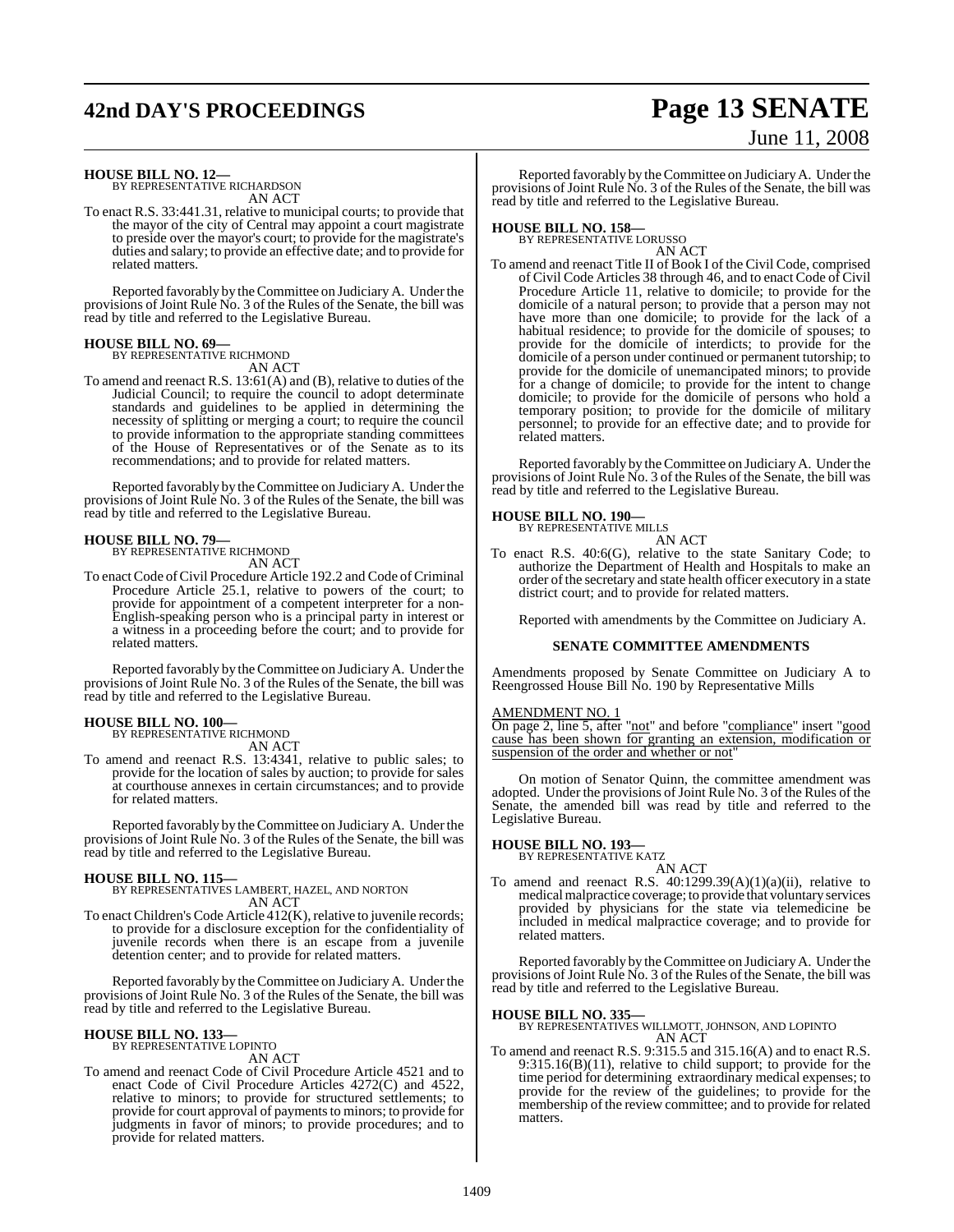## **Page 14 SENATE 42nd DAY'S PROCEEDINGS**

## June 11, 2008

Reported favorably by theCommittee on JudiciaryA. Under the provisions of Joint Rule No. 3 of the Rules of the Senate, the bill was read by title and referred to the Legislative Bureau.

## **HOUSE BILL NO. 339—** BY REPRESENTATIVE LOPINTO

AN ACT

To amend and reenact R.S. 9:315.1(C)(1)(b), 315.6, and 315.13(B), relative to child support; to provide for the placement of child support in a trust; to provide for the addition of special expenses; and to provide for related matters.

Reported favorably by theCommittee on JudiciaryA. Under the provisions of Joint Rule No. 3 of the Rules of the Senate, the bill was read by title and referred to the Legislative Bureau.

**HOUSE BILL NO. 341—** BY REPRESENTATIVES JOHNSON, LOPINTO, AND WILLMOTT AN ACT

To amend and reenact R.S. 9:315.2(A) and to enact R.S. 9:315.1.1, relative to child support guidelines; to provide for the determination of income; to provide for the admissibility of evidence of income; to provide for required documentation; and to provide for related matters.

Reported favorably by theCommittee on JudiciaryA. Under the provisions of Joint Rule No. 3 of the Rules of the Senate, the bill was read by title and referred to the Legislative Bureau.

### **HOUSE BILL NO. 374—** BY REPRESENTATIVE CHANDLER

AN ACT

To amend and reenact R.S. 9:334(B)(2) and (E) and Children's Code Article 439, relative to mediation; to provide for the qualifications of child custody mediators; and to provide for related matters.

Reported favorably by theCommittee on JudiciaryA. Under the provisions of Joint Rule No. 3 of the Rules of the Senate, the bill was read by title and referred to the Legislative Bureau.

## **HOUSE BILL NO. 376—**

BY REPRESENTATIVE DOVE AN ACT

To enact R.S. 38:3097.3(E), relative to ground water management; to provide for compliance orders; to provide for civil penalties and fines for violations of laws, regulations, and orders relating to ground water management; and to provide for related matters.

Reported with amendments by the Committee on Environmental Quality.

## **SENATE COMMITTEE AMENDMENTS**

Amendments proposed by Senate Committee on Environmental Quality to Reengrossed House Bill No. 376 by Representative Dove

AMENDMENT NO. 1 On page 2, line 5, after "violations of" insert "rules and regulations promulgated pursuant to'

AMENDMENT NO. 2 On page 2, line 11, after "violations of" insert "rules and regulations promulgated pursuant to"

## AMENDMENT NO. 3

On page 2, line 17, after "violations of" insert "rules and regulations promulgated pursuant to"

## AMENDMENT NO. 4

On page 2, line 22, after "violations of" insert "rules and regulations" promulgated pursuant to"

### AMENDMENT NO. 5

On page 2, line 27, after "violations of" insert "rules and regulations promulgated pursuant to"

## AMENDMENT NO. 6

On page 3, line 3, after "violations of" insert "rules and regulations promulgated pursuant to"

On motion of Senator Hebert, the committee amendment was adopted. Under the provisions of Joint Rule No. 3 of the Rules of the Senate, the amended bill was read by title and referred to the Legislative Bureau.

## **HOUSE BILL NO. 382—**

BY REPRESENTATIVE HUTTER AN ACT

To amend and reenact R.S. 30:2374(B)(1), relative to the Hazardous Materials Information Development, Preparedness, and Response Act; provides for the collection of fees; and to provide for related matters.

Reported favorably by the Committee on Environmental Quality. Under the provisions of Joint Rule No. 3 of the Rules of the Senate, the bill was read by title and referred to the Legislative Bureau.

**HOUSE BILL NO. 444—** BY REPRESENTATIVE TEMPLET AN ACT

To amend and reenact Children's Code Articles 1123(B) and (C), 1124, 1125, 1126, 1127, 1127.1, 1137(D), 1172, 1173(A)(2), 1185, 1186(A) and (B), 1188, 1189, 1190(A) and (C), 1191, 1192, 1269.1, 1269.2(B), 1269.6, 1270(A) and (C), 1272(C) and (D), and 1276 and to enact Children's Code Articles  $1122(B)(12)$ , (13), and (14), (F)(18), (19), and (20), (G)(18) and (19), and (H), 1123(D), 1190(D), 1269.1.1, and 1270(F), relative to the adoption of children; to provide for the act of surrender; to provide for the statement of family history; to provide for the age of a child eligible for adoption; to provide for the validity of continued contact agreements; to provide for the preplacement home study; to provide for counseling; and to provide forrelated matters.

Reported with amendments by the Committee on Judiciary A.

## **SENATE COMMITTEE AMENDMENTS**

Amendments proposed by Senate Committee on Judiciary A to Engrossed House Bill No. 444 by Representative Templet

## AMENDMENT NO. 1

On page 12, line 4, change "or" to " $\sigma r$ " and on line 5, after "psychiatrist" insert ", or licensed marriage and family therapist"

## AMENDMENT NO. 2

On page 12, line 17, change "or" to "or" and after "psychiatrist" insert ", or licensed marriage and family therapist,"

## AMEND<u>MENT NO. 3</u>

On page 18, line 27, delete "or" and after "psychiatrist" insert ", or a licensed marriage and family therapist'

On motion of Senator Quinn, the committee amendment was adopted. Under the provisions of Joint Rule No. 3 of the Rules of the Senate, the amended bill was read by title and referred to the Legislative Bureau.

## **HOUSE BILL NO. 447—** BY REPRESENTATIVE ST. GERMAIN

AN ACT

To amend and reenact Children's Code Articles 1117, 1121(A), 1122(B)(4), (5), (10), and (11), and 1130(A) and to enact Children's Code Articles 1130(E) and 1131(H), relative to the surrender of parental rights; to provide for licensing by the Department of Social Services; to provide for the declarations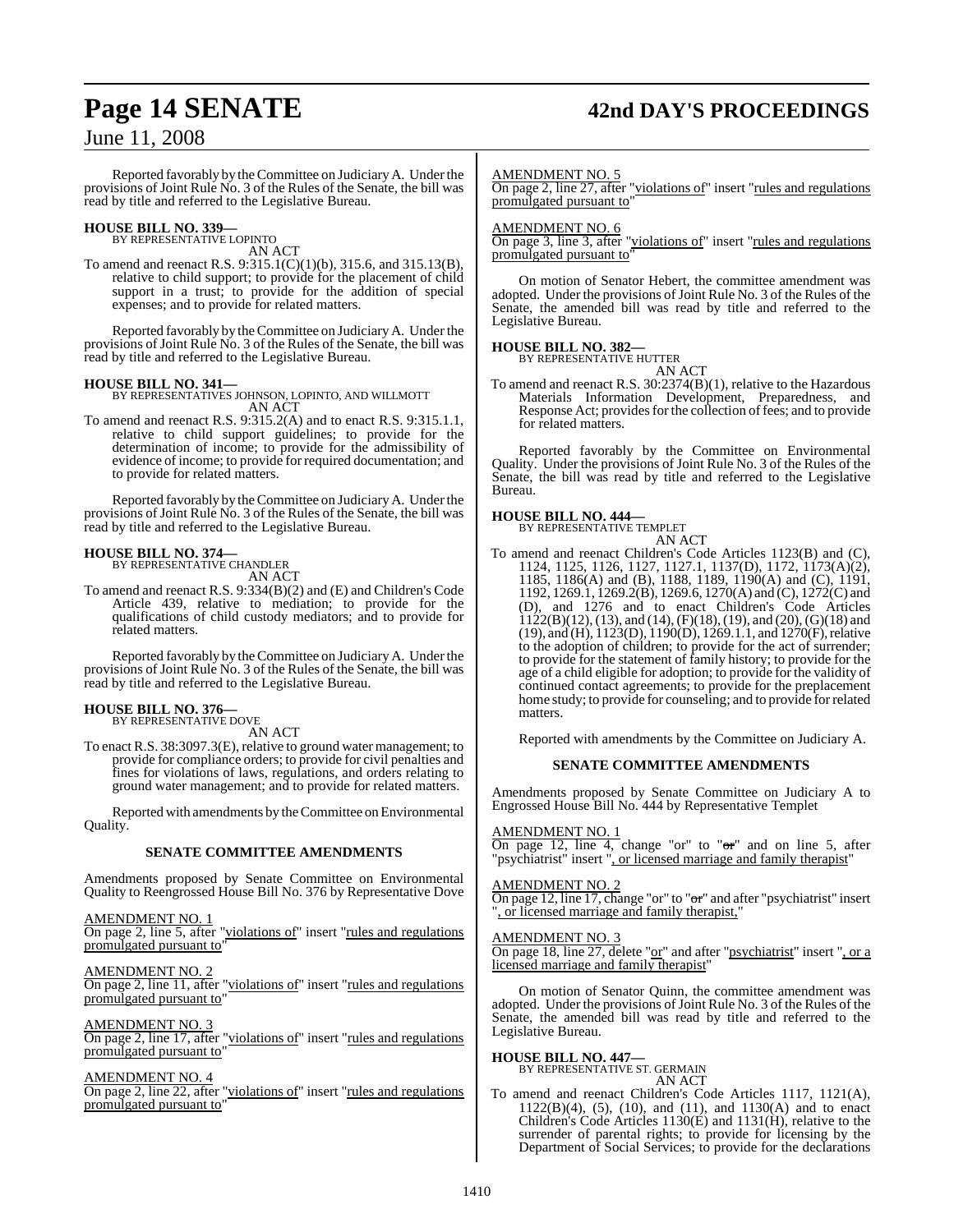## **42nd DAY'S PROCEEDINGS Page 15 SENATE**

# June 11, 2008

in the act of surrender; to provide time limitations for private adoptions; to provide time limitations for agency adoptions; to provide for the filing of the act of surrender; and to provide for related matters.

Reported favorably by theCommittee on JudiciaryA. Under the provisions of Joint Rule No. 3 of the Rules of the Senate, the bill was read by title and referred to the Legislative Bureau.

**HOUSE BILL NO. 494—** BY REPRESENTATIVES HINES AND TIM BURNS AN ACT

To amend and reenact R.S. 9:315.19, relative to child support; to provide for the schedule of basic child support obligations; and to provide for related matters.

Reported with amendments by the Committee on Judiciary A.

### **SENATE COMMITTEE AMENDMENTS**

Amendments proposed by Senate Committee on Judiciary A to Reengrossed House Bill No. 494 by Representative Hines

## AMENDMENT NO. 1

On page 4, line 29, delete "132" and insert "1132"

On motion of Senator Quinn, the committee amendment was adopted. Under the provisions of Joint Rule No. 3 of the Rules of the Senate, the amended bill was read by title and referred to the Legislative Bureau.

## **HOUSE BILL NO. 498—** BY REPRESENTATIVE EDWARDS

AN ACT

To enact Children's Code Articles 739(E) and 821(F), relative to continued custody hearings; to provide that continued custody hearings may be conducted in any parish within a judicial district when the judicial district is comprised of more than one parish; and to provide for related matters.

Reported favorably by theCommittee on JudiciaryA. Under the provisions of Joint Rule No. 3 of the Rules of the Senate, the bill was read by title and referred to the Legislative Bureau.

### **HOUSE BILL NO. 530—**

BY REPRESENTATIVE RICHMOND AN ACT

To amend and reenact R.S. 13:621.44(A), relative to the Orleans Parish Juvenile Court; to provide for the term of office for a judge with the court in case of vacancy; and to provide for related matters.

Reported favorably by theCommittee on JudiciaryA. Under the provisions of Joint Rule No. 3 of the Rules of the Senate, the bill was read by title and referred to the Legislative Bureau.

## **HOUSE BILL NO. 538—** BY REPRESENTATIVE MORRELL

AN ACT

To amend and reenact R.S. 13:621.41(G), relative to the Forty-First Judicial District Court, to provide relative to judgeships; to authorize judges elected to the Forty-First Judicial District to automatically revert back to their respective section or division in civil and criminal district courts for the parish of Orleans if Act No. 621 of the 2006 Regular Session of the Louisiana Legislature is held unconstitutional; to authorize an elected or appointed magistrate to the Forty-First Judicial District to automatically revert back to their respective section or division in civil and criminal district courts for the parish of Orleans, if Act No. 621 of the 2006 Regular Session of the Louisiana Legislature is held unconstitutional; to provide for a condition precedent before the consolidation of the clerk's offices and the sheriff's offices of the civil and criminal district courts takes effect; to provide for an effective date; and to provide for related matters.

Reported favorably by theCommittee on JudiciaryA. Under the provisions of Joint Rule No. 3 of the Rules of the Senate, the bill was read by title and referred to the Legislative Bureau.

**HOUSE BILL NO. 585—** BY REPRESENTATIVE ABRAMSON AN ACT

To amend and reenact Code of Civil Procedure Article 4553, relative to post-judgment proceedings related to the interdiction; to provide that temporary restraining orders and injunctions shall be included as post-judgment proceedings related to the interdiction; to provide relative to the court and division conducting post-judgment proceedings related to an interdiction; to provide for proceedings related to an interdiction; to provide for legislative intent; and to provide for related matters.

Reported with amendments by the Committee on Judiciary A.

### **SENATE COMMITTEE AMENDMENTS**

Amendments proposed by Senate Committee on Judiciary A to Engrossed House Bill No. 585 by Representative Abramson

AMENDMENT NO. 1 On page 1, line 5, after "division" insert "or section"

AMENDMENT NO. 2 On page 1, line 12, after "division" insert "or section"

AMENDMENT NO. 3 On page 1, line 17, after "division" insert "or section"

AMENDMENT NO. 4 On page 1, line 19, after "division," insert "or section,"

AMENDMENT NO. 5 On page 1, line 20, after "division" insert "or section"

AMENDMENT NO. 6 On page 2, line 1, after "division" insert "or section"

On motion of Senator Quinn, the committee amendment was adopted. Under the provisions of Joint Rule No. 3 of the Rules of the Senate, the amended bill was read by title and referred to the Legislative Bureau.

## **HOUSE BILL NO. 605—** BY REPRESENTATIVE TIM BURNS

AN ACT

To amend and reenactR.S. 9:2271 through 2275, 2283, and 2291 and the heading of Chapter 2 of Code Title II of Code Book III, the heading of Part I of Chapter 2 of Code Title II of Code Book III, and the heading of Part II of Chapter 2 of Code Title II of Code Book III of Title 9 of the Louisiana Revised Statutes of 1950, to enact R.S. 9:2290, and to repeal R.S. 9:2276 through 2280 and 2292 through 2295, relative to trusts for charitable, benevolent, or eleemosynary purposes and to donations for charitable purposes; to provide for trusts for charitable purposes, to provide for trustees of a charitable trust; to provide for the application of the Louisiana Trust Code; to provide forstanding to enforce a charitable trust; to provide for the governing instrument of a charitable trust; to provide for the duration of a charitable trust; to provide for the termination of a small charitable trust; to provide for an effective date; and to provide for related matters.

Reported favorably by theCommittee on JudiciaryA. Under the provisions of Joint Rule No. 3 of the Rules of the Senate, the bill was read by title and referred to the Legislative Bureau.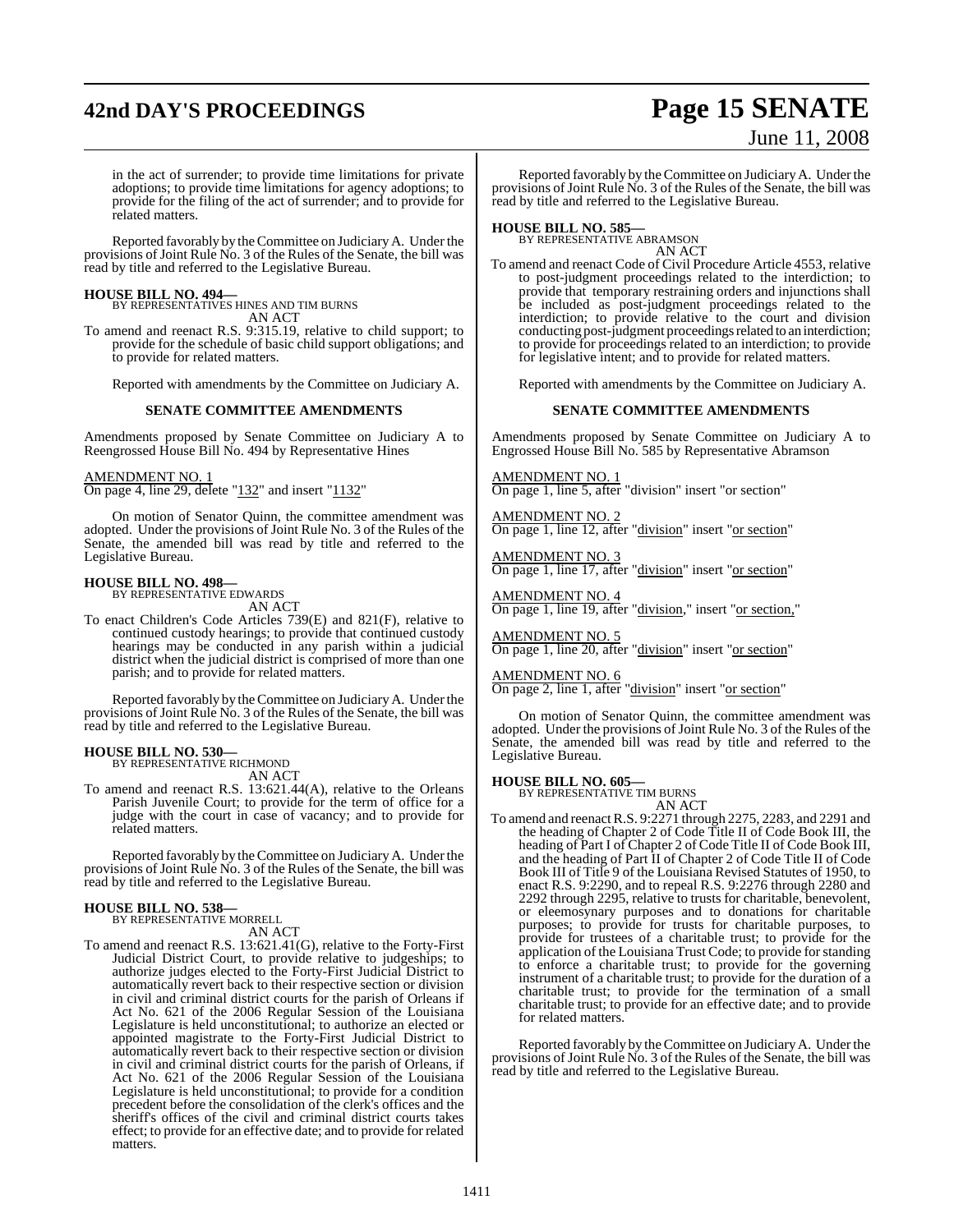## **Page 16 SENATE 42nd DAY'S PROCEEDINGS**

## June 11, 2008

## **HOUSE BILL NO. 715—**

BY REPRESENTATIVE GEYMANN AN ACT

To direct the Department of Public Safety and Corrections to not implement the provisions of the Federal Real ID Act of 2005; and to provide for related matters.

Reported favorably by theCommittee on JudiciaryA. Under the provisions of Joint Rule No. 3 of the Rules of the Senate, the bill was read by title and referred to the Legislative Bureau.

**HOUSE BILL NO. 726—**<br>BY REPRESENTATIVES HARDY, ABRAMSON, ARMES, AUBERT, AUSTIN BADON, BALDONE, BARROW, BURRELL, CHAMPAGNE,<br>CORTEZ, DIXON, FRANKLIN, GISCLAIR, HINES, HONEY, GIROD<br>JACKSON, LAFONTA, LEGER, MARCHAND, MILLS, M

AN ACT

To enact R.S. 14:40.5, relative to the public display of a noose for the purpose of intimidation; to create the crime of public display of a noose with the intent to intimidate; to provide for penalties; and to provide for related matters.

Reported favorably by theCommittee on JudiciaryC. Under the provisions of Joint Rule No. 3 of the Rules of the Senate, the bill was read by title and referred to the Legislative Bureau.

### **HOUSE BILL NO. 759—** BY REPRESENTATIVE HARRISON

AN ACT

To amend and reenact R.S. 9:311(A), relative to child support; to provide for a material change in circumstances; to provide for documentation; to require the Department of Social Services to provide information, rules and forms; to require the clerks of court to make forms available; to require a hearing within a certain period of time; to provide for retroactivity to the date of filing; and to provide for related matters.

Reported with amendments by the Committee on Judiciary A.

## **SENATE COMMITTEE AMENDMENTS**

Amendments proposed by Senate Committee on Judiciary A to Reengrossed House Bill No. 759 by Representative Harrison

## AMENDMENT NO. 1

On page 1, line 15, change "shall" to "may"

On motion of Senator Quinn, the committee amendment was adopted. Under the provisions of Joint Rule No. 3 of the Rules of the Senate, the amended bill was read by title and referred to the Legislative Bureau.

## **HOUSE BILL NO. 954—**

BY REPRESENTATIVE ELLINGTON AN ACT

To amend and reenact R.S. 40:1299.40(A)(1), (B), and (E)(6) and to enact Part XXII-A of Chapter 5 of Title 40 of the Louisiana Revised Statutes of 1950, to be comprised of R.S. 40:1299.40.1, relative to electronic health care transactions; to permit consent to medical treatment to be given by other than written means, including electronic means; to authorize the use of electronic signature authentication and identification with respect to individually identifiable health information; to establish permitted features of an electronic signature authentication and identification system; and to provide for related matters.

Reported favorably by theCommittee on JudiciaryA. Under the provisions of Joint Rule No. 3 of the Rules of the Senate, the bill was read by title and referred to the Legislative Bureau.

**HOUSE BILL NO. 1007—** BY REPRESENTATIVES CROMER, HAZEL, NORTON, PEARSON, AND POPE AN ACT

To amend and reenact R.S.  $15:587.1(A)(1)(a)$  and (b) and (2), (B), (C)(introductory paragraph), and (H), R.S. 17:15(B), (C), and (E), and R.S.  $46:51.2(A)$  and  $(E)(1)(introductory paragraph)$ , relative to criminal history information; to provide with respect to criminal history records of persons with supervisory authority over children; to provide with respect to the criminal information that must be provided to persons who employ or are responsible for persons with authority over children; to provide for the crimes which must be reported; to provide with respect to the employment of persons with convictions; and to provide for related matters.

Reported with amendments by the Committee on Judiciary A.

## **SENATE COMMITTEE AMENDMENTS**

Amendments proposed by Senate Committee on Judiciary A to Reengrossed House Bill No. 1007 by Representative Cromer

### AMENDMENT NO. 1

On page 1, line 2, change "R.S.  $15:587.1(A)(1)(a)$  and (b) and (2)" to "R.S. 15:587.1(A)"

## AMENDMENT NO. 2

On page 1, line 11, change "R.S.  $15:587.1(A)(1)(a)$  and (b) and (2)" to "R.S.  $15:587.1(A)$ "

## AMENDMENT NO. 3

On page 1, line 19, after "been" and before "convicted" insert 'arrested for or'

## AMENDMENT NO. 4

On page 2, line 7, after "criminal" and before "convictions" insert "arrests and"

## AMENDMENT NO. 5

On page 2, delete line 11 and insert in lieu thereof the following: "(c) The bureau, upon receiving a request as provided for in Subparagraph (a) of this Paragraph, shall provide a report promptly and in writing, but provide only such information as is necessary to specify whether or not that person has been arrested or convicted of or pled nolo contendere to any such crime or crimes, the crime or crimes of which he has been arrested or convicted or to which he has pled nolo contendere, and the date or dates on which they occurred."

## AMENDMENT NO. 6

On page 3, line 5, after "been" and before "convicted" insert "arrested for or

### AMENDMENT NO. 7

On page 3, line 6, after "been" and before "convicted" insert "arrested  $\overline{\text{or}}$ 

## AMENDMENT NO. 8

On page 3, line 16, after "been" and before "convicted" insert arrested for or

## AMENDMENT NO. 9

On page 3, at the beginning of line 23, insert "arrested for or"

## AMENDMENT NO. 10

On page 4, line 7, after "been" and before "convicted" insert "arrested for or

## AMENDMENT NO. 11

On page 4, at the beginning of line 23, insert "arrested for or"

## AMENDMENT NO. 12

On page 5, line 21, after "been" and before "convicted" insert 'arrested for or"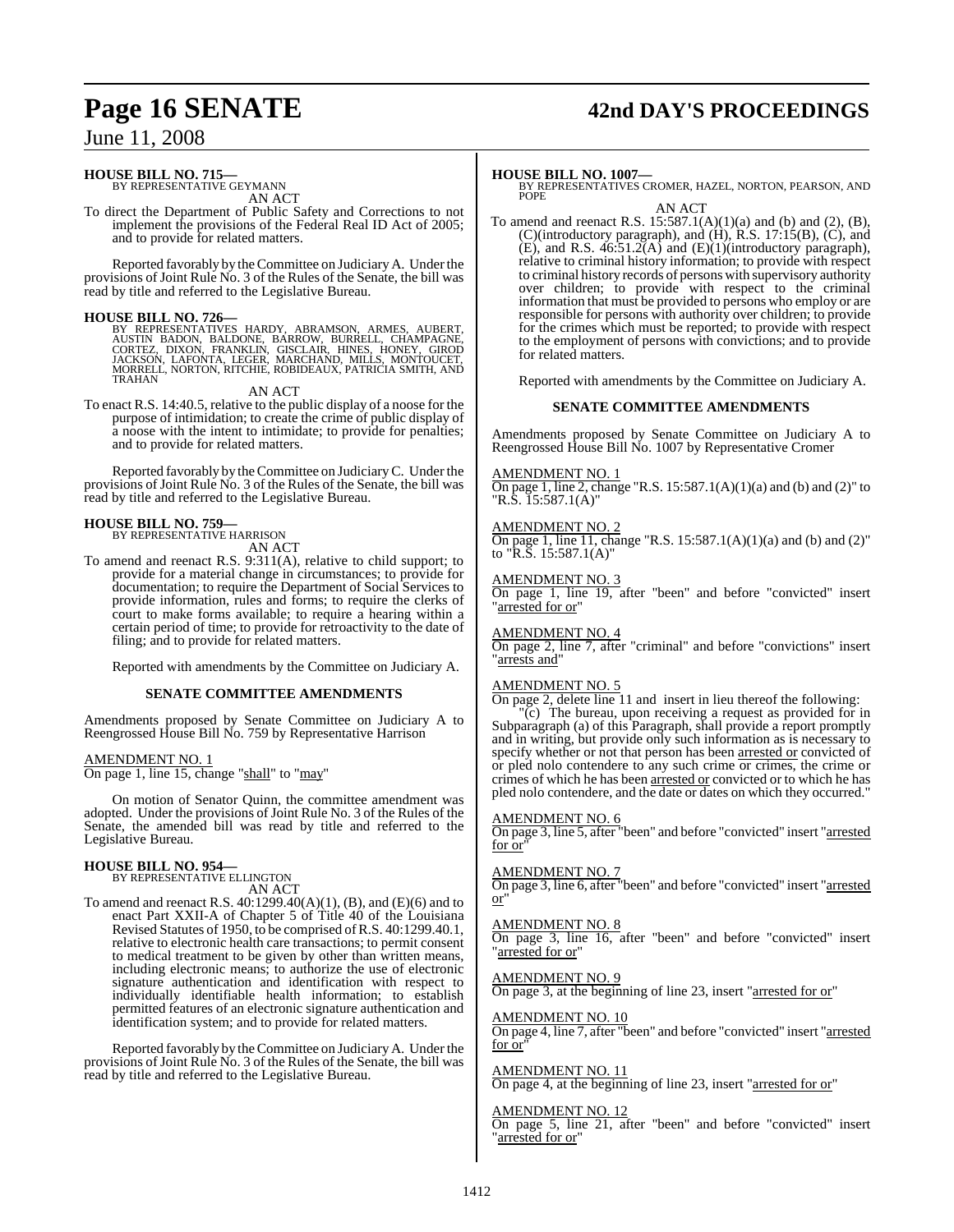## **42nd DAY'S PROCEEDINGS Page 17 SENATE**

# June 11, 2008

On motion of Senator Quinn, the committee amendment was adopted. Under the provisions of Joint Rule No. 3 of the Rules of the Senate, the amended bill was read by title and referred to the Legislative Bureau.

**HOUSE BILL NO. 1031—** BY REPRESENTATIVES GALLOT AND DOWNS AND SENATOR KOSTELKA

AN ACT

To amend and reenact the heading of Part III-F of Title 19 of the Louisiana Revised Statutes of 1950 and R.S. 19:135, 135.1(A), 135.2(3)(a), 135.3, 135.4, and 135.7(1) and to repeal Section 2 of Act No. 1212 of the 2003 Regular Session of the Legislature as amended by Act No. 538 of the 2006 Regular Session of the Legislature, relative to the expropriation of property by the city of Ruston; to authorize the city to expropriate by a declaration of taking; to define terms; to provide for purposes of the expropriation; to repeal termination dates; and to provide for related matters.

Reported favorably by theCommittee on JudiciaryA. Under the provisions of Joint Rule No. 3 of the Rules of the Senate, the bill was read by title and referred to the Legislative Bureau.

**HOUSE BILL NO. 1040—** BY REPRESENTATIVES ABRAMSON AND LORUSSO AN ACT

To amend and reenact R.S. 13:4711(A), 4712, 4713(A) and (C)(2), and 4715, relative to nuisances; to provide for definitions; to provide for the award of damages; to authorize certain people to file petitions; to provide for evidence; to provide for the closing of the premises; and to provide for related matters.

Reported with amendments by the Committee on Judiciary A.

## **SENATE COMMITTEE AMENDMENTS**

Amendments proposed by Senate Committee on Judiciary A to Reengrossed House Bill No. 1040 by Representative Abramson

### AMENDMENT NO. 1

On page 2, at the end of line 11, insert the following: "Premises does not mean any premises which are regulated by Title 26 of the Louisiana Revised Statues of 1950."

### AMENDMENT NO. 2

On page 3, line 29, change "five" to "two"

On motion of Senator Quinn, the committee amendment was adopted. Under the provisions of Joint Rule No. 3 of the Rules of the Senate, the amended bill was read by title and referred to the Legislative Bureau.

## **HOUSE BILL NO. 1202—** BY REPRESENTATIVE GREENE

AN ACT

To amend and reenact R.S. 9:355.3(A), 355.6(introductory paragraph), and 355.8 and to repeal R.S. 9:355.3(C) and 355.7, relative to the relocation of the residence of a child; to require a court order; to provide for the failure to give notice; to provide for objecting to a relocation; to repeal existing provision requiring notice of relocation in absence of court order; to repeal existing provision providing forfailure to object to notice of relocation; and to provide for related matters.

Reported favorably by theCommittee on JudiciaryA. Under the provisions of Joint Rule No. 3 of the Rules of the Senate, the bill was read by title and referred to the Legislative Bureau.

## **HOUSE BILL NO. 1214—** BY REPRESENTATIVE SCHRODER

AN ACT

To amend and reenact Children's Code Article 551, relative to child abuse; to further state legislative intent by providing for interaction between certain parties; and to provide for related matters.

Reported favorably by theCommittee on JudiciaryA. Under the provisions of Joint Rule No. 3 of the Rules of the Senate, the bill was read by title and referred to the Legislative Bureau.

## **HOUSE BILL NO. 1243—** BY REPRESENTATIVE LAFONTA

AN ACT

To enact R.S. 14:67.26, relative to theft; to provide for the crime of theft of copper from a religious building or cemetery or graveyard; to provide for definitions; to provide for penalties; and to provide for related matters.

Reported favorably by theCommittee on JudiciaryC. Under the provisions of Joint Rule No. 3 of the Rules of the Senate, the bill was read by title and referred to the Legislative Bureau.

**HOUSE BILL NO. 1258—** BY REPRESENTATIVE EDWARDS AN ACT

To amend and reenact R.S.  $13:4366(A)(1)$  and  $(2)$ , relative to fees for appraisals conducted prior to a sheriff's sale; to increase the fees for appraisals conducted prior to a sheriff's sale on movables; and to provide for related matters.

Reported favorably by theCommittee on JudiciaryA. Under the provisions of Joint Rule No. 3 of the Rules of the Senate, the bill was read by title and referred to the Legislative Bureau.

## **HOUSE BILL NO. 1286—**

BY REPRESENTATIVE LAMBERT AN ACT

To enact Code of Civil Procedure Article 2088(B) and to designate the undesignated introductory paragraph of Code of Civil Procedure Article 2088 as Paragraph A thereof, relative to civil appeals; to provide for jurisdiction; to provide for the retention of jurisdiction by the trial court; to provide for the conversion of an appeal; and to provide for related matters.

Reported favorably by theCommittee on JudiciaryA. Under the provisions of Joint Rule No. 3 of the Rules of the Senate, the bill was read by title and referred to the Legislative Bureau.

## **HOUSE BILL NO. 1373— (Substitute for House Bill No. 1052**

by Representative Baldone)<br>BY REPRESENTATIVES BALDONE, ARNOLD, BOBBY BADON,<br>HENRY BURNS, CHAMPAGNE, DOVE, GISCLAIR, HARDY,<br>HENDERSON, HOFFMANN, HONEY, LABRUZZO, LEGER, LORUSSO,<br>MILLS, MONTOUCET, MORRELL, NORTON, PEARSON, P

To amend and reenact R.S.  $15:241, 541(1)(d)$ , (e), (f), (g), (h), (i), (j), and (k), (14.1), and (14.2)(a) and (f),  $542(\text{C})(2)$ ,  $542.1(\text{A})(1)(e)$ and (2)(a), 542.1.1(A)(1) and (B), 542.1.3(A), (B), and (F), 542.1.5(A)(1) and (2)(a) and (F), 542.1.6, 543(B)(introductory paragraph) and (6), 543.1, and 544(A), (B), (C), and (D)(3)(d), to enact R.S. 15:541(1)(1) and (m), 542.1.3(H), and 544(E), and to repeal R.S.  $15:541(14.2)$ (k) and  $542.1.1$ (A)(4), relative to sex offenses and offenses involving child victims; to provide with respect to victims of sex offenses; to provide with respect to the requirements of sex offender and child predator registration and notification provisions; to provide for definitions; to provide for the time period in which an offender must comply with registration and notification requirements; to provide for the duties of the Department of Public Safety and Corrections and the office of youth development; to provide relative to the duration ofregistration and notification requirements; to provide for written notification by the courts; and to provide for related matters.

Reported with amendments by the Committee on Judiciary C.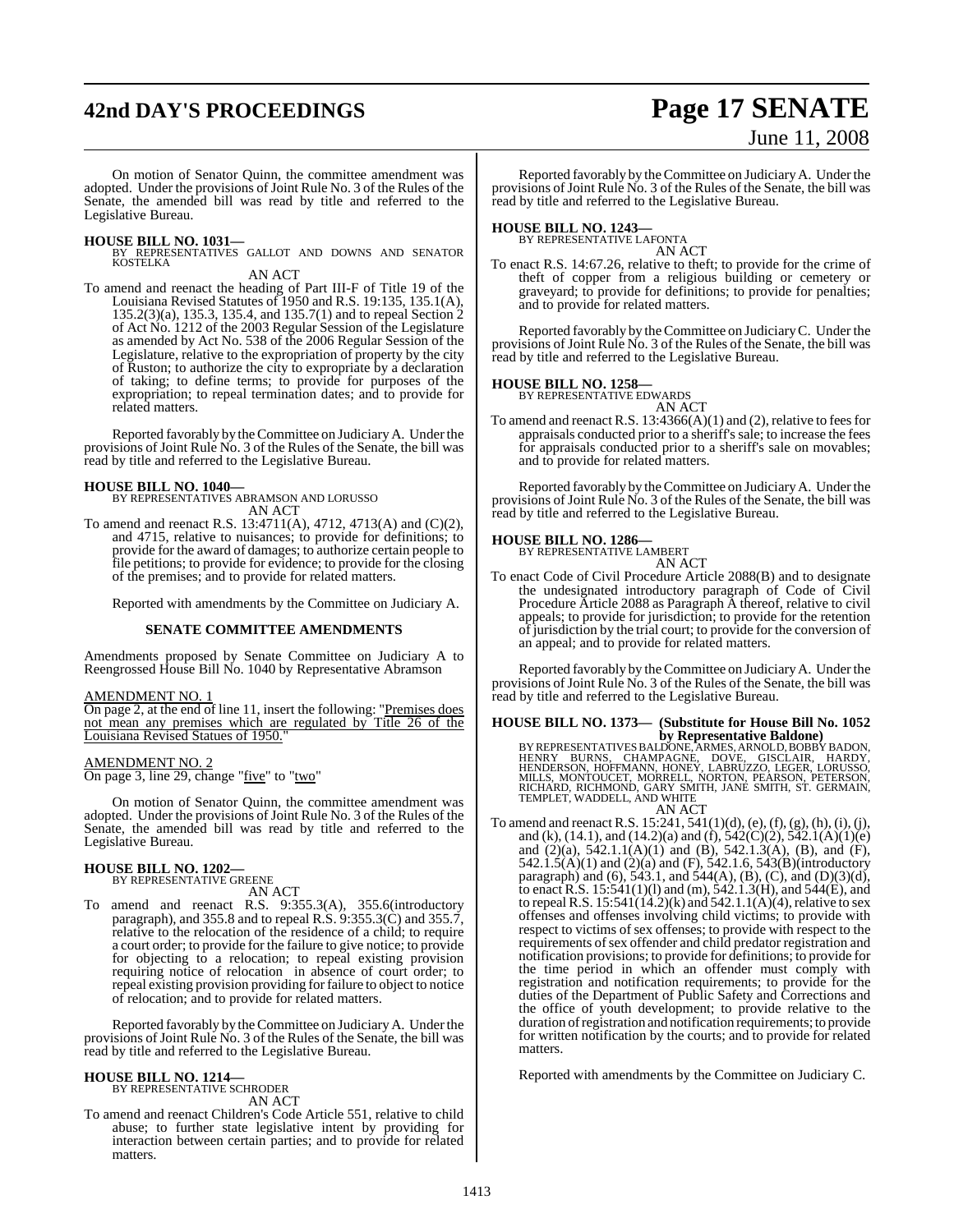## **Page 18 SENATE 42nd DAY'S PROCEEDINGS**

## June 11, 2008

## **SENATE COMMITTEE AMENDMENTS**

Amendments proposed by Senate Committee on Judiciary C to Reengrossed House Bill No. 1373 by Representative Baldone

### AMENDMENT NO. 1

On page 13, delete lines 19 through 28 in their entirety and on page 14, delete lines 1 and 2 in their entirety

### AMENDMENT NO. 2

On page 20, between lines 7 and 8, insert the following:

### $"$ Defense Counsel Signature"

On motion of Senator Dorsey, the committee amendment was adopted. Under the provisions of Joint Rule No. 3 of the Rules of the Senate, the amended bill was read by title and referred to the Legislative Bureau.

## **HOUSE BILL NO. 1374— (Substitute for House Bill No. 1283**

**by Representative Norton)**<br>BILLIOT, HENRY BURNS, BURROLI, CORTEZ, BARROS, BARROW,<br>GISCLAIR, GREENE, ELBERT GUILLORY, HARDY, HAZEL, HINES,<br>HOWARD, HUTTER, LIGI, LOPINTO, MILLS, MONICA, ROBIDEAUX,<br>SCHRODER, SIMON, JANE SMIT AN ACT

To enact R.S. 14:107.4, relative to offenses affecting the general peace and order; to create the crime of unlawful filming or recording of criminal activity; to provide for penalties; to provide for exceptions; and to provide for related matters.

Reported favorably by theCommittee on JudiciaryC. Under the provisions of Joint Rule No. 3 of the Rules of the Senate, the bill was read by title and referred to the Legislative Bureau.

## **HOUSE BILL NO. 1377— (Substitute for HouseBill No. 561 by Representative Abramson)** BY REPRESENTATIVE ABRAMSON

AN ACT

To amend and reenact R.S. 33:441(A)(1), relative to mayor's courts; to authorize that a certain amount of court costs assessed may be allocated to the Louisiana Association of Chiefs of Police for certain purposes; to provide for deposit of funds; to provide for transmittal to the association; and to provide for related matters.

Reported favorably by theCommittee on JudiciaryA. Under the provisions of Joint Rule No. 3 of the Rules of the Senate, the bill was read by title and referred to the Legislative Bureau.

### **HOUSE BILL NO. 1378— (Substitute for House Bill No. 611 by Representative Simon)** BY REPRESENTATIVE SIMON

AN ACT

To enact Chapter 24-D of Title 40 of the Louisiana Revised Statutes of 1950, to be comprised of R.S. 40:2529, relative to a Silver Alert Network for reporting and locating missing persons with a mental impairment; to provide for a Silver Alert Steering Committee; to provide for authority and duties of the committee; to provide for recommendations to the legislature; and to provide for related matters.

Reported favorably by theCommittee on JudiciaryA. Under the provisions of Joint Rule No. 3 of the Rules of the Senate, the bill was read by title and referred to the Legislative Bureau.

## **HOUSE BILL NO. 1379— (Substitute for HouseBill No. 838 by**

**Representative Tucker)**<br>BY REPRESENTATIVES TUCKER, ARMES, ARNOLD, AUBERT, AUSTIN<br>BADON, BOBBY BADON, BALDONE, BARROW, BILLIOT, TIM BURNS,<br>CHAMPAGNE, CHANEY, CONNICK, CROMER, DIXON, EDWARDS,<br>FANNIN, GALLOT, GISCLAIR, GREEN

AN ACT

To enact R.S. 29:735.3 and R.S. 40:1299.39.3, relative to health care services rendered during an emergency; to provide for legislative findings and intent; to provide for a review of health care services rendered during a state of emergency prior to criminal prosecution; to provide for an Emergency/Disaster Medicine Review Panel; to provide for membership of the review panel; to provide for a procedure for the review of health care services rendered during the state of emergency; to provide for definitions; to provide with respect to confidentiality; and to provide for related matters.

Reported favorably by theCommittee on JudiciaryA. Under the provisions of Joint Rule No. 3 of the Rules of the Senate, the bill was read by title and referred to the Legislative Bureau.

## **HOUSE BILL NO. 1386— (Substitute for HouseBill No. 758 by**

**Representative Ponti)**<br>BY REPRESENTATIVES PONTI, ABRAMSON, HENRY BURNS,<br>BURRELL, CHAMPAGNE, DIXON, GUINN, HARDY, HINES,<br>HOFFMANN, JOHNSON, LIGI, RICHARDSON, JANE SMITH, AND ST. **GERMAIN** 

AN ACT

To amend and reenact Code of Civil Procedure Article 151(A) and (B), relative to the recusation of judges in civil matters; to provide for mandatory grounds for recusal; to provide for permissive grounds for recusal; and to provide for related matters.

Reported favorably by theCommittee on Judiciary A. Under the provisions of Joint Rule No. 3 of the Rules of the Senate, the bill was read by title and referred to the Legislative Bureau.

## **Reconsideration**

On motion of Senator Martiny, pursuant to the previous notice given, the vote by which the following bill failed to pass on Tuesday, June 10, 2008, was reconsidered.

## **HOUSE BILL NO. 531—** BY REPRESENTATIVE WOOTON

AN ACT

To amend and reenact R.S.  $15:574.9(G)(2)(a)(ii)$  and Code of Criminal Procedure Article  $900(A)(6)(b)(i)(bb)$ , relative to probation and parole revocation; to amend the definition of a technical violation to include certain violations regarding controlled dangerous substances and drug paraphernalia; and to provide for related matters.

On motion of Senator Martiny, the bill was read by title and returned to the Calendar, subject to call.

## **Special Order of the Day**

The following House Bill on Third Reading and Final Passage, which was made Special Order of the Day No. 1, was taken up and acted upon as follows:

## **HOUSE BILL NO. 958—**

BY REPRESENTATIVES FOIL, ANDERS, ARMES, ARNOLD, AUBERT, BOBBY BADON, BALDONE, BARRAS, BARROW, BILLIOT, HENRY, CHANDER, CHANEX, CHANEX, CHANEX, CHANEX, CHANEX, CHANEX, CHANEX, CHANEX, CHANEX, CHANEX, CHANEX, CHANEX, CHANEX,

To enact R.S. 22:215.26 and to repeal R.S. 22:669(A)(1)(b)(iii) and (viii), relative to health insurance; to require health insurance policies, contracts, and plans, including health maintenance organization contracts or agreements, to provide coverage of the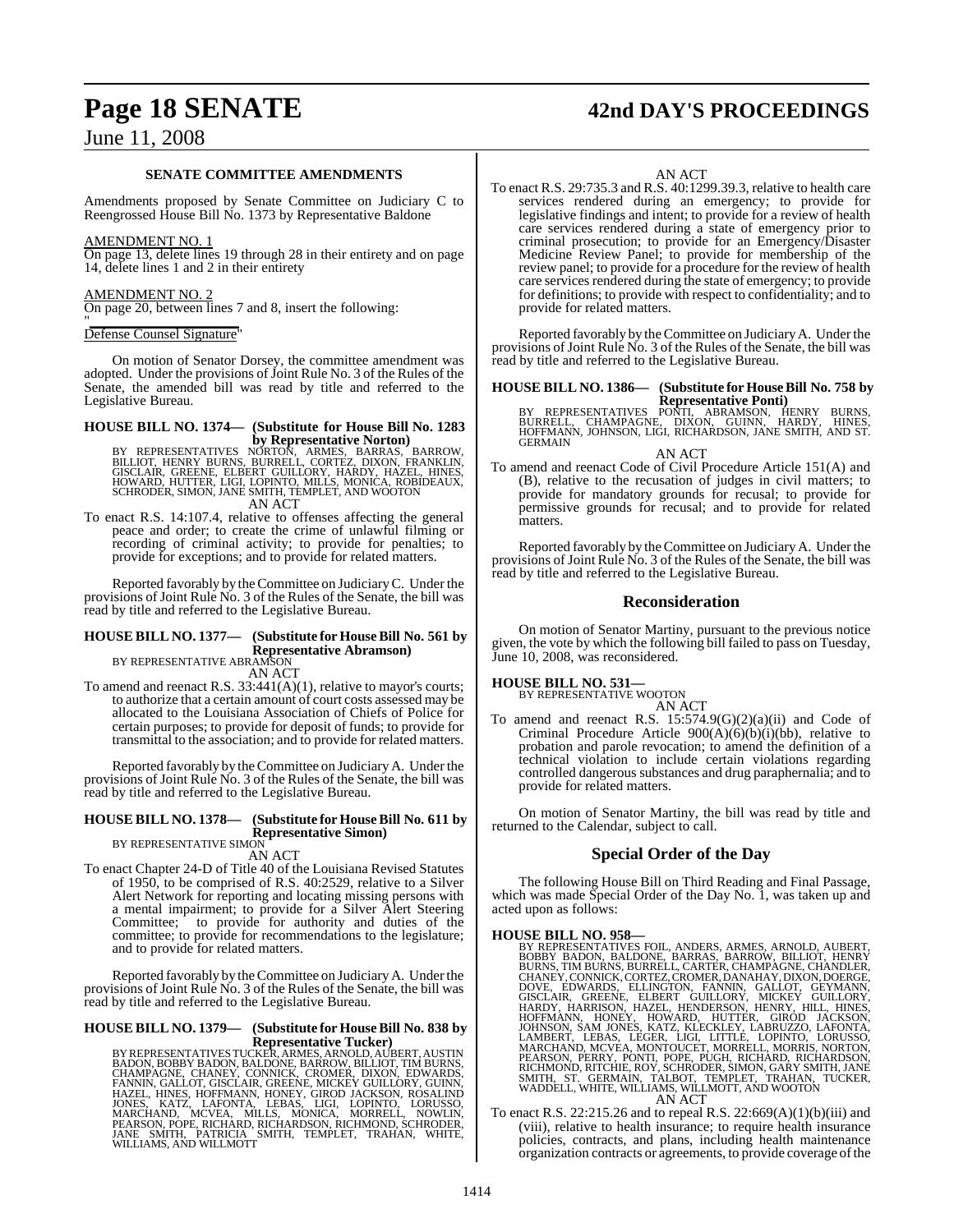## **42nd DAY'S PROCEEDINGS Page 19 SENATE**

# June 11, 2008

diagnosis and treatment of autism spectrum disorders in individuals less than seventeen years of age; to provide for certain limitations and exceptions; to delete pervasive developmental disorder or autism and Asperger's Disorder from the definition of severe mental illnesses mandated to be covered; and to provide for related matters.

The bill was read by title. Senator Cravins moved the final passage of the bill.

## **ROLL CALL**

The roll was called with the following result:

## YEAS

| Mr. President<br>Adley<br>Alario<br><b>Broome</b><br>Cassidy<br>Cheek<br>Cravins | Dupre<br>Erdey<br><b>Gautreaux B</b><br>Gautreaux N<br>Gray<br>Hebert<br>Heitmeier | Marionneaux<br>Martiny<br>Morrish<br>Murray<br><b>Nevers</b><br>Ouinn<br>Shaw |
|----------------------------------------------------------------------------------|------------------------------------------------------------------------------------|-------------------------------------------------------------------------------|
| Crowe                                                                            | Jackson                                                                            | Shepherd                                                                      |
| Donahue<br>Dorsey                                                                | Kostelka<br>LaFleur                                                                | Smith<br><b>Thompson</b>                                                      |
| Duplessis<br>Total $-33$                                                         | Long                                                                               | Walsworth                                                                     |
|                                                                                  | <b>NAYS</b>                                                                        |                                                                               |
| Total - 0                                                                        | <b>ABSENT</b>                                                                      |                                                                               |

| Amedee    | Michot | Riser |
|-----------|--------|-------|
| McPherson | Mount  |       |
| Total - 5 |        |       |

The Chair declared the bill was passed and returned to the House. Senator Cravins moved to reconsider the vote by which the bill was passed and laid the motion on the table.

## **Special Order of the Day**

The following House Bill on Third Reading and Final Passage, which was made Special Order of the Day No. 2, was taken up and acted upon as follows:

## **HOUSE BILL NO. 1347—**

BY REPRESENTATIVES AUSTIN BADON, TIM BURNS, CARTER,<br>CONNICK, CROMER, GREENE, HAZEL, HENRY, LIGI, LORUSSO,<br>MONICA, PEARSON, PERRY, PUGH, ROBIDEAUX, SCHRODER,<br>SMILEY,TALBOT,AND TUCKER AN ACT

To enact Chapter 43 of Title 17 of the Louisiana Revised Statutes of 1950, to be comprised of R.S. 17:4011 through 4025, relative to educational options for parents and other legal guardians; to establish and provide for the implementation of the Student Scholarships for Educational Excellence Program; to provide for legislative findings; to provide for definitions; to provide relative to the duties and responsibilities of the State Board of Elementary and Secondary Education and the state Department of Education; to provide relative to eligibility and participation requirements for students and schools; to provide relative to selection and enrollment of eligible students; to provide relative to funding and payments to eligible schools including eligible nonpublic schools; to provide relative to testing; to provide for reports; and to provide for related matters.

## **Floor Amendments Sent Up**

Senator Duplessis sent up floor amendments which were read.

## **SENATE FLOOR AMENDMENTS**

Amendments proposed by Senator Duplessis to Reengrossed House Bill No. 1347 by Representative Austin Badon

## AMENDMENT NO. 1

On line of 27 of Senate Committee Amendment No. 12 proposed by the Senate Committee on Education and adopted by the Senate on May 28, 2008, between "sources" and the period "." insert "or the participating school's actual cost of educating a student plus any costs incurred in administering the tests required pursuant to R.S. 17:4023, whichever is less

## AMENDMENT NO. 2

On page 8, line 13, between "by the" and "auditor's" delete "legislative"

### AMENDMENT NO. 3

On page 8, line 15, delete "actual cost of educating a student" and insert "maximum tuition or actual cost of educating a student pursuant to R.S.17:4016

On motion of Senator Duplessis, the amendments were adopted.

## **Floor Amendments Sent Up**

Senator Cassidy sent up floor amendments which were read.

## **SENATE FLOOR AMENDMENTS**

Amendments proposed by Senator Cassidy to Reengrossed House Bill No. 1347 by Representative Austin Badon

### AMENDMENT NO. 1

On page 5, between lines 2 and 3, insert the following:

"(10)(a) Place any participating school that fails to comply with the audit provisions pursuant to R.S. 17:4022(4) on probation for a period of one year during which such school shall not be permitted to enroll additional scholarship recipients.

(b) If such school has not come into full compliance by the end of the one-year probationary period, the school shall be ineligible to participate in the program until such time as the department has determined that the school is in full compliance.

(c) The department shall assist any scholarship recipient attending a school that is no longer eligible to participate in the program to transfer to another participating school, provided such school has sufficient capacity at the appropriate grade level.

### AMENDMENT NO. 2

Delete Senate Committee Amendment No. 22 proposed by the Senate Committee on Education and adopted by the Senate on May 28, 2008

### AMENDMENT NO. 3

On page 7, delete lines 8 and 9 and insert the following:

 $(3)(a)$ Enrollment of scholarship recipients in a participating school that has been in operation for less than two years shall not exceed twenty percent of such school's total student enrollment.

(b) The department may grant a waiver of this requirement to a participating school if the governing authority of such school demonstrates a proven record of successful operation of other schools.

On motion of Senator Cassidy, the amendments were adopted.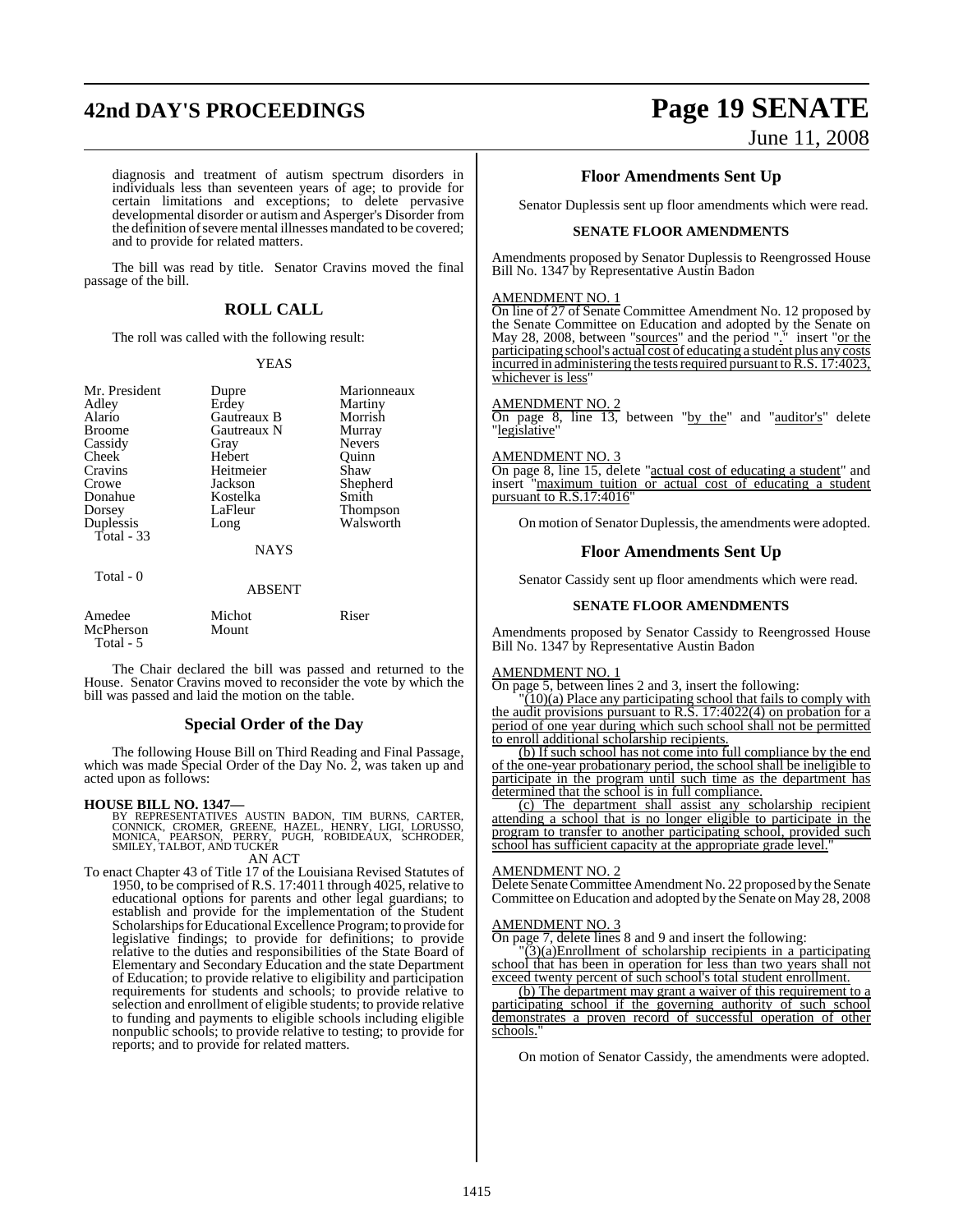## **Page 20 SENATE 42nd DAY'S PROCEEDINGS**

## **Floor Amendments Sent Up**

Senator Nevers sent up floor amendments which were read.

## **SENATE FLOOR AMENDMENTS**

Amendments proposed by Senator Nevers to Reengrossed House Bill No. 1347 by Representative Austin Badon

## AMENDMENT NO. 1

On page 5, between lines 20 and 21, insert the following:

"E. The total amount of state funds expended to implement the provisions ofthisChapter for Fiscal Year 2008-2009 shall not exceed ten million dollars."

On motion of Senator Nevers, the amendments were adopted.

## **Floor Amendments Sent Up**

Senator Gray sent up floor amendments which were read.

## **SENATE FLOOR AMENDMENTS**

Amendments proposed by Senator Gray to Reengrossed House Bill No. 1347 by Representative Austin Badon

## AMENDMENT NO. 1

On page 3, line 4, after "system" delete the remainder of the line, delete lines 5 through 10 in their entirety, and insert "that has two or more schools that have been determined to be academically unacceptable as defined by the school and district accountability system established pursuant to rules adopted by the State Board of Elementary and Secondary Education.

Senator Gray moved adoption of the amendments.

Senator Duplessis objected.

## **ROLL CALL**

The roll was called with the following result:

## YEAS

| Adley<br>Dorsey<br>Total - 5                                                                                                      | Gray<br>McPherson                                                                                                              | Murray                                                                                         |
|-----------------------------------------------------------------------------------------------------------------------------------|--------------------------------------------------------------------------------------------------------------------------------|------------------------------------------------------------------------------------------------|
|                                                                                                                                   | <b>NAYS</b>                                                                                                                    |                                                                                                |
| Mr. President<br>Alario<br><b>Broome</b><br>Cassidy<br>Cheek<br>Cravins<br>Crowe<br>Donahue<br>Duplessis<br>Dupre<br>Total - $29$ | Erdey<br>Gautreaux B<br>Hebert<br>Heitmeier<br>Jackson<br>Long<br>Marionneaux<br>Martiny<br>Michot<br>Morrish<br><b>ABSENT</b> | Mount<br><b>Nevers</b><br>Ouinn<br>Riser<br>Shaw<br>Shepherd<br>Smith<br>Thompson<br>Walsworth |
| Amedee<br>Gautreaux N<br>Total - 4                                                                                                | Kostelka<br>LaFleur                                                                                                            |                                                                                                |
| The Chair declared the amendments were rejected.                                                                                  |                                                                                                                                |                                                                                                |

**Floor Amendments Sent Up**

Senator Jackson sent up floor amendments which were read.

## **SENATE FLOOR AMENDMENTS**

Amendments proposed by Senator Jackson to Reengrossed House Bill No. 1347 by Representative Austin Badon

## AMENDMENT NO. 1

On page 2, line 23, after "crisis" insert a period "." and delete the remainder of the line and delete lines 24 and 25 in their entirety

## AMENDMENT NO. 2

On page 7, between lines 9 and 10, insert the following:

 $(4)$  At least ninety percent of the teachers teaching at any grade level in which a scholarship recipient is enrolled must hold a valid teaching certificate issued by the Department of Education for the grade level or subject matter which they teach."

Senator Jackson moved adoption of the amendments.

Senator Duplessis objected.

## **ROLL CALL**

The roll was called with the following result:

## YEAS

| Adley<br><b>Broome</b><br>Cheek<br>Cravins<br>Dorsey<br>Total - 15                         | Gautreaux B<br>Gray<br>Heitmeier<br>Jackson<br>Kostelka                | McPherson<br>Murray<br>Riser<br>Shaw<br>Shepherd                         |
|--------------------------------------------------------------------------------------------|------------------------------------------------------------------------|--------------------------------------------------------------------------|
|                                                                                            | <b>NAYS</b>                                                            |                                                                          |
| Mr. President<br>Alario<br>Cassidy<br>Crowe<br>Donahue<br>Duplessis<br>Dupre<br>Total - 20 | Erdey<br>Hebert<br>Long<br>Marionneaux<br>Martiny<br>Michot<br>Morrish | Mount<br><b>Nevers</b><br>Ouinn<br>Smith<br><b>Thompson</b><br>Walsworth |
|                                                                                            | A D CENT                                                               |                                                                          |

## ABSENT

Amedee Gautreaux N LaFleur Total - 3

The Chair declared the amendments were rejected.

## **Floor Amendments Sent Up**

Senator Jackson sent up floor amendments which were read.

## **SENATE FLOOR AMENDMENTS**

Amendments proposed by Senator Jackson to Reengrossed House Bill No. 1347 by Representative Austin Badon

## AMENDMENT NO. 1

Delete Senate Committee Amendment No. 28 proposed by the Senate Committee on Education and adopted by the Senate on May 28, 2008

Senator Jackson moved adoption of the amendments.

Senator Duplessis objected.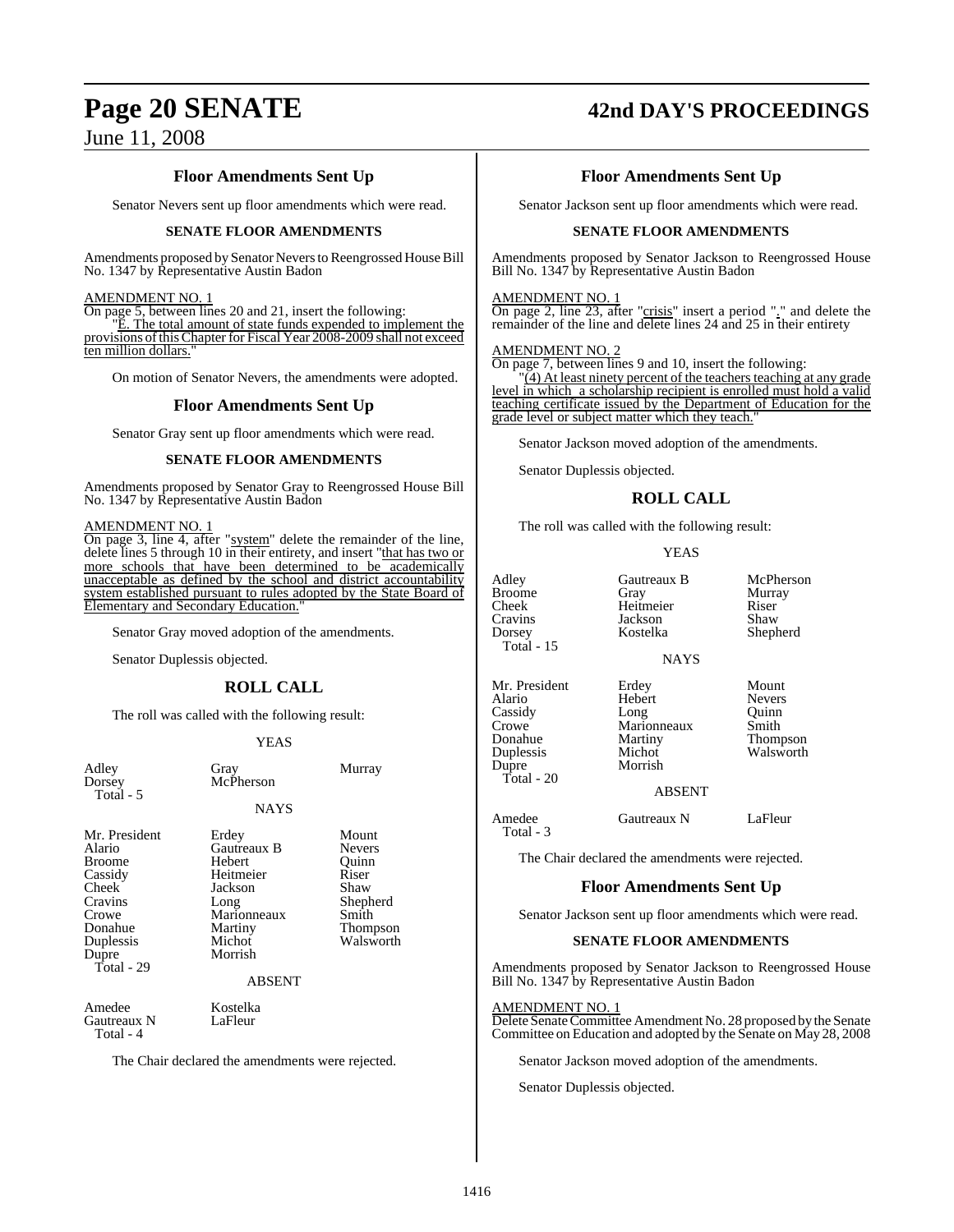## **42nd DAY'S PROCEEDINGS Page 21 SENATE**

## **ROLL CALL**

The roll was called with the following result:

## YEAS

Adley Gautreaux B Murray<br>Alario Gray Riser Alario<br>Broome Broome Heitmeier Shaw<br>Cravins Jackson Sheph Cravins Jackson Shepherd Total - 14

**McPherson** 

## **NAYS**

Duplessis Marionneaux<br>
Dupre Martiny Total - 23

Mr. President Gautreaux N Morrish<br>Cassidy Hebert Mount Cassidy Hebert Mount<br>
Cheek Kostelka Nevers Cheek Kostelka Nevers<br>Crowe LaFleur Ouinn LaFleur Quinn<br>Long Smith Donahue Long Smith<br>Duplessis Marionneaux Thompson Dupre Martiny Walsworth Michot

ABSENT

Amedee Total - 1

The Chair declared the amendments were rejected.

## **Floor Amendments Sent Up**

Senator Murray sent up floor amendments which were read.

### **SENATE FLOOR AMENDMENTS**

Amendments proposed by Senator Murray to Reengrossed House Bill No. 1347 by Representative Austin Badon

AMENDMENT NO. 1 On page 2, delete lines 26 and 27

AMENDMENT NO. 2 On page 3, line 27, after "Chapter" insert a period "," and delete the remainder of the line and delete lines 28 and 29 in their entirety

AMENDMENT NO. 3 On page 5, line 15, after "sources." delete the remainder of the line and delete lines 16 and 17 in their entirety

AMENDMENT NO. 4 On page 7, delete lines 10 through 12 in their entirety

AMENDMENT NO. 5 On page 7, at the beginning of line 13, change "C." to "B."

Senator Murray moved adoption of the amendments.

Senator Duplessis objected.

## **ROLL CALL**

The roll was called with the following result:

## YEAS

Dorsey Jackson<br>Gautreaux B McPherson Gautreaux B Total - 13

Adley Gautreaux N Murray Broome Gray Riser Heitmeier<br>Jackson

**NAYS** Mr. President Erdey Morrish<br>Alario Hebert Mount Alario Hebert Mount<br>
Cassidy Kostelka Nevers

Cassidy Kostelka Nevers LaFleur Quinn<br>Long Shaw Crowe Long Shaw Donahue Marionneaux<br>
Duplessis Martiny

Duplessis Martiny Thompson Walsworth

ABSENT

Amedee Total - 1

Total - 24

The Chair declared the amendments were rejected.

## **Floor Amendments Sent Up**

Senator N. Gautreaux sent up floor amendments which were read.

## **SENATE FLOOR AMENDMENTS**

Amendments proposed by Senator N. Gautreaux to Reengrossed House Bill No. 1347 by Representative Austin Badon

### AMENDMENT NO. 1

In Senate Committee Amendment No. 6 proposed by the Senate Committee on Education and adopted by the Senate on May 28, 2008, between lines 30 and 31 insert the following:

 $\overline{C}(c)$  Notwithstanding any provision of law to the contrary, at least fifty percent of the total number of scholarships awarded in any given yearshall be awarded to low-performing students as defined by the State Board of Elementary and Secondary Education.

Senator N. Gautreaux moved adoption of the amendments.

Senator Duplessis objected.

## **ROLL CALL**

The roll was called with the following result:

## YEAS

Mr. President Gautreaux N LaFleur<br>Broome Gray McPher Gray McPherson<br>Hebert Murray Cravins<br>Dorsey Heitmeier Shaw<br>Jackson Gautreaux B Total - 14 **NAYS** Adley Erdey Nevers Alario Rostelka Quinn<br>Cassidy Long Riser Cassidy Long Riser<br>Cheek Marionneaux Shepherd Marionneaux Crowe Martiny Smith<br>
Donahue Michot Thom Michot Thompson<br>
Morrish Walsworth

## ABSENT

Amedee Total - 1

Dupre Total - 23

Duplessis Morris<br>
Dupre Mount

The Chair declared the amendments were rejected.

The bill was read by title. Senator Duplessis moved the final passage of the amended bill.

June 11, 2008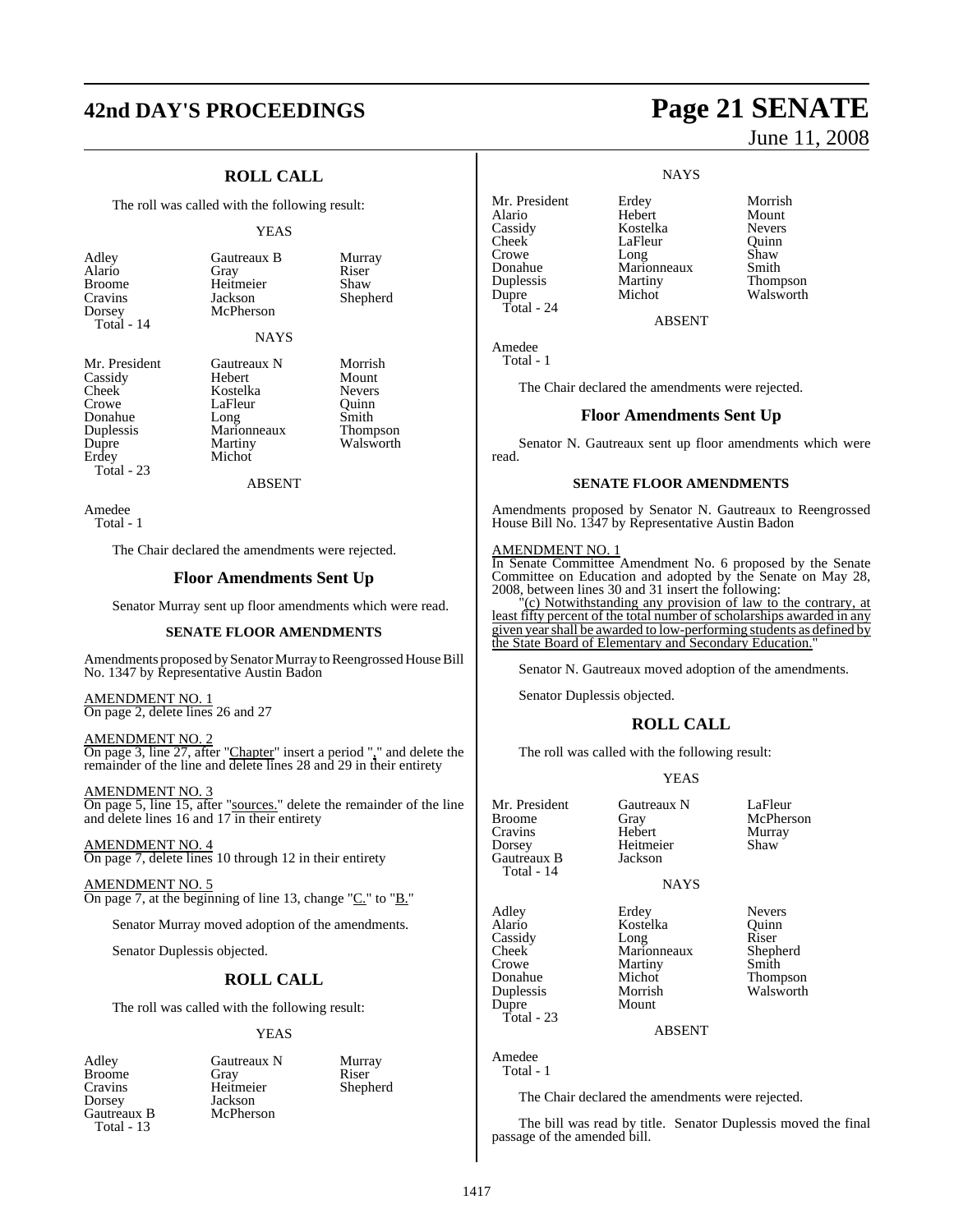## **ROLL CALL**

The roll was called with the following result:

## YEAS

| Mr. President |
|---------------|
| Alario        |
| Cassidy       |
| Cheek         |
| Crowe         |
| Donahue       |
| Duplessis     |
| Dupre         |
| Gautreaux B   |
| Total - 25    |
|               |

Gautreaux N Nevers<br>
Hebert Ouinn Hebert Heitmeier Riser<br>Kostelka Sheph Long<br>Martiny Martiny Thompson<br>Michot Walsworth Morrish Mount

## NAYS

Adley Erdey Marionneaux<br>Broome Gray McPherson Broome Gray McPherson<br>Cravins Jackson Murray Cravins Jackson Murray<br>Dorsey LaEleur Shaw

Total - 12

LaFleur

Shepherd<br>Smith

Walsworth

## ABSENT

Amedee Total - 1

The Chair declared the amended bill was passed and returned to the House. Senator Duplessis moved to reconsider the vote by which the bill was passed and laid the motion on the table.

## **Senator N. Gautreaux in the Chair**

## **Senate Bills and Joint Resolutions Returned from the House of Representatives with Amendments**

The following Senate Bills and Joint Resolutions returned from the House of Representatives with amendments were taken up and acted upon as follows:

## **SENATE BILL NO. 17—** BY SENATOR CRAVINS

AN ACT

To amend and reenact R.S. 22:1430.11(A) and (D), relative to Louisiana Citizens Property Insurance Corporation; to provide with respect to eligibility and application for coverage by the corporation; and to provide for related matters.

The bill was read by title. Returned from the House of Representatives with the following amendments:

## **LEGISLATIVE BUREAU AMENDMENTS**

Amendments proposed by Legislative Bureau to Engrossed Senate Bill No. 17 by Senator Cravins

## AMENDMENT NO. 1

On page 1, line 6, following "amended" and before "to read" insert "and reenacted"

Senator Cravins moved to concur in the amendments proposed by the House.

## **ROLL CALL**

The roll was called with the following result:

## YEAS

Mr. President Gautreaux B Michot<br>Adley Gautreaux N Morrish

Gautreaux N

## **Page 22 SENATE 42nd DAY'S PROCEEDINGS**

| Gray          | Mount           |
|---------------|-----------------|
| Hebert        | Murray          |
| Heitmeier     | <b>Nevers</b>   |
| Jackson       | Ouinn           |
| Kostelka      | Riser           |
| LaFleur       | Shaw            |
|               | Shepherd        |
| Marionneaux   | Smith           |
|               | Thompson        |
| McPherson     | Walsworth       |
|               |                 |
| <b>NAYS</b>   |                 |
|               |                 |
| <b>ABSENT</b> |                 |
| Amedee        |                 |
|               | Long<br>Martiny |

The Chair declared the amendments proposed by the House were concurred in. Senator Cravins moved to reconsider the vote by which the amendments were concurred in and laid the motion on the table.

**SENATE BILL NO. 72—** BY SENATOR CROWE

AN ACT

To amend and reenact R.S. 38:2318.1(B) and to enact R.S. 38:2225.2.2, relative to public contracts; to authorize the city of Slidell to utilize design-build contracts in certain circumstances; and to provide for related matters.

The bill was read by title. Returned from the House of Representatives with the following amendments:

## **LEGISLATIVE BUREAU AMENDMENTS**

Amendments proposed by Legislative Bureau to Reengrossed Senate Bill No. 72 by Senator Crowe

AMENDMENT NO. 1 On page 3, line 11, following "**by the**" and before "**State**" insert "**Louisiana**"

Senator Crowe moved to concur in the amendments proposed by the House.

## **ROLL CALL**

The roll was called with the following result:

## YEAS

| Mr. President<br>Adley<br>Alario<br>Broome<br>Cassidy<br>Cheek<br>Cravins<br>Crowe<br>Donahue<br>Dorsey<br>Duplessis<br>Dupre | Gautreaux B<br>Gautreaux N<br>Gray<br>Hebert<br>Heitmeier<br>Jackson<br>Kostelka<br>LaFleur<br>Long<br>Marionneaux<br>Martiny<br>McPherson | Morrish<br>Mount<br>Murray<br><b>Nevers</b><br>Quinn<br>Riser<br>Shaw<br>Shepherd<br>Smith<br>Thompson<br>Walsworth |
|-------------------------------------------------------------------------------------------------------------------------------|--------------------------------------------------------------------------------------------------------------------------------------------|---------------------------------------------------------------------------------------------------------------------|
| Erdey                                                                                                                         | Michot                                                                                                                                     |                                                                                                                     |
| <b>Total - 37</b>                                                                                                             |                                                                                                                                            |                                                                                                                     |
|                                                                                                                               | <b>NAYS</b>                                                                                                                                |                                                                                                                     |
| Total $-0$                                                                                                                    | <b>ABSENT</b>                                                                                                                              |                                                                                                                     |
| Amedee                                                                                                                        |                                                                                                                                            |                                                                                                                     |

Total - 1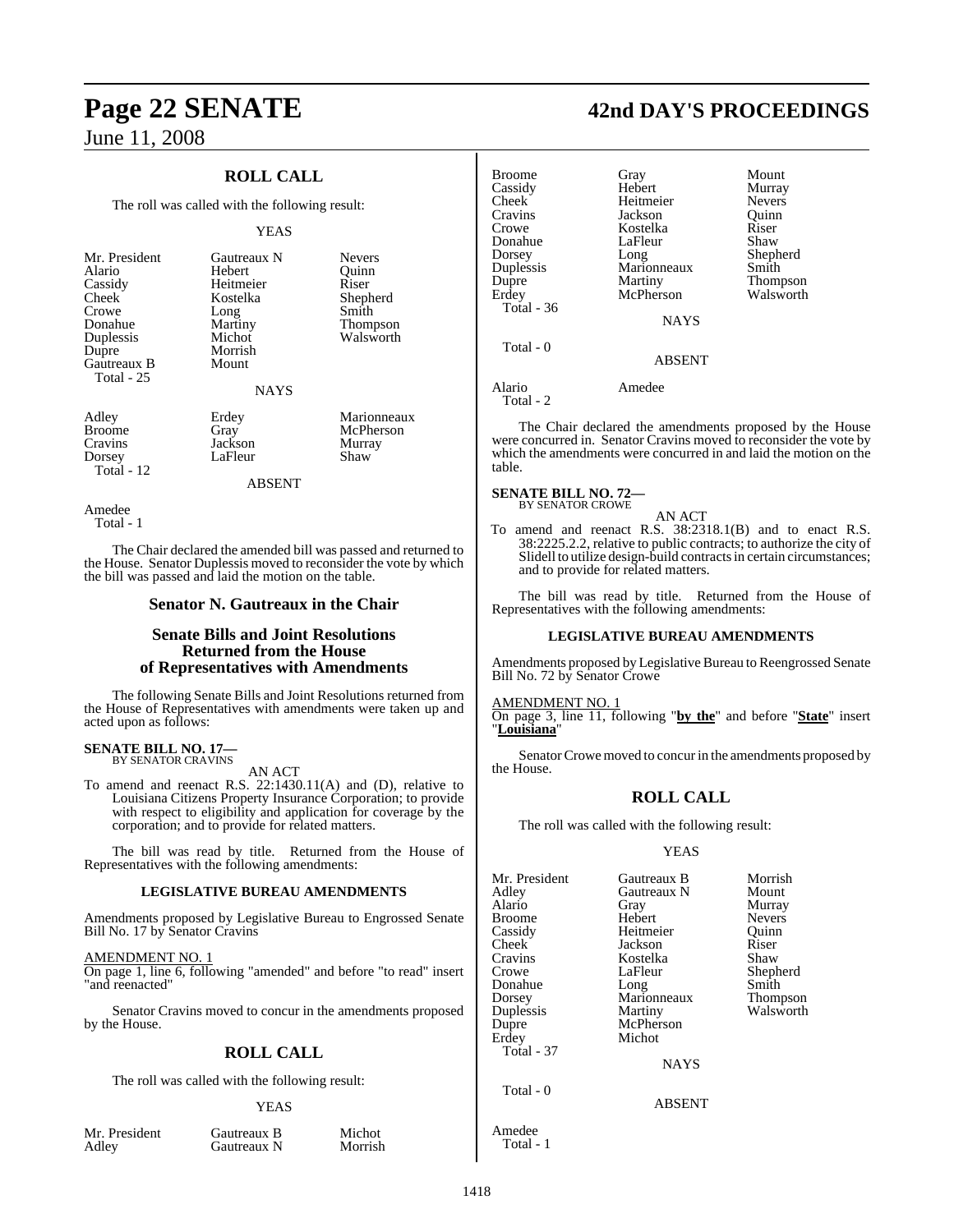## **42nd DAY'S PROCEEDINGS Page 23 SENATE**

# June 11, 2008

The Chair declared the amendments proposed by the House were concurred in. Senator Crowe moved to reconsider the vote by which the amendments were concurred in and laid the motion on the table.

## **Mr. President in the Chair**

**SENATE BILL NO. 143—**<br>
BY SENATORS N. GAUTREAUX, AMEDEE, CROWE, DORSEY,<br>
DUPLESSIS AND MOUNT

AN ACT

To amend and reenact the introductory paragraph of R.S. 14:313(C) and to enact R.S. 14:313(E) and 313.1, relative to "sex offenders," to prohibit "sex offenders" from wearing a mask, hood or disguise during Halloween; and certain other holidays; to prohibit "sex offenders" fromdistributing candy or other gifts to minors on Halloween; and certain other holidays; and to provide for related matters.

The bill was read by title. Returned from the House of Representatives with the following amendments:

## **HOUSE COMMITTEE AMENDMENTS**

Amendments proposed by House Committee on Administration of Criminal Justice to Reengrossed Senate Bill No. 143 by Senator N. **Gautreaux** 

AMENDMENT NO. 1

On page 2, line 3, after "kind" and before "on" insert "with the intent to hide, conceal or disguise his identity"

AMENDMENT NO. 2

On page 2, line 15, after "three years" insert a period and delete the remainder of the line and delete lines 16 and 17 in their entirety

Senator N. Gautreaux moved to concur in the amendments proposed by the House.

## **ROLL CALL**

The roll was called with the following result:

## YEAS

| Mr. President<br>Adley<br>Alario<br>Broome<br>Cassidy<br><b>Cheek</b><br>Cravins<br>Crowe<br>Donahue<br>Dorsey<br>Dupre<br>Erdey | Gautreaux B<br>Gautreaux N<br>Hebert<br>Heitmeier<br>Jackson<br>Kostelka<br>Long<br>Marionneaux<br>Martiny<br>McPherson<br>Michot<br>Morrish | Mount<br>Murray<br><b>Nevers</b><br>Ouinn<br>Riser<br>Shaw<br>Shepherd<br>Smith<br>Thompson<br>Walsworth |
|----------------------------------------------------------------------------------------------------------------------------------|----------------------------------------------------------------------------------------------------------------------------------------------|----------------------------------------------------------------------------------------------------------|
| Total - 34<br>Total - 0                                                                                                          | <b>NAYS</b><br><b>ABSENT</b>                                                                                                                 |                                                                                                          |
| Amedee                                                                                                                           | Gray                                                                                                                                         |                                                                                                          |

Duplessis LaFleur Total - 4

The Chair declared the amendments proposed by the House were concurred in. Senator N. Gautreaux moved to reconsider the vote by which the amendments were concurred in and laid the motion on the table.

### **SENATE BILL NO. 235—** BY SENATOR NEVERS

AN ACT

To amend and reenact the introductory paragraph of R.S. 40:2009.4(A)(6), the introductory paragraph of  $2109(B)(1)(c)$ , and the introductory paragraph of  $\tilde{2}180.2(10)$  and to enact R.S. 40:2009.4(A)(6)(e), relative to rules, regulations, and minimum standards of certain facilities; authorizes the Department of Health and Hospitals to promulgate rules for facilities located in areas subject to hurricanes, tidal surges, or flooding; to provide for a determination of substantial damage in accordance with the Louisiana State Uniform Construction Code by certain persons; and to provide for related matters.

The bill was read by title. Returned from the House of Representatives with the following amendments:

## **LEGISLATIVE BUREAU AMENDMENTS**

Amendments proposed by Legislative Bureau to Reengrossed Senate Bill No. 235 by Senator Nevers

AMENDMENT NO. 1 On page 2, line 20, delete "  $* * * "$ 

## **HOUSE FLOOR AMENDMENTS**

Amendments proposed by Representative Ritchie to Reengrossed Senate Bill No. 235 by Senator Nevers

AMENDMENT NO. 1 On page 1, line 2, after "amend and reenact" delete "the introductory paragraph of"

AMENDMENT NO. 2 On page 1, at the end of line 3, delete "and to"

AMENDMENT NO. 3 On page 1, at the beginning of line 4, delete "enact R.S. 40:2009.4(A)(6)(e)"

AMENDMENT NO. 4

On page 1, line 5, between "facilities;" and "the" change "authorizes" to "to authorize"

AMENDMENT NO. 5 On page 1, line 11, after "Section 1." delete "The introductory paragraph of"

AMENDMENT NO. 6 On page 1, line 13, after "amended and reenacted" delete "and R.S.  $40:2009.4(A)(6)(e)$  is hereby enacted"

## AMENDMENT NO. 7

On page 2, at the beginning of line 1, after "(6)" insert "**(a)**"

AMENDMENT NO. 8 On page 2, line 10, delete the set of asterisks and insert in lieu thereof the following:

 $\sigma$ (i) Requirements of building and construction codes and guidelines.

(b) **(ii)** Restrictions of locations of newly approved facilities that are subject to the provisions of the facility need review process.

(c) **(iii)** Provisions for the fair allocation of the Medicaid share of facility specific costs directly incurred by a facility as a result of compliance.

(d) **(iv)** Provisions for reasonable time periods for compliance, not to exceed three years, except when extensions are granted by the department for good cause."

## AMENDMENT NO. 9

On page 2, line 11, change "**(e)**" to "**(b)**"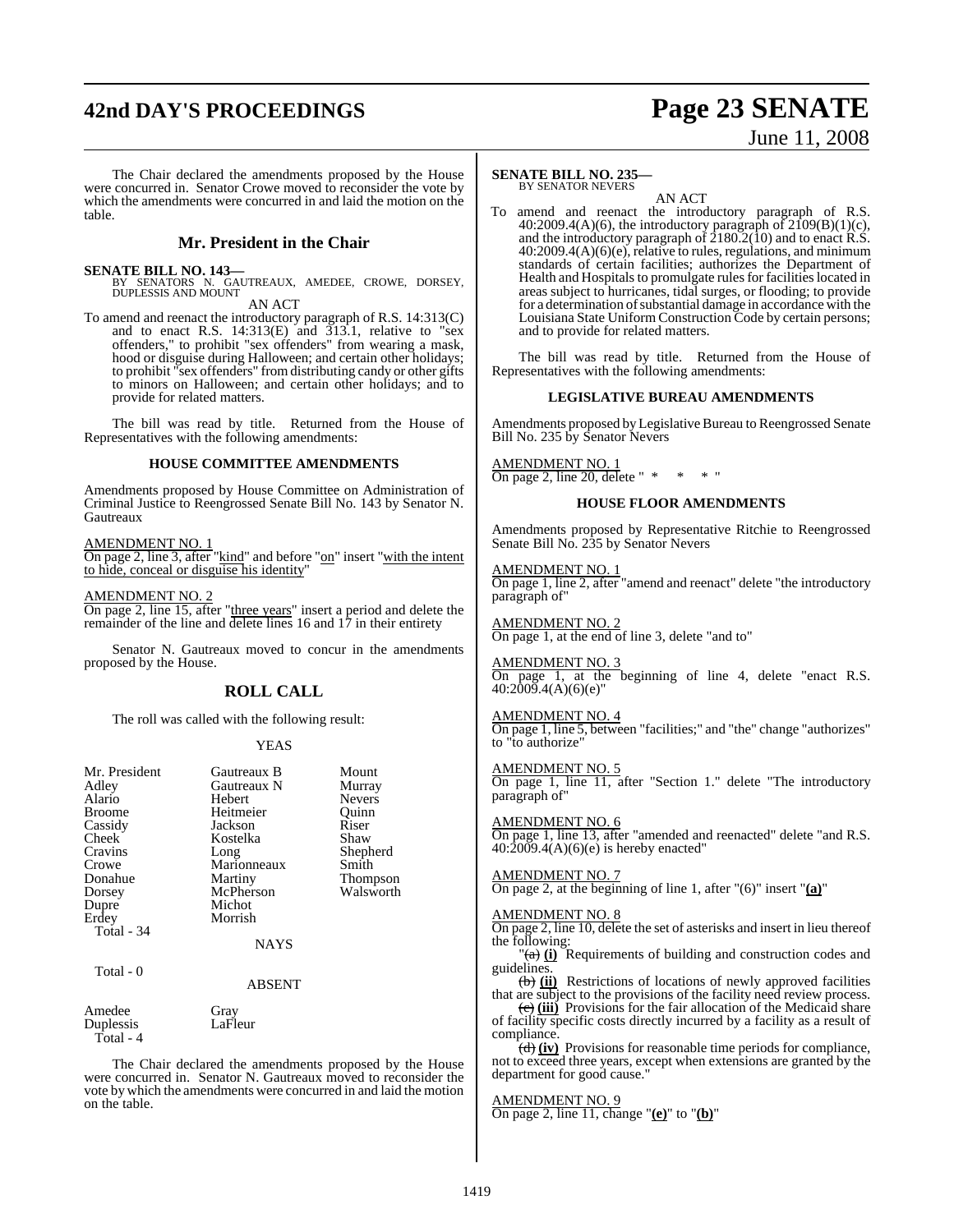AMENDMENT NO. 10

On page 2, line 14, after "**referred to in**" delete the remainder of the line and insert "**Subparagraph (a) of this Paragraph.**"

Senator Nevers moved to concur in the amendments proposed by the House.

## **ROLL CALL**

The roll was called with the following result:

## YEAS

| Mr. President | Erdey         | Michot          |
|---------------|---------------|-----------------|
| Adley         | Gautreaux B   | Morrish         |
| Alario        | Gautreaux N   | Mount           |
| <b>Broome</b> | Gray          | Murray          |
| Cassidy       | Hebert        | <b>Nevers</b>   |
| Cheek         | Heitmeier     | Ouinn           |
| Cravins       | Jackson       | Riser           |
| Crowe         | Kostelka      | Shaw            |
| Donahue       | LaFleur       | Shepherd        |
| Dorsey        | Long          | Smith           |
| Duplessis     | Martiny       | <b>Thompson</b> |
| Dupre         | McPherson     | Walsworth       |
| Total - $36$  |               |                 |
|               | <b>NAYS</b>   |                 |
| Total - 0     |               |                 |
|               | <b>ABSENT</b> |                 |
|               |               |                 |

Amedee Marionneaux Total - 2

The Chair declared the amendments proposed by the House were concurred in. Senator Nevers moved to reconsider the vote by which the amendments were concurred in and laid the motion on the table.

## **Senator N. Gautreaux in the Chair**

## **SENATE BILL NO. 264—** BY SENATORS QUINN AND BROOME

AN ACT

To amend and reenact R.S. 46:2136(A)(4) and 2136.1 and Children's Code Article 1570.1(A) and to enactR.S. 46:2135(A)(6) and (7) and Children's Code Articles 1569(A)(6) and (7) and  $1570(A)(5)$ , relative to domestic abuse assistance; to provide for temporary restraining orders; to expand the scope of protection of a temporary restraining order; to provide relative to protective orders; to provide for certain medical evaluations; to provide for the payment of attorney fees; and to provide for related matters.

The bill was read by title. Returned from the House of Representatives with the following amendments:

## **LEGISLATIVE BUREAU AMENDMENTS**

Amendments proposed by Legislative Bureau to Reengrossed Senate Bill No. 264 by Senator Quinn

### AMENDMENT NO. 1

On page 1, line 2, following "and" and before "and" change "2136.1" to "2136.1(A)"

## AMENDMENT NO. 2

On page 1, line 10, following "and" and before "and" change "2136.1" to "2136.1(A)"

Senator Quinn moved to concur in the amendments proposed by the House.

## **Page 24 SENATE 42nd DAY'S PROCEEDINGS**

## **ROLL CALL**

The roll was called with the following result:

### YEAS

| Mr. President | Erdey         | Michot          |
|---------------|---------------|-----------------|
| Adley         | Gautreaux B   | Morrish         |
| Alario        | Gautreaux N   | Mount           |
| Broome        | Gray          | Murray          |
| Cassidy       | Hebert        | <b>Nevers</b>   |
| Cheek         | Heitmeier     | Quinn           |
| Cravins       | Jackson       | Riser           |
| Crowe         | Kostelka      | Shaw            |
| Donahue       | LaFleur       | Shepherd        |
| Dorsey        | Long          | Smith           |
| Duplessis     | Martiny       | <b>Thompson</b> |
| Dupre         | McPherson     | Walsworth       |
| Total - 36    |               |                 |
|               | <b>NAYS</b>   |                 |
| Total - 0     |               |                 |
|               | <b>ABSENT</b> |                 |
|               |               |                 |

Amedee Marionneaux

Total - 2

The Chair declared the amendments proposed by the House were concurred in. Senator Quinn moved to reconsider the vote by which the amendments were concurred in and laid the motion on the table.

### **SENATE BILL NO. 282—** BY SENATOR CROWE

AN ACT To amend and reenact R.S. 40:2116(K), relative to nursing homes; to provide for certain nursing home beds, which were placed in alternate healthcare use, to be re-licensed as nursing home beds; and to provide for related matters.

The bill was read by title. Returned from the House of Representatives with the following amendments:

## **HOUSE FLOOR AMENDMENTS**

Amendments proposed by Representative Tucker to Engrossed Senate Bill No. 282 by Senator Crowe

## AMENDMENT NO. 1

On page 2, after line 6, insert the following:

"Section 2. This Act shall become effective upon signature by the governor or, if not signed by the governor, upon expiration of the time for bills to become law without signature by the governor, as provided by Article III, Section 18 of the Constitution of Louisiana. If vetoed by the governor and subsequently approved by the legislature, this Act shall become effective on the day following such approval.

Senator Crowe moved to concur in the amendments proposed by the House.

## **ROLL CALL**

The roll was called with the following result:

## YEAS

| Mr. President | Gautreaux B | Morrish       |
|---------------|-------------|---------------|
| Adley         | Gautreaux N | Mount         |
| Alario        | Grav        | Murray        |
| Broome        | Hebert      | <b>Nevers</b> |
| Cassidy       | Heitmeier   | Ouinn         |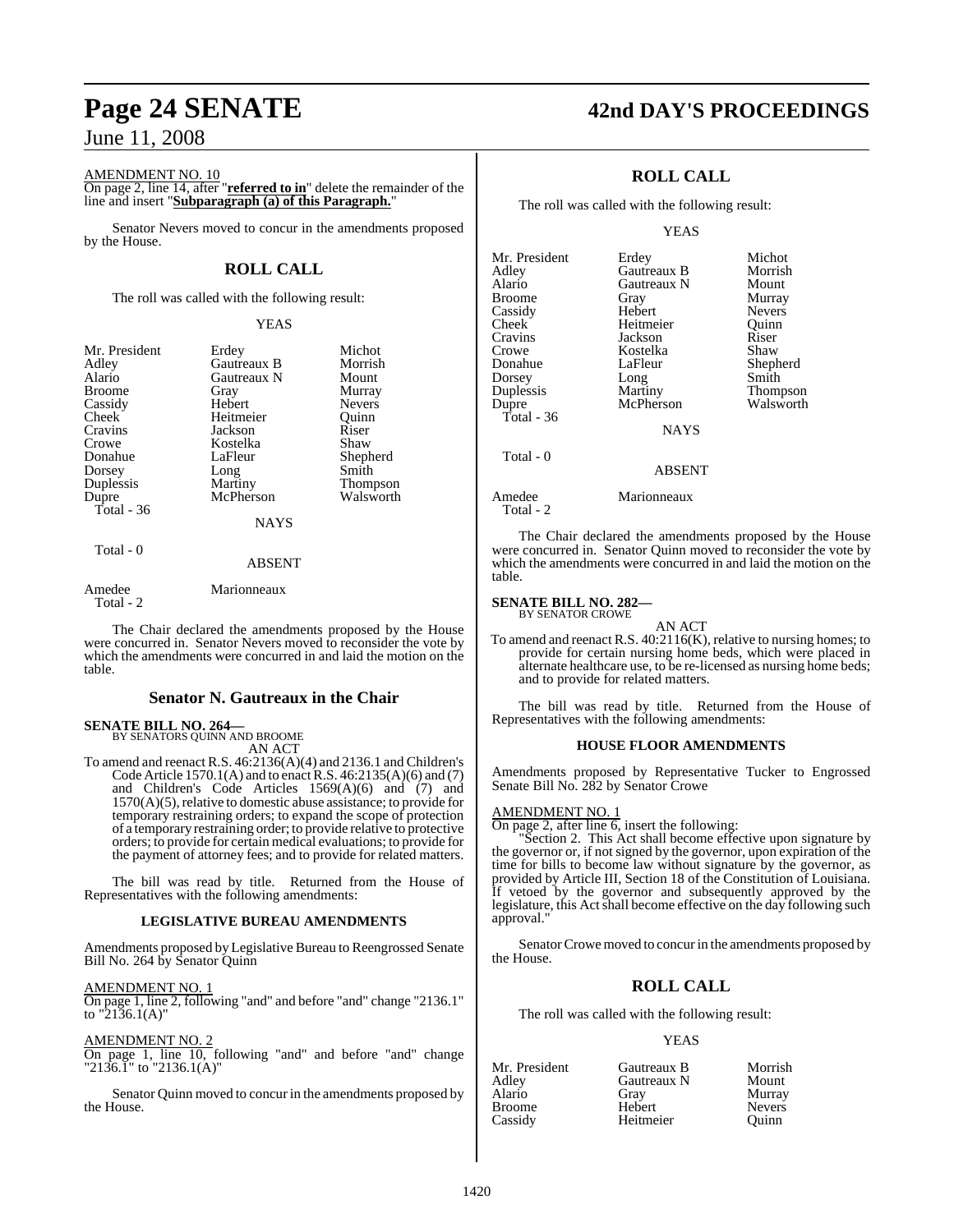## **42nd DAY'S PROCEEDINGS Page 25 SENATE**

Cravins Kostelka<br>Crowe LaFleur Dorsey Marionneaux<br>
Duplessis Martiny Dupre McPherson<br>
Frdev Michot Total - 37

Cheek Jackson Riser<br>Cravins Kostelka Shaw LaFleur Shepherd<br>Long Smith Donahue Long Smith<br>Dorsey Marionneaux Thompson Duplessis Martiny Walsworth Michot

**NAYS** 

Total - 0

ABSENT

Amedee Total - 1

The Chair declared the amendments proposed by the House were concurred in. Senator Crowe moved to reconsider the vote by which the amendments were concurred in and laid the motion on the table.

### **SENATE BILL NO. 332—** BY SENATOR THOMPSON

AN ACT

To enact R.S. 40:1299.96.1, relative to health care information; to provide for the creation of the Health Care Information Technology and Infrastructure Advisory Collaborative; to provide for membership; to provide for powers, duties, and function; and to provide for related matters.

On motion of Senator Thompson, the bill was read by title and returned to the Calendar, subject to call.

### **SENATE BILL NO. 335—** BY SENATOR CRAVINS

AN ACT

To amend and reenact Title 22 of the Louisiana Revised Statutes of 1950; to direct the Louisiana State Law Institute to redesignate the current provisions of Title 22 of the Louisiana Revised Statues of 1950 into a new format and number scheme without changing the substance of the provisions, to be comprised of R.S. 22:1 through 2371, and to provide for related matters.

The bill was read by title. Returned from the House of Representatives with the following amendments:

## **LEGISLATIVE BUREAU AMENDMENTS**

Amendments proposed by Legislative Bureau to Reengrossed Senate Bill No. 335 by Senator Cravins

## AMENDMENT NO. 1

On page 1, line 15, following "Title," and before "and Other" change "Classifications, Definitions" to "Definitions, Classifications"

## AMENDMENT NO. 2

On page 18, line 3, following "Confidential" change "agreement" to "treatment"

### AMENDMENT NO. 3

On page 23, line 39, following "Form" and before "policy" change "and" to "of"

## AMENDMENT NO. 4

On page 25, line 4, following "limitation" and before "specific" change "for" to "to"

## AMENDMENT NO. 5

On page 30, line 42, following "policies" change "cancellation" to "cancellations"

# June 11, 2008

## AMENDMENT NO. 6

On page 30, line 49, following "service" and before "citation" insert "of"

Senator Cravins moved to concur in the amendments proposed by the House.

## **ROLL CALL**

The roll was called with the following result:

### YEAS

Mr. President Gautreaux B Morrish<br>Adley Gautreaux N Mount Adley Gautreaux N<br>Alario Gray Broome Hebert Nevers<br>
Cassidy Heitmeier Quinn Cassidy Heitmeier Quinn<br>
Cheek Jackson Riser Cheek Jackson Riser<br>Cravins Kostelka Shaw Cravins Kostelka<br>Crowe LaFleur Crowe LaFleur Shepherd<br>Donahue Long Smith Dorsey Marionneaux Thompson<br>
Duplessis Martiny Walsworth Duplessis Martiny Walsworth Erdey Michot Total - 37

Gray Murray<br>Hebert Nevers Long McPherson NAYS

ABSENT

Amedee

Total - 0

Total - 1

The Chair declared the amendments proposed by the House were concurred in. Senator Cravins moved to reconsider the vote by which the amendments were concurred in and laid the motion on the table.

## **SENATE BILL NO. 353—**

BY SENATORS N. GAUTREAUX AND BROOME

- AN ACT
- To enact R.S. 37:1732.1, relative to liability; to provide with respect to limitation of liability for physicians; to limit the liability of a physician who volunteers at certain nonprofit centers; to provide terms and conditions; to provide for an effective date; and to provide for related matters.

The bill was read by title. Returned from the House of Representatives with the following amendments:

## **HOUSE COMMITTEE AMENDMENTS**

Amendments proposed by House Committee on Civil Law and Procedure to Reengrossed Senate Bill No. 353 by Senator N. Gautreaux

AMENDMENT NO. 1 On page 1, line 9, delete "**Louisiana**"

AMENDMENT NO. 2 On page 1, line 14, change "**such**" to "**the**"

Senator B. Gautreaux moved to concur in the amendments proposed by the House.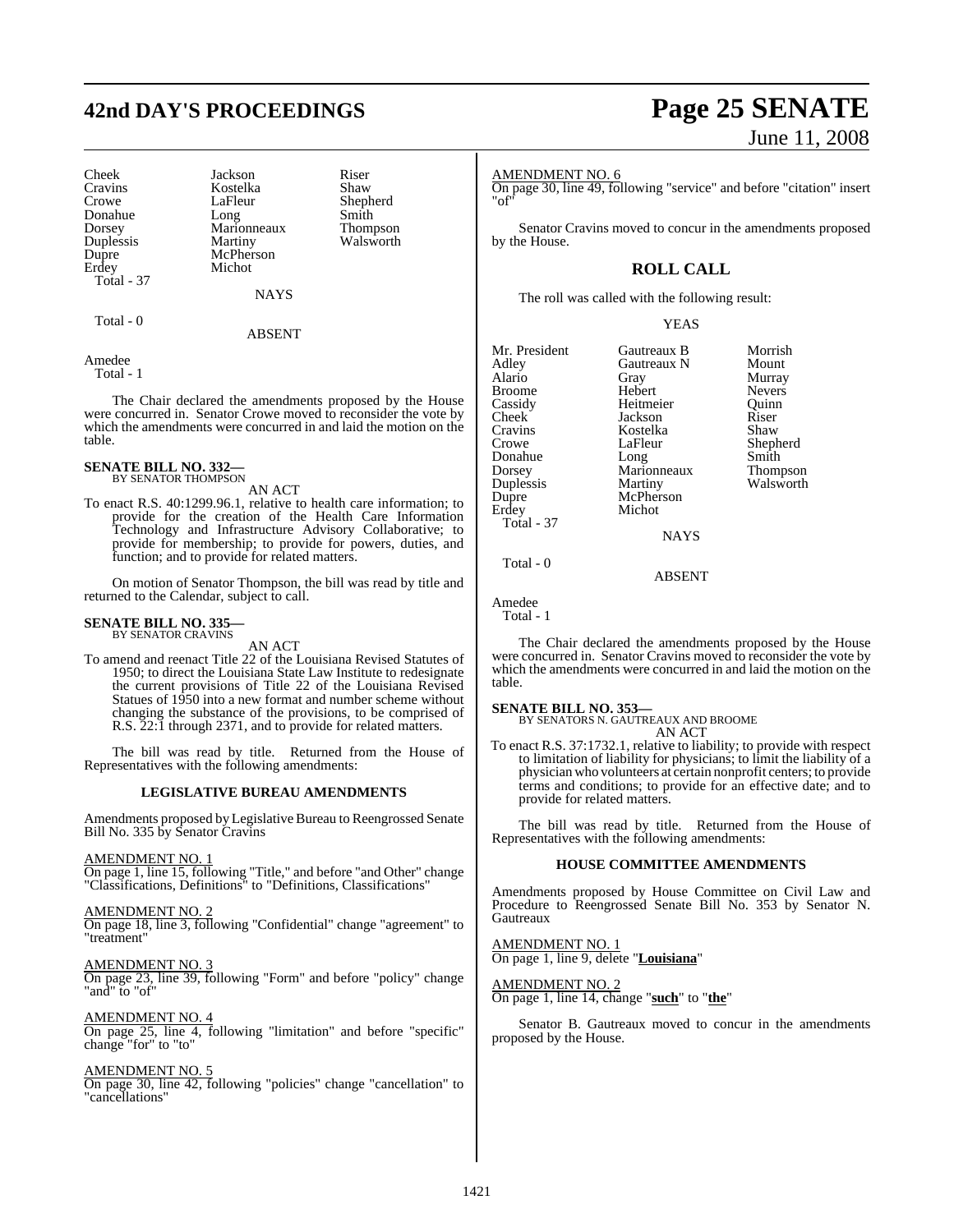## **Page 26 SENATE**

June 11, 2008

## **ROLL CALL**

The roll was called with the following result:

## YEAS

|             | Morrish                    |
|-------------|----------------------------|
|             | Mount                      |
| Gray        | Murray                     |
| Hebert      | <b>Nevers</b>              |
| Heitmeier   | Ouinn                      |
| Jackson     | Riser                      |
| Kostelka    | Shaw                       |
| LaFleur     | Shepherd                   |
| Long        | Smith                      |
| Marionneaux | <b>Thompson</b>            |
| Martiny     | Walsworth                  |
| McPherson   |                            |
| Michot      |                            |
|             |                            |
| NAYS        |                            |
|             | Gautreaux B<br>Gautreaux N |

ABSENT

Amedee Total - 1

Total - 0

The Chair declared the amendments proposed by the House were concurred in. Senator B. Gautreaux moved to reconsider the vote by which the amendments were concurred in and laid the motion on the table.

### **SENATE BILL NO. 426—** BY SENATOR DUPLESSIS

AN ACT

To enact R.S. 6:969.20(D), relative to the Motor Vehicle Sales Finance Act; to provide certain duties for the lender or holder of a retail installment contract; and to provide for related matters.

The bill was read by title. Returned from the House of Representatives with the following amendments:

## **HOUSE COMMITTEE AMENDMENTS**

Amendments proposed by House Committee on Commerce to Engrossed Senate Bill No. 426 by Senator Duplessis

## AMENDMENT NO. 1

On page 1, at the end of line 2, after "provide" insert "for"

## AMENDMENT NO. 2

On page 1, delete lines 10 through 17 in their entirety and on page 2, delete lines 1 through 4 in their entirety

## AMENDMENT NO. 3

On page 2, at the beginning of line 5, change "**(2)**" to "**D.(1)**"

## AMENDMENT NO. 4

On page 2, at the beginning of line 20, change "**(3)**" to "**(2)**"

Senator Duplessis moved to concur in the amendments proposed by the House.

## **ROLL CALL**

The roll was called with the following result:

## YEAS

Nevers

|        |               | Mr. President |
|--------|---------------|---------------|
| Adley  |               |               |
| Alario |               |               |
|        | <b>Broome</b> |               |

Gautreaux B Morrish<br>Gautreaux N Mount **Gautreaux N** Gray Murray<br>Hebert Nevers

|  |  |  | 42nd DAY'S PROCEEDINGS |
|--|--|--|------------------------|
|--|--|--|------------------------|

Cassidy Heitmeier Quinn Cheek Jackson Riser<br>Cravins Kostelka Shaw Cravins Kostelka<br>Crowe LaFleur Donahue Dorsey Marionneaux Thompson Duplessis Martiny Walsworth<br>Duppe McPherson McPherson Erdey Michot Total - 37 **NAYS**  Total - 0 ABSENT

LaFleur Shepherd<br>Long Smith

Amedee Total - 1

The Chair declared the amendments proposed by the House were concurred in. Senator Duplessis moved to reconsider the vote by which the amendments were concurred in and laid the motion on the table.

### **SENATE BILL NO. 543—** BY SENATOR QUINN

AN ACT

To amend and reenact R.S. 13:4163, relative to legislators and legislative employees; to provide for continuances and extensions during performance of legislative duties; to provide with respect to filing of the motion for legislative continuance or extension; to clarify certain provisions; and to provide for related matters.

On motion of Senator Quinn, the bill was read by title and returned to the Calendar, subject to call.

## **SENATE BILL NO. 807— (Substitute of Senate Bill No. 422 by Senator Duplessis)**

BY SENATOR DUPLESSIS AN ACT

To enact Chapter 10-A of Title 45 of the Louisiana Revised Statutes of 1950, to be comprised of R.S. 45:1361 through 1378, relative to cable services and video services; to create the "Consumer Choice for Television Act"; to provide guidelines for cable services and video services; to provide for certificate of franchise authority to be distributed by the secretary of state; to provide for franchise fees associated with cable services or video services; to provide for franchise fee audits and dispute resolutions; to provide for the distribution of these fees; to provide for a prohibition against build-out requirements; to authorize a local governmental subdivision to regulate a certificate holder; to prohibit discrimination with regard to cable services or video services; to provide for public, educational, and governmental access programming streams and support; to provide for effect on local franchise agreements; to provide for a prohibition of in-kind contributions or grants; to provide for customer service standards; to provide for emergency alert services; to provide for indemnity; and to provide for related matters.

The bill was read by title. Returned from the House of Representatives with the following amendments:

## **HOUSE COMMITTEE AMENDMENTS**

Amendments proposed by House Committee on Commerce to Reengrossed Senate Bill No. 807 by Senator Duplessis

### AMENDMENT NO. 1 On page 9, line 12, change "**tenth**" to "**thirtieth**"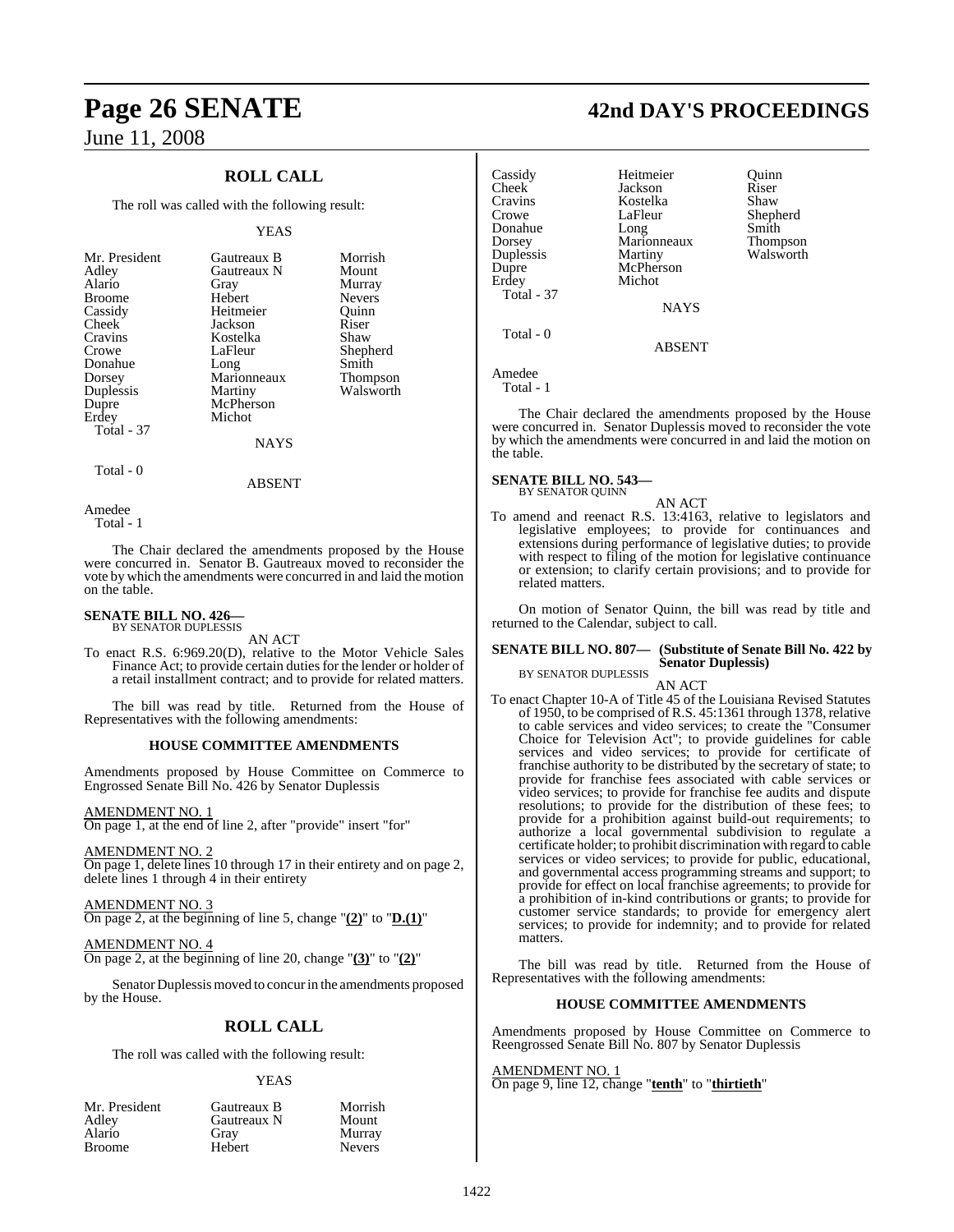## **42nd DAY'S PROCEEDINGS Page 27 SENATE**

# June 11, 2008

### AMENDMENT NO. 2

On page 9, between lines 19 and 20, insert the following: "**I. Notwithstanding any other provision of law to the contrary, the secretary ofstate shall have no regulatory authority over any cable service provider or video service provider.**"

## AMENDMENT NO. 3

On page 10, delete lines 4 through 7 in their entirety and insert the following:

"**(2) The filing of a statement of termination in the form of an affidavit with the secretary of state setting forth a mutually agreed upon date to terminate the existing franchise set by both the local governmental subdivision issuing the existing franchise and the incumbent service provider subject to the existing** franchise.

## AMENDMENT NO. 4

On page 11, line 26, change "**thirty**" to "**forty-five**"

### AMENDMENT NO. 5

On page 14, line 10, change "**may**" to "**shall**"

### AMENDMENT NO. 6

On page 15, delete lines 6 through 8 in their entirety and insert the following: "**less than fifty thousand. The holder of a certificate may be required by a local governmental subdivision to provide one PEG access programming stream or channel in the basic subscription service offered by the provider. All other PEG access programming streams or channels required by this Section may be located in any subscription package subscribed to by fifty percent or more of customers of a cable service provider or video service provider.**"

## AMENDMENT NO. 7

On page 15, at the end of line 25, after "**channel**" and before the period "**.**" insert "**on any tier of service at the certificate holder's sole discretion**"

AMENDMENT NO. 8 On page 17, line 19, change "**47 USC 531 and 541(a)(4)(B)**" to "**47 U.S.C. 531, 541(a)(4)(B), and 542(g)(2)(C)**"

AMENDMENT NO. 9 On page 21, delete lines 16 through 20 in their entirety

## **LEGISLATIVE BUREAU AMENDMENTS**

Amendments proposed by Legislative Bureau to Reengrossed Senate Bill No. 807 by Senator Duplessis

AMENDMENT NO. 1 On page 7, line 21, following "**listed in**" change "**R.S. 45:1364(B)(2)**" to "**Paragraph B(2) of this Section**"

AMENDMENT NO. 2 On page 17, line 27, following "**with**" and before "**No**" change "**47 C.F.R. 76.309(c).**" to "**47 CFR 76.309(c).**"

## **HOUSE FLOOR AMENDMENTS**

Amendments proposed by Representative Ellington to Reengrossed Senate Bill No. 807 by Senator Duplessis

AMENDMENT NO. 1 On page 2, line 1, change "1377" to "1378"

AMENDMENT NO. 2 On page 14, at the beginning of line 22, after "**B.**" insert "**(1)**"

AMENDMENT NO. 3 On page 14, line 28, after "**Chapter.**" and before "**If**" insert "**(2)**"

### AMENDMENT NO. 4

Delete House Committee Amendment No. 6 proposed by the House Committee on Commerce and adopted by the House of Representatives on May 22, 2008.

### AMENDMENT NO. 5

On page 15, delete lines 6 through 8 in their entirety and insert in lieu thereof the following: "**less than fifty thousand. However, the holder may require all local governmentalsubdivisionsserved by a single headend or similar facility and requesting PEG access programming streams or channels under this Subsection to jointly use the PEG access programming streams or channels provided in this Subsection. For the purpose of applying the limits in this Subsection, the populations of all such local governmental subdivisions shall be aggregated.**

**(3) The holder of a certificate may be required by a local governmental subdivision to provide one PEG access programming stream or channel in the basic subscription service package or tier offered by the provider. All other PEG access programming streams or channels required by this Section may be located in any subscription package or tier subscribed to by fifty percent or more of customers of a cable service provider or video service provider. The holder may provide any PEG access programming stream required by this Section in either digital or analog format.**"

## AMENDMENT NO. 6

On page 18, line 16, change "**subsection**" to "**Section**"

## AMEN<u>DMENT NO. 7</u>

On page 19, line 21, after "**delivered**" insert a comma "**,**" and insert "**including but not limited to the right to require construction permits and utility pole attachment agreements**"

AMENDMENT NO. 8 On page 19, line 24, change "**may**" to "**shall**"

AMENDMENT NO. 9 On page 19, line 25, after "**on the**" and before "**income**" insert "**race or**"

## **HOUSE FLOOR AMENDMENTS**

Amendments proposed by Representative Roy to Reengrossed Senate Bill No. 807 by Senator Duplessis

AMENDMENT NO. 1

On page 18, line 15, change "**thirty**" to "**one hundred eighty**"

Senator Duplessis moved to concur in the amendments proposed by the House.

## **ROLL CALL**

The roll was called with the following result:

Heitmeier

McPherson<br>Michot

## YEAS

Mr. President Gray Mount Alario Hebert Murray Cassidy Jackson Quinn Cravins Kostelka Riser Crowe LaFleur<br>Donahue Long Donahue Long Shepherd Dorsey Marionneaux<br>
Duplessis Martiny Duplessis Martiny Thompson Gautreaux B Michot<br>Gautreaux N Morrish Gautreaux N Total - 34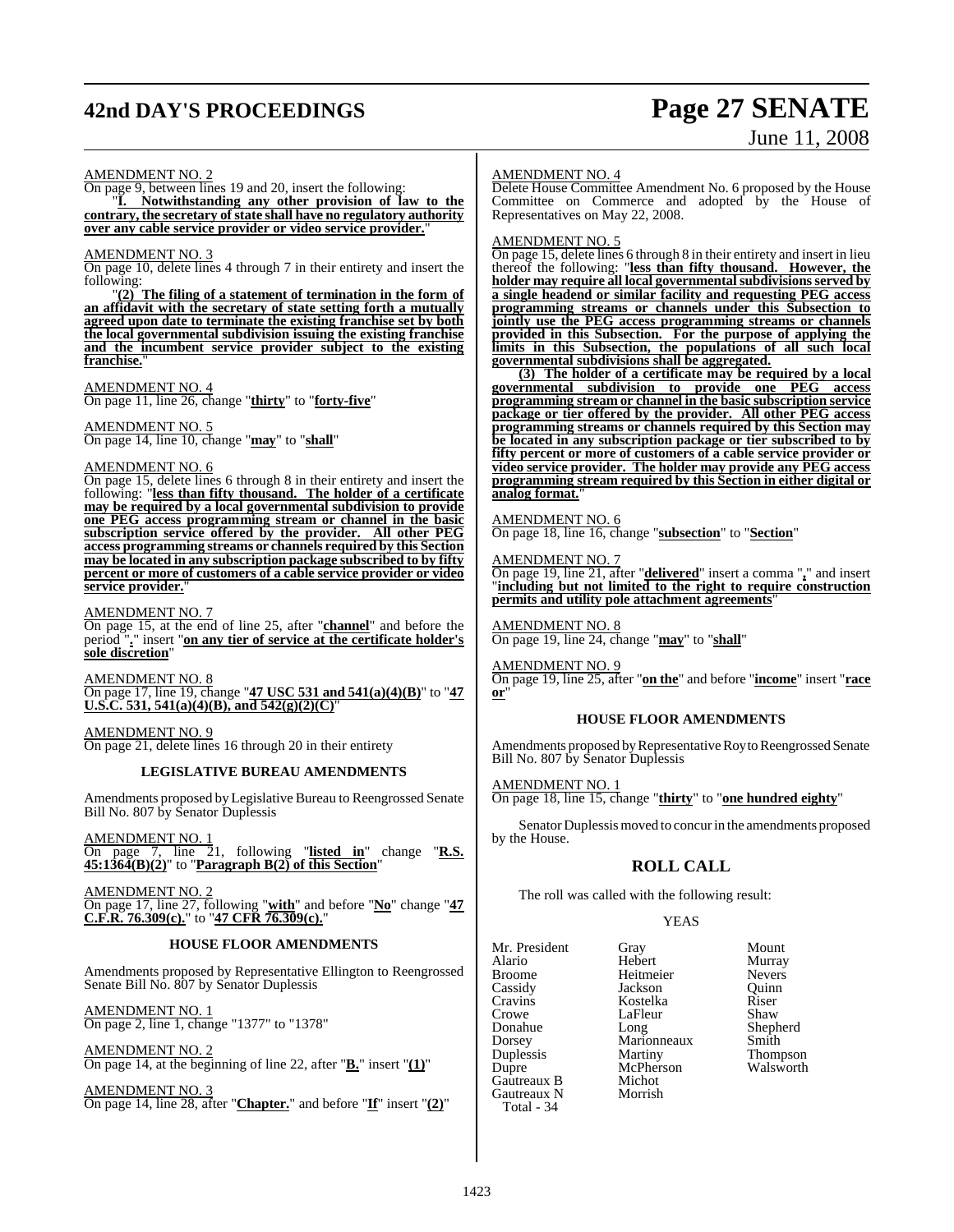**NAYS** 

Erdey Total - 1

ABSENT

Adley Amedee Cheek Total - 3

The Chair declared the amendments proposed by the House were concurred in. Senator Duplessis moved to reconsider the vote by which the amendments were concurred in and laid the motion on the table.

## **Senate Bills and Joint Resolutions on Third Reading and Final Passage**

The following Senate Bills and Joint Resolutions on Third Reading and Final Passage were taken up and acted upon as follows:

### **SENATE BILL NO. 386—** BY SENATOR HEBERT

Total - 8

AN ACT

To amend and reenact R.S. 14:90.4(A), 90.5(A) and (B), and R.S. 27:65(B)(9), 260, and 319 and R.S. 47:9070, relative to certain criminal offenses affecting certain military personnel; to provide for certain exceptions; and to provide for related matters.

The bill was read by title. Senator Hebert moved the final passage of the bill.

## **ROLL CALL**

The roll was called with the following result:

## YEAS

| Mr. President<br>Adley<br>Alario<br>Broome<br>Cheek<br>Cravins<br>Dorsey | Duplessis<br>Dupre<br>Gautreaux B<br>Hebert<br>Heitmeier<br>Jackson<br>LaFleur | Long<br>Marionneaux<br>Michot<br>Murray<br>Ouinn<br>Shepherd<br>Smith |
|--------------------------------------------------------------------------|--------------------------------------------------------------------------------|-----------------------------------------------------------------------|
| Total - 21                                                               |                                                                                |                                                                       |
|                                                                          | <b>NAYS</b>                                                                    |                                                                       |
| Crowe<br>Donahue<br>Gautreaux N<br>Total - 9                             | Kostelka<br>Morrish<br>Mount                                                   | Riser<br>Shaw<br>Walsworth                                            |
|                                                                          | <b>ABSENT</b>                                                                  |                                                                       |
| Amedee<br>Cassidy<br>Erdey                                               | Gray<br>Martiny<br>McPherson                                                   | <b>Nevers</b><br>Thompson                                             |

The Chair declared the bill was passed and sent to the House. Senator Hebert moved to reconsider the vote by which the bill was passed and laid the motion on the table.

## **Notice Regarding Vote**

Senator Long stated he had voted in error on Senate Bill No. 386. He voted yea on the bill and had intended to vote nay. He asked that the Official Journal so state.

## **Page 28 SENATE 42nd DAY'S PROCEEDINGS**

## **Senate Bills and Joint Resolutions on Third Reading and Final Passage, Subject to Call**

The following Senate Bills and Joint Resolutions on Third Reading and Final Passage, subject to call, were taken up and acted upon as follows:

## **Called from the Calendar**

Senator Crowe asked that Senate Bill No. 706 be called fromthe Calendar at this time for its final passage.

### **SENATE BILL NO. 706—** BY SENATOR CROWE

AN ACT

To amend and reenact R.S. 17:3048.1(H)(2) and to enact R.S. 17:3048.1(B)(4), relative to the Tuition Opportunity Program for Students; to provide for the TOPS-Tech Plus Award; to provide relative to initial and continuation eligibility requirements; to provide relative to award applications; to provide for award amounts; to provide for the length of eligibility; to provide for effectiveness; and to provide for related matters.

The bill was read by title. Senator Crowe moved the final passage of the bill.

## **ROLL CALL**

The roll was called with the following result:

## YEAS

| Adley<br>Alario<br>Broome<br>Cassidy<br>Cheek<br>Crowe<br>Donahue<br>Duplessis<br>Dupre<br>Erdey<br>Total - 28 | Gautreaux B<br>Gautreaux N<br>Hebert<br>Heitmeier<br>Kostelka<br>LaFleur<br>Long<br>Marionneaux<br>Martiny<br>Michot<br><b>NAYS</b> | Morrish<br><b>Nevers</b><br>Quinn<br>Riser<br>Shaw<br>Smith<br>Thompson<br>Walsworth |
|----------------------------------------------------------------------------------------------------------------|-------------------------------------------------------------------------------------------------------------------------------------|--------------------------------------------------------------------------------------|
| Cravins<br>Dorsey<br>Total - 5                                                                                 | Gray<br>Jackson<br><b>ABSENT</b>                                                                                                    | Murray                                                                               |
| Mr. President<br>Amedee<br>Total - 5                                                                           | McPherson<br>Mount                                                                                                                  | Shepherd                                                                             |

The Chair declared the bill was passed and sent to the House. Senator Crowe moved to reconsider the vote by which the bill was passed and laid the motion on the table.

## **Rules Suspended**

Senator Quinn asked for and obtained a suspension of the rules for the purpose of taking up at this time.

## **Senate Bills and Joint Resolutions Returned from the House of Representatives with Amendments, Subject to Call**

The following Senate Bills and Joint Resolutions returned from the House of Representatives with amendments, subject to call, were taken up and acted upon as follows: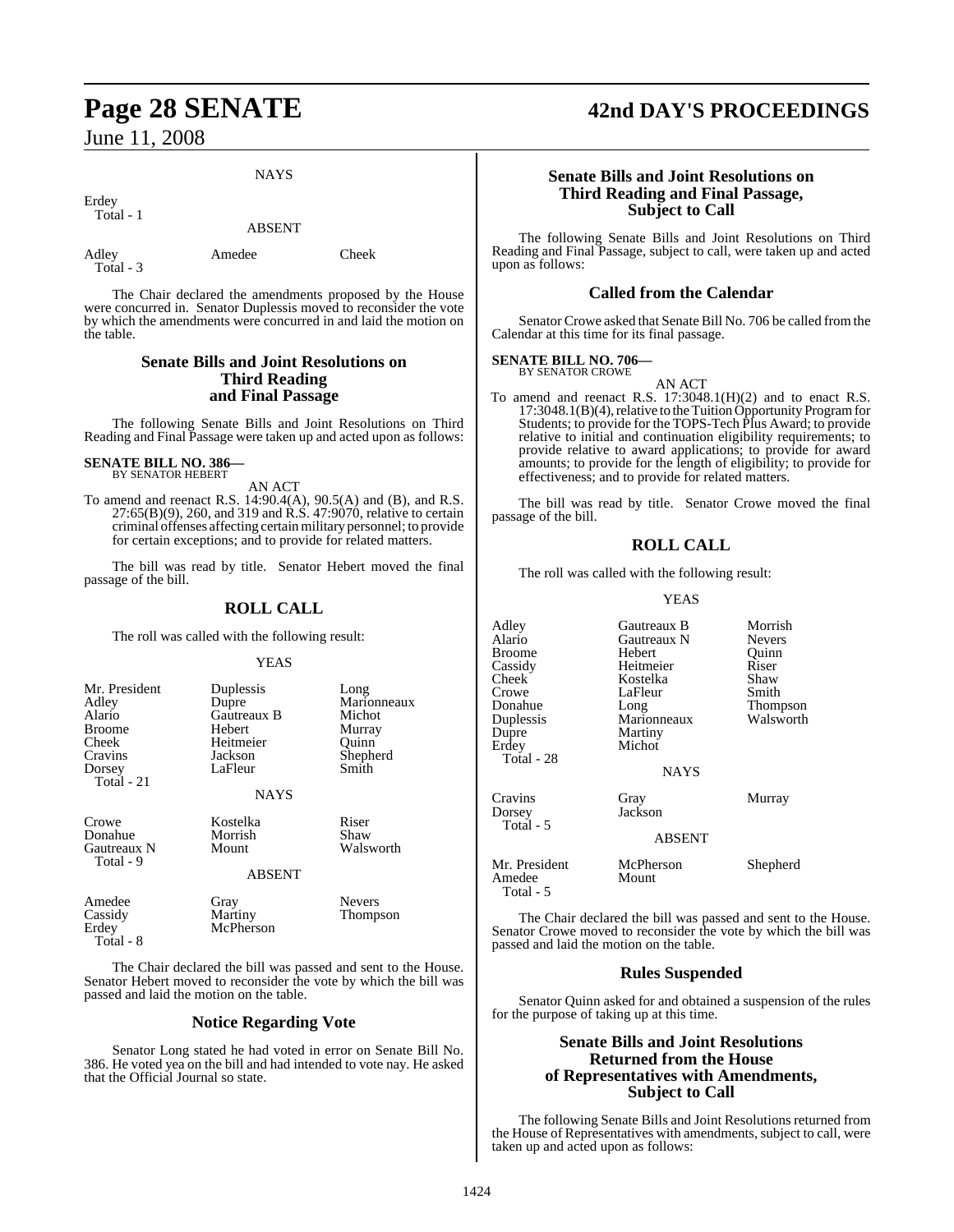## **42nd DAY'S PROCEEDINGS Page 29 SENATE**

# June 11, 2008

## **Called from the Calendar**

Senator Quinn asked that Senate Bill No. 543 be called from the Calendar at this time.

## **SENATE BILL NO. 543—**

BY SENATOR QUINN

AN ACT

To amend and reenact R.S. 13:4163, relative to legislators and legislative employees; to provide for continuances and extensions during performance of legislative duties; to provide with respect to filing of the motion for legislative continuance or extension; to clarify certain provisions; and to provide for related matters.

The bill was read by title. Returned from the House of Representatives with the following amendments:

## **HOUSE COMMITTEE AMENDMENTS**

Amendments proposed by House Committee on Civil Law and Procedure to Reengrossed Senate Bill No. 543 by Senator Quinn

## AMENDMENT NO. 1

On page 4, between lines 26 and 27, insert the following:

"**E.(1) A motion for legislative continuance or extension filed in accordance with this Section shall be timely if filed no later than five calendar days prior to the hearing or proceeding to be continued or no later than four calendar days prior to the committee notice or call for an extraordinary session of the legislature.**"

AMENDMENT NO. 2 On page 4, at the beginning of line 27, change "**E.**" to "**(2)**"

AMENDMENT NO. 3 On page 5, at the beginning of line 1, change "**(1)**" to "**(a)**"

AMENDMENT NO. 4 On page 5, at the beginning of line 5, change "**(2)**" to "**(b)**"

AMENDMENT NO. 5

On page 5, line 6, after "**than**" and before "**days**" change "**sixty**" to "**three**"

AMENDMENT NO. 6 On page 5, line 18, after "**court**" and before "**or**" insert "**or agency**"

AMENDMENT NO. 7 On page 5, line 19, after "**court**" and before "**upon**" insert "**or agency**"

AMENDMENT NO. 8 On page 5, line 24, after "**court**" and before "**where**" insert "**or agency**"

## **HOUSE FLOOR AMENDMENTS**

Amendments proposed by Representative Abramson to Reengrossed Senate Bill No. 543 by Senator Quinn

AMENDMENT NO. 1

Delete House Committee Amendment No. 1 proposed by the House Committee on Civil Law and Procedure and adopted by the House of Representatives on May 14, 2008.

AMENDMENT NO. 2 On page 3, line 28, change "**A.**" to "**A.(1)**"

AMENDMENT NO. 3 On page 4, between lines 2 and 3, insert the following: "**(2) For purposes of this Section, "legislative employee" means the clerk of the House of Representative, the secretary of the Senate, and an employee of the House of Representatives, the** **Senate, or the Legislative Bureau, when such person is employed full-time during the legislative session or during any other time in which the continuance or extension is being sought.**"

### AMENDMENT NO. 4

On page 4, at the end of line 3, insert "**and for the benefit of a member or legislative employee and may only be asserted or waived by a member or employee.**" and delete lines 4 through 7 in their entirety

## AMENDMENT NO. 5

On page 4, line 11, after "**including**" and before "**but**" delete the comma "**,**" and after "**to**" and before "**pre-trial**" delete the comma "**,**"

AMENDMENT NO. 6

On page 4, line 17, delete "**(1) or (2) above**" and insert in lieu thereof "**those provided in Paragraphs (1) or (2) of this Subsection**"

## AMENDMENT NO. 7

On page 4, between lines 26 and 27, insert the following:

"**E.(1)(a) If the grounds for a legislative continuance or extension are founded upon the convening of a regular legislative session or a constitutional convention, the motion for legislative continuance or extension shall be timely if filed no later than five calendar days prior to the hearing or proceeding to be continued.**

**(b) If the grounds for a legislative continuance or extension are founded upon any provision of Paragraph (C)(3) of this Section or upon the issuance of a call for an extraordinary session of the legislature, the motion for legislative continuance or extension shall be timely if filed no later than five calendar days prior to the hearing or proceeding to be continued or no later than two days following the issuance of the notice of the meeting or of the call for the extraordinary legislative session, which ever occurs last. An affidavit of the clerk of the House of Representatives or the secretary of the Senate verifying the issuance and date of the issuance of the notice or of the call shall be attached to the motion."**

AMENDMENT NO. 8

On page 5, line 1, after "**(2)**" and before the comma "**,**" insert "**of this Subsection**"

AMENDMENT NO. 9 On page 5, line 5, after "**(C)(3)**" and before the comma "**,**" insert "**of this Subsection**"

AMENDMENT NO. 10 On page 5, line 21, change "**H.**" to "**H.(1)**"

AMENDMENT NO. 11 On page 5, line 22, after "**has**" and before "**not**" insert "**been denied or which has**"

AMENDMENT NO. 12 On page 5, line 24, after "**action**" and before "**of**" insert "**or inaction**"

AMENDMENT NO. 13 On page 5, delete line 25 in its entirety

AMENDMENT NO. 14

On page 5, at the beginning of line 26, delete "**if**" and insert in lieu thereof  $"(2)$  If"

AMENDMENT NO. 15

On page 5, after line  $\overline{27}$ , insert the following:

"**I. For sufficient cause shown, the court may consider a motion for legislative continuance or extension at any time prior to the hearing or proceeding.**"

Senator Quinn moved to reject the amendments proposed by the House.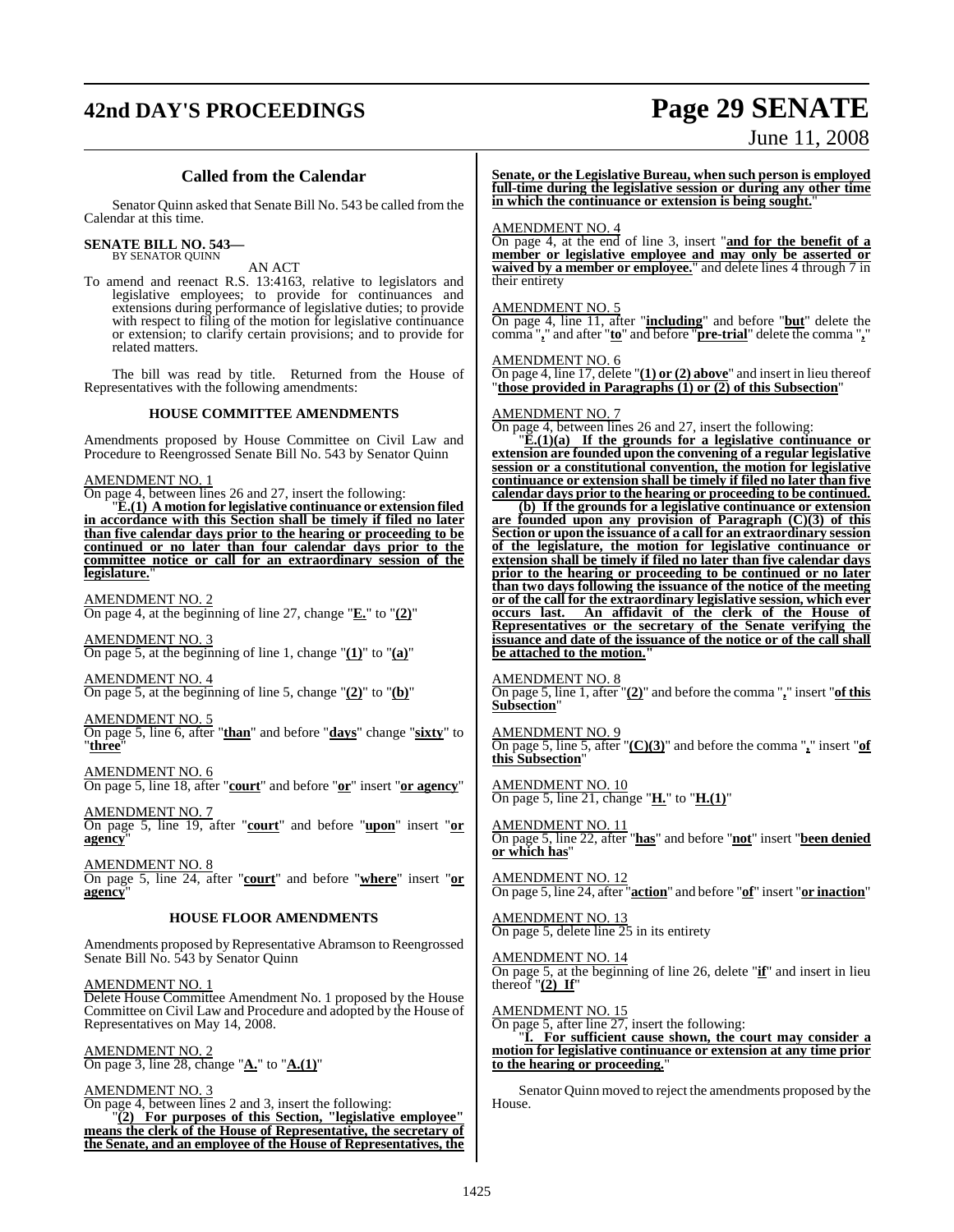## **ROLL CALL**

The roll was called with the following result:

## YEAS

| Adley<br>Alario<br><b>Broome</b><br>Cassidy<br>Cheek<br>Cravins<br>Crowe<br>Donahue<br>Dorsey<br>Duplessis<br>Dupre<br>Erdey<br>Total - 35 | Gautreaux B<br>Gautreaux N<br>Gray<br>Hebert<br>Heitmeier<br>Jackson<br>Kostelka<br>LaFleur<br>Long<br>Marionneaux<br>Martiny<br>McPherson<br><b>NAYS</b> | Michot<br>Morrish<br>Murray<br><b>Nevers</b><br>Ouinn<br>Riser<br>Shaw<br>Shepherd<br>Smith<br>Thompson<br>Walsworth |
|--------------------------------------------------------------------------------------------------------------------------------------------|-----------------------------------------------------------------------------------------------------------------------------------------------------------|----------------------------------------------------------------------------------------------------------------------|
| Total - 0                                                                                                                                  | <b>ABSENT</b>                                                                                                                                             |                                                                                                                      |

| Mr. President<br>Total - 3 | Amedee | Mount |
|----------------------------|--------|-------|
|                            |        |       |

The Chair declared the amendments proposed by the House were rejected. Senator Quinn moved to reconsider the vote by which the amendments were rejected and laid the motion on the table.

## **Rules Suspended**

Senator Kostelka asked for and obtained a suspension of the rules for the purpose of advancing to the order of

## **House Bills and Joint Resolutions on Third Reading and Final Passage**

The following House Bills and Joint Resolutions on Third Reading and Final Passage were taken up and acted upon as follows:

## **Mr. President in the Chair**

## **HOUSE BILL NO. 1008—**

BY REPRESENTATIVE ABRAMSON AN ACT

To enact R.S.  $9:1149.4(C)$  and R.S.  $32:412.1(A)(3)(y)$ , relative to the immobilization of manufactured homes; to require the filing of the recorded act of immobilization with the secretary of the Department of Public Safety and Corrections; to require the secretary to create a public record of the filings; to provide for a filing fee; to provide for a notice of the filing; to provide for the content of the filings; to provide for prospective application; and to provide for related matters.

## **Floor Amendments Sent Up**

Senator Walsworth sent up floor amendments which were read.

## **SENATE FLOOR AMENDMENTS**

Amendments proposed by Senator Walsworth to Engrossed House Bill No. 1008 by Representative Abramson

## AMENDMENT NO. 1

On page 1 line 2 after "9:1149.4 $(C)$ " insert "and  $(D)$ "

AMENDMENT NO. 2 On page 1 line 9 after "9:1149.4(C)" insert "and (D)"

## **Page 30 SENATE 42nd DAY'S PROCEEDINGS**

### AMENDMENT NO. 3

On page 2 between lines 11 and 12 insert the following:

"**D.(1) Notwithstanding any other law to the contrary, no action to collect a tax applicable to movables which is purported to be due or became due on any purchase made of any manufactured home used solely as residential housing shall be initiated or continued, if the basis of such action is the date upon which the declaration of immovability provided for in Subsection A of this Section is recorded in the conveyance or mortgage records.**

**(2) With respect to actions to collect a tax applicable to movables which is purported to be due or became due on those manufactured homes specified in Paragraph (D)(1) of this Section, if the basis of such action is the date upon which the declaration of immovability was filed, then the date of immobilization shall relate back to the twentieth day of the month following the month of the delivery of the manufactured** home.

On motion of Senator Walsworth, the amendments were adopted.

The bill was read by title. Senator Kostelka moved the final passage of the amended bill.

## **ROLL CALL**

The roll was called with the following result:

YEAS

| Mr. President     | Gautreaux B | Morrish       |
|-------------------|-------------|---------------|
| Adley             | Gautreaux N | Mount         |
| Alario            |             |               |
|                   | Gray        | Murray        |
| Broome            | Hebert      | <b>Nevers</b> |
| Cassidy           | Heitmeier   | Quinn         |
| Cheek             | Jackson     | Riser         |
| Cravins           | Kostelka    | Shaw          |
| Crowe             | LaFleur     | Shepherd      |
| Donahue           | Long        | Smith         |
| Dorsey            | Marionneaux | Thompson      |
| Duplessis         | Martiny     | Walsworth     |
| Dupre             | McPherson   |               |
| Erdey             | Michot      |               |
| <b>Total - 37</b> |             |               |
|                   | <b>NAYS</b> |               |
|                   |             |               |

Amedee

Total - 1

Total - 0

The Chair declared the amended bill was passed and returned to the House. Senator Kostelka moved to reconsider the vote by which the bill was passed and laid the motion on the table.

ABSENT

## **HOUSE BILL NO. 466—** BY REPRESENTATIVE RICHARD

AN ACT

To amend and reenact R.S. 40:1300.256(B)(11), relative to the Louisiana Smokefree Air Act; to provide for the exception which permits smoking in designated well- ventilated rooms of nursing homes; and to provide for related matters.

The bill was read by title. Senator Dupre moved the final passage of the bill.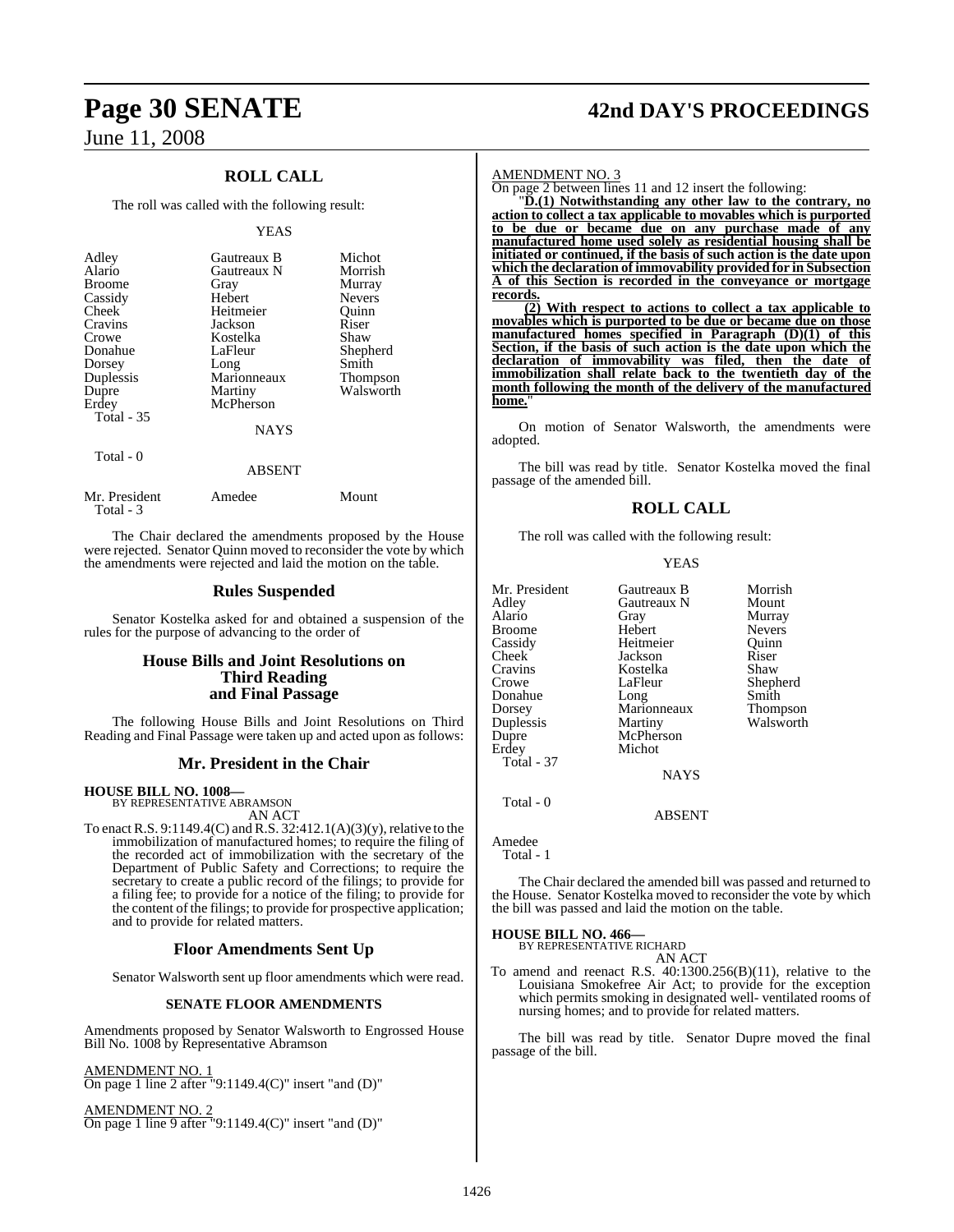## **42nd DAY'S PROCEEDINGS Page 31 SENATE**

## **ROLL CALL**

The roll was called with the following result:

### YEAS

| Mr. President<br>Adley<br>Alario<br><b>Broome</b><br>Cassidy<br>Cheek<br>Cravins<br>Donahue<br>Dorsey<br>Duplessis<br>Dupre<br>Erdey<br><b>Total - 35</b> | Gautreaux B<br>Gautreaux N<br>Gray<br>Hebert<br>Heitmeier<br>Jackson<br>Kostelka<br>LaFleur<br>Long<br>Marionneaux<br>Martiny<br>McPherson<br><b>NAYS</b> | Michot<br>Morrish<br>Mount<br>Murray<br><b>Nevers</b><br>Riser<br>Shaw<br>Shepherd<br>Smith<br><b>Thompson</b><br>Walsworth |
|-----------------------------------------------------------------------------------------------------------------------------------------------------------|-----------------------------------------------------------------------------------------------------------------------------------------------------------|-----------------------------------------------------------------------------------------------------------------------------|
| Total - 0                                                                                                                                                 | <b>ABSENT</b>                                                                                                                                             |                                                                                                                             |
| Amedee                                                                                                                                                    | Crowe                                                                                                                                                     | uinn                                                                                                                        |

Total - 3

The Chair declared the bill was passed and returned to the House. Senator Dupre moved to reconsider the vote by which the bill was passed and laid the motion on the table.

**HOUSE BILL NO. 556—** BY REPRESENTATIVES ARNOLD AND PONTI AN ACT

To amend and reenact R.S. 37:2156.1(F) and to enact R.S.  $37:2150.1(14)$  and  $(15)$ , relative to the licensing of electrical and mechanical contractors; to provide for definitions; to provide for preemption of certain contractors; and to provide for related matters.

## **Floor Amendments Sent Up**

Senator Donahue sent up floor amendments which were read.

### **SENATE FLOOR AMENDMENTS**

Amendments proposed by Senator Donahue to Reengrossed House Bill No. 556 by Representative Arnold

### AMENDMENT NO. 1

On page 1, at the end of line 18, insert "This Paragraph shall not be deemed or construed to limit the authority of a contractor, general contractor, or residential building contractor, as those terms are defined in this Section, nor to require such individuals to become an electrical contractor.

### AMENDMENT NO. 2

On page 2, at the end of line 11, insert "This Paragraph shall not be deemed or construed to limit the authority of a contractor, general contractor, or residential building contractor, as those terms are defined in this Section, nor to require such individuals to become a mechanical contractor.

On motion of Senator Donahue, the amendments were adopted.

The bill was read by title. Senator Donahue moved the final passage of the amended bill.

# June 11, 2008

## **ROLL CALL**

The roll was called with the following result:

## YEAS

| Mr. President     | Gautreaux B | Morrish       |
|-------------------|-------------|---------------|
| Adley             | Gautreaux N | Mount         |
| Alario            | Gray        | Murray        |
| <b>Broome</b>     | Hebert      | <b>Nevers</b> |
| Cassidy           | Heitmeier   | Ouinn         |
| Cheek             | Jackson     | Riser         |
| Cravins           | Kostelka    | Shaw          |
| Crowe             | LaFleur     | Shepherd      |
| Donahue           | Long        | Smith         |
| Dorsey            | Marionneaux | Thompson      |
| Duplessis         | Martiny     | Walsworth     |
| Dupre             | McPherson   |               |
| Erdey             | Michot      |               |
| <b>Total - 37</b> |             |               |
|                   | <b>NAYS</b> |               |
| Total - 0         |             |               |

ABSENT

```
Amedee
```
Total - 1

The Chair declared the amended bill was passed and returned to the House. Senator Donahue moved to reconsider the vote by which the bill was passed and laid the motion on the table.

## **Bagneris Rule**

Senator Quinn moved to suspend the rules to temporarily pass over controversial House Bills on Third Reading and Final Passage with the intention of taking them up later, in their regular order.

Without objection, so ordered.

## **HOUSE BILL NO. 1044—** BY REPRESENTATIVE ABRAMSON

AN ACT

To enact R.S. 18:1463.1, relative to campaign practices; to require certain identification of the sources of telephone campaign communications; to provide for the content of such identification; to require certain approvals prior to causing such calls to be made; to provide definitions; to provide penalties for violations; and to provide for related matters.

The bill was read by title. Senator Murray moved the final passage of the bill.

## **ROLL CALL**

The roll was called with the following result:

## YEAS

| Mr. President     | Gautreaux B | Morri |
|-------------------|-------------|-------|
| Adley             | Gautreaux N | Moun  |
| Alario            | Gray        | Murra |
| <b>Broome</b>     | Hebert      | Never |
| Cassidy           | Heitmeier   | Quinn |
| Cheek             | Jackson     | Riser |
| Cravins           | Kostelka    | Shaw  |
| Crowe             | LaFleur     | Sheph |
| Donahue           | Long        | Smith |
| Dorsey            | Marionneaux | Thom  |
| Duplessis         | Martiny     | Walsy |
| Dupre             | McPherson   |       |
| Erdey             | Michot      |       |
| <b>Total - 37</b> |             |       |

treaux B Morrish<br>
treaux N Mount <sup>7</sup> Murray<br>Pert Gray Mevers ert Nevers<br>
meier Ouinn Quinn<br>Riser leur Shepherd<br>g Smith onneaux Thompson tiny Walsworth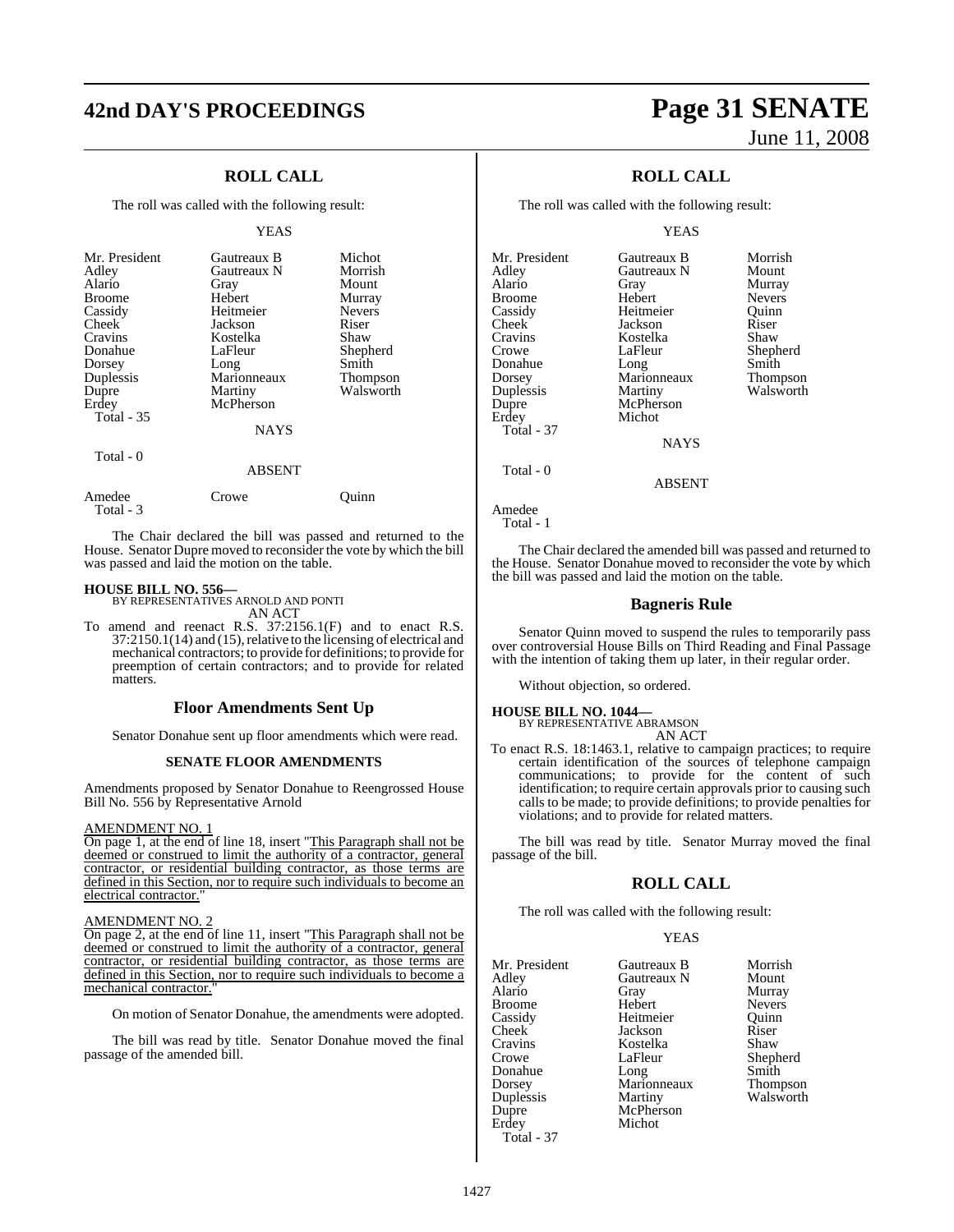## **NAYS**

Total - 0

## ABSENT

Amedee

Total - 1

The Chair declared the bill was passed and returned to the House. Senator Murray moved to reconsider the vote by which the bill was passed and laid the motion on the table.

**HOUSE BILL NO. 1198—** BY REPRESENTATIVES TIM BURNS AND MORRELL

AN ACT

To enact Part II-A of Chapter 15 of Title 42 of the Louisiana Revised Statutes of 1950, to be comprised of R.S. 42:1130.1 through 1130.6, relative to the code of ethics; to provide relative to unethical election practices; to prohibit certain false statements by candidates; to prohibit push polling that contains any false statement or question or contains or conveys any information or insinuation; to prohibit authorizing, approving, or causing calls to be made with certain deceptive caller identification information; to provide for definitions, enforcement, and applicability; to provide for penalties; and to provide for related matters.

The bill was read by title. Senator Donahue moved the final passage of the bill.

## **ROLL CALL**

The roll was called with the following result:

## **YEAS**

| Mr. President        | Erdey               | McPherson       |
|----------------------|---------------------|-----------------|
| Adley                | Gautreaux B         | Michot          |
| Alario               | Gautreaux N         | Morrish         |
| <b>Broome</b>        | Gray                | Mount           |
| Cassidy              | Hebert              | Murray          |
| Cheek                | Heitmeier           | <b>Nevers</b>   |
| Cravins              | Jackson             | Ouinn           |
| Crowe                | Kostelka            | Riser           |
| Donahue              | LaFleur             | Shaw            |
| Dorsey               |                     | Smith           |
| Duplessis            | Long<br>Marionneaux | <b>Thompson</b> |
| Dupre                | Martiny             | Walsworth       |
| Total - 36           |                     |                 |
|                      | <b>NAYS</b>         |                 |
| $\sim$ $\sim$ $\sim$ |                     |                 |

Shepherd Total - 1

ABSENT

Amedee Total - 1

The Chair declared the bill was passed and sent to the House. Senator Donahue moved to reconsider the vote by which the bill was passed and laid the motion on the table.

## **HOUSE BILL NO. 1384— (Substitute for House Bill No. 1268 by Representative Marchand)**<br>BY REPRESENTATIVE MARCHAND

AN ACT

To amend and reenact R.S. 37:1271 and to enact R.S. 37:1262(4) and 1276.1, relative to the practice of telemedicine; to require a license to practice telemedicine; to make certain requirements of persons practicing telemedicine; to provide for a definition of telemedicine; to require the Louisiana State Board of Medical Examiners to issue a license to practice telemedicine to certain physicians; to require the promulgation of rules; and to provide for related matters.

## **Page 32 SENATE 42nd DAY'S PROCEEDINGS**

## **Floor Amendments Sent Up**

Senator Cheek sent up floor amendments which were read.

## **SENATE FLOOR AMENDMENTS**

Amendments proposed by Senator Cheek to Engrossed House Bill No. 1384 by Representative Marchand

## AMENDMENT NO. 1

On page 1, line 16, after "and" insert "patient"

## AMENDMENT NO. 2

On page 1, line 17, delete "allows participants" and insert "enables a health care practitioner and a patient

On motion of Senator Cheek, the amendments were adopted.

## **Floor Amendments Sent Up**

Senator Cassidy sent up floor amendments which were read.

## **SENATE FLOOR AMENDMENTS**

Amendments proposed by Senator Cassidy to Engrossed House Bill No. 1384 by Representative Marchand

## AMENDMENT NO. 1

In Senate Committee Amendment No. 1, proposed by the Senate Committee on Health and Welfare and adopted by the Senate on June 5, 2008, on page 1, line 3 after "consultation" and before "as" delete "between physicians"

## AMENDMENT NO. 2

On page 1, line 16 after "treatment," and before "using" delete "transfer of medical data, and education" and insert "and transfer of medical data"

On motion of Senator Cassidy, the amendments were adopted.

The bill was read by title. Senator Mount moved the final passage of the amended bill.

## **ROLL CALL**

The roll was called with the following result:

## YEAS

| Mr. President | Gautreaux B | Morrish       |
|---------------|-------------|---------------|
| Adley         | Gautreaux N | Mount         |
| Alario        | Gray        | Murray        |
| <b>Broome</b> | Hebert      | <b>Nevers</b> |
| Cassidy       | Heitmeier   | Ouinn         |
| Cheek         | Jackson     | Riser         |
| Cravins       | Kostelka    | Shaw          |
| Crowe         | LaFleur     | Shepherd      |
| Donahue       | Long        | Smith         |
| Dorsey        | Marionneaux | Thompson      |
| Duplessis     | Martiny     | Walsworth     |
| Dupre         | McPherson   |               |
| Erdey         | Michot      |               |
| Total - 37    |             |               |
|               | <b>NAYS</b> |               |
| Total - 0     |             |               |

Amedee Total - 1

The Chair declared the amended bill was passed and returned to the House. Senator Mount moved to reconsider the vote by which the bill was passed and laid the motion on the table.

ABSENT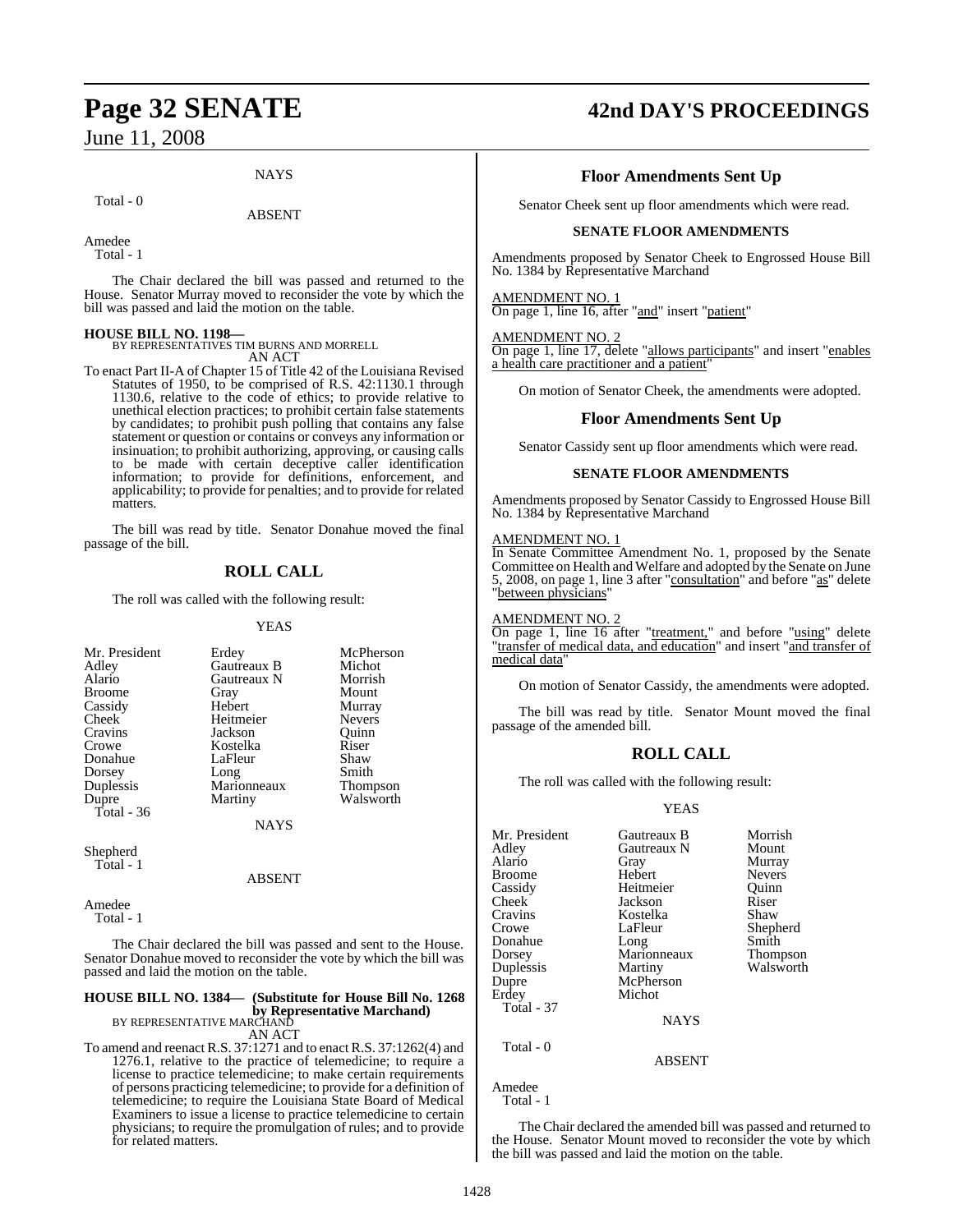## **42nd DAY'S PROCEEDINGS Page 33 SENATE**

# June 11, 2008

## **Rules Suspended**

Senator Mount asked for and obtained a suspension of the rules for the purpose of reverting to the Morning Hour.

## **Messages from the House**

The following Messages from the House were received and read as follows:

## **Message from the House**

### **PASSED SENATE BILLS AND JOINT RESOLUTIONS**

June 11, 2008

To the Honorable President and Members of the Senate:

I am directed to inform your honorable body that the House of Representatives has finally passed the following Senate Bills and Joint Resolutions:

## **SENATE BILL NO. 754—** BY SENATOR HEBERT

AN ACT

To enact R.S. 30:4(K) and 4.1(K), and R.S. 38:3097.3(E), relative to uses of ground water; to provide for the powers and duties of the assistant secretary and the commissioner of conservation; to prohibit certain uses of ground water; to provide terms and conditions; and to provide for related matters.

Reported without amendments.

## **SENATE BILL NO. 415—**

BY SENATOR MURRAY AND REPRESENTATIVE LABRUZZO AN ACT

To amend and reenact R.S. 32:391(C) and (D) and to enact R.S. 32:391(E) and Code of Criminal Procedure Article 211.5, relative to arrest; to provide for the issuance of a summons in certain circumstances; to require that certain criteria be satisfied; and to provide for related matters.

Reported without amendments.

SENATE BILL NO. 514—<br>BY SENATORS AMEDEE, ADLEY, BROOME, CASSIDY, CHAISSON, CHEEK, CRAVINS, CROWE, DONAHUE, DORSEY, DUPLESSIS, DUPRE,<br>ERDEY, B. GAUTREAUX, N. GAUTREAUX, GRAY, HEBERT,<br>HEITMEIER, JACKSON, LONG, MARIONNEAUX, M

AN ACT

To amend and reenact R.S. 14:81.2(B) and (C), relative to molestation of a juvenile; to provide relative to the elements of the crime; to provide relative to penalties; and to provide for related matters.

Reported without amendments.

### **SENATE BILL NO. 746—** BY SENATOR LONG

AN ACT

To amend and reenact R.S. 17:46(A)(1), relative to sabbatical leave for teachers employed by the special schools; to provide for eligibility for sabbatical leave for certain other special school employees under certain conditions; and to provide for related matters.

Reported without amendments.

## **SENATE BILL NO. 752—**

BY SENATOR WALSWORTH AN ACT

To amend and reenact R.S. 32:666(B) and (C), to enact R.S. 14:126.4, relative to tests for suspected drunken drivers; to provide relative to electronic signatures of officers; to provide penalties for false certification of arrest documents; and to provide for related matters.

Reported without amendments.

## **SENATE BILL NO. 456—** BY SENATOR MICHOT

AN ACT To amend and reenact R.S. 39:100.21, relative to the 2004 Overcollections Fund; to change the name of the fund; to provide for the uses of the fund; to provide for an effective date; and to provide for related matters.

Reported without amendments.

## **SENATE BILL NO. 489—**<br>BY SENATOR THOMPSON

AN ACT

To amend and reenact R.S. 39:360(C), relative to maintenance of state owned aircraft; to provide relative to maintenance regulation by the aviation unit of the division of administration; to provide an exemption for aircraft owned or operated by the Louisiana Department of Agriculture and Forestry; and to provide for related matters.

Reported without amendments.

### **SENATE BILL NO. 530—** BY SENATOR MICHOT

AN ACT To amend and reenact R.S. 39:461.3(A), (B), and (C), relative to the interim emergency board; to provide for agency notification; to provide for an effective date; and to provide for related matters.

Reported without amendments.

## **SENATE BILL NO. 73—**

BY SENATOR GRAY AN ACT

To amend and reenact Children's Code Articles 625(B)(2), 675(B)(2), and 685, and R.S. 46: 51.1(A) and to enact Children's Code Article  $682(B)(5)$ , relative to parental contributions for care and treatment; to provide for advising parents of their obligation to care for their children; to provide for the case plan for children in foster care; to provide for the relation between contributions for care and child support; to provide for duties of the department; and to provide for related matters.

Reported without amendments.

Respectfully submitted, ALFRED W. SPEER Clerk of the House of Representatives

## **Introduction of Resolutions, Senate and Concurrent**

Senator Mount asked for and obtained a suspension of the rules for the purpose of introducing and reading the following Resolutions, Senate and Concurrent, a first and second time and acting upon them as follows:

## **SENATE RESOLUTION NO. 123—**

BY SENATOR DUPLESSIS A RESOLUTION

To create the Notary Public Study Committee to study the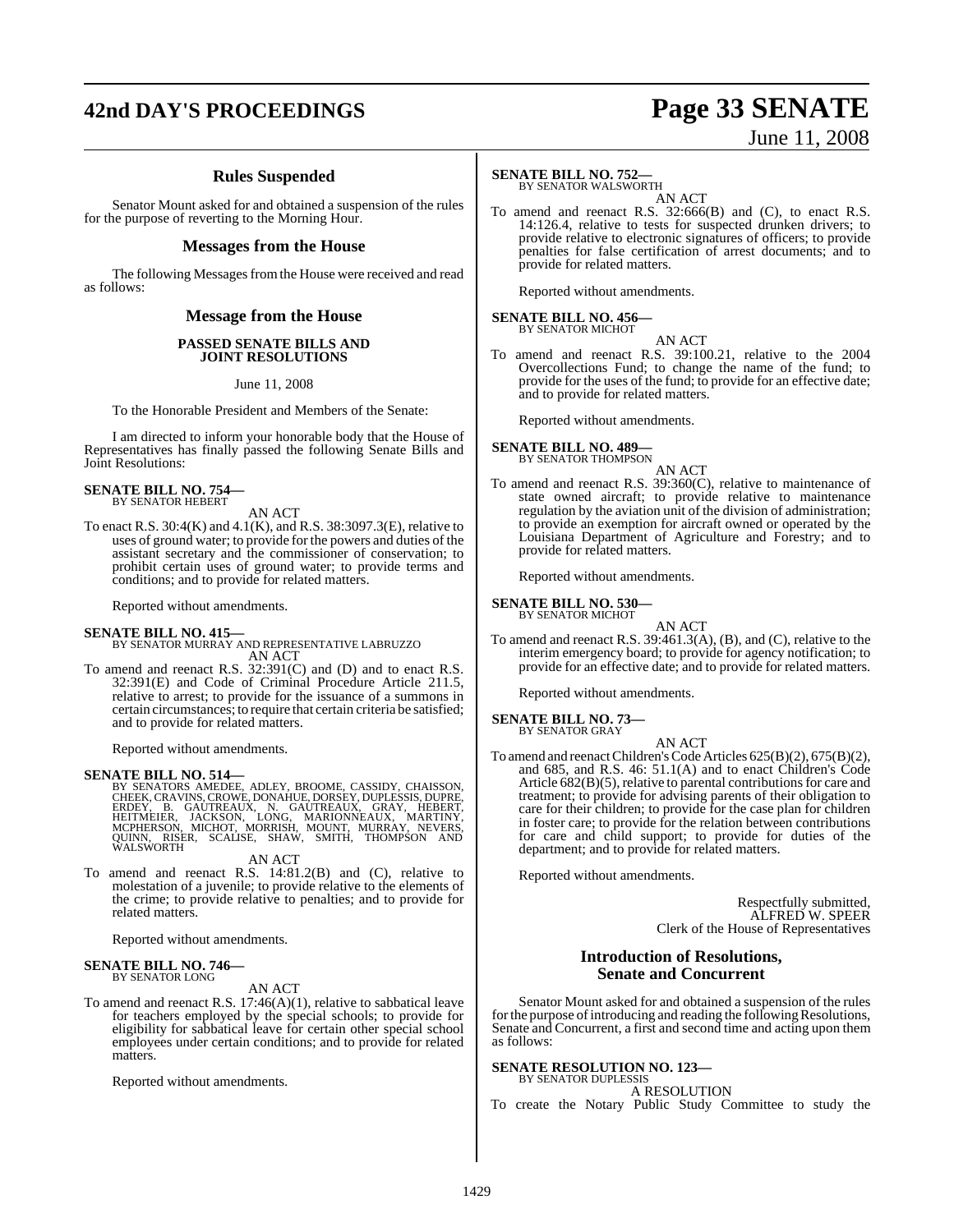responsibilities of notaries public, to develop recommendations regarding such responsibilities and an action plan to implement the committee's findings, and to report such findings to the legislature.

On motion of Senator Duplessis, the resolution was read by title and adopted.

**SENATE CONCURRENT RESOLUTION NO. 104—** BY SENATORS SHEPHERD, DUPLESSIS, GRAY AND MURRAY A CONCURRENT RESOLUTION

To direct the Louisiana Recovery Authority not to spend certain funds for community recovery projects in New Orleans.

The resolution was read by title and referred by the President to the Committee on Finance.

## **Messages from the House**

The following Messages from the House were received and read as follows:

## **Message from the House**

## **ASKING CONCURRENCE IN HOUSE CONCURRENT RESOLUTIONS**

June 11, 2008

To the Honorable President and Members of the Senate:

I am directed to inform your honorable body that the House of Representatives has finally passed and asks your concurrence in the following House Concurrent Resolutions:

## **HOUSE CONCURRENT RESOLUTION NO. 211—** BY REPRESENTATIVES SAM JONES AND NOWLIN

A CONCURRENT RESOLUTION

To recognize October seventh annually as Susan Harling Robinson - Steel Magnolias Day.

> Respectfully submitted, ALFRED W. SPEER Clerk of the House of Representatives

## **House Concurrent Resolutions**

Senator B. Gautreaux asked for and obtained a suspension of the rules to take up at this time the following House Concurrent Resolutions just received from the House which were taken up, read a first and second time by their titles and acted upon as follows:

## **HOUSE CONCURRENT RESOLUTION NO. 211—** BY REPRESENTATIVES SAM JONES AND NOWLIN

A CONCURRENT RESOLUTION

To recognize October seventh annually as Susan Harling Robinson - Steel Magnolias Day.

The resolution was read by title. Senator B. Gautreaux moved to concur in the House Concurrent Resolution.

## **ROLL CALL**

The roll was called with the following result:

## YEAS

| Mr. President | Gautreaux B | Morrish       |
|---------------|-------------|---------------|
| Adley         | Gautreaux N | Mount         |
| Alario        | Gray        | Murray        |
| <b>Broome</b> | Hebert      | <b>Nevers</b> |
| Cassidy       | Heitmeier   | Quinn         |
| <b>Cheek</b>  | Jackson     | Riser         |
| Cravins       | Kostelka    | Shaw          |

Crowe LaFleur Shepherd<br>
Donahue Long Smith Duplessis<br>Dupre Erdey Michot Total - 37

Donahue Long Smith Marionneaux Thompson<br>Martiny Walsworth McPherson **NAYS** 

Total - 0

Amedee

Total - 1

The Chair declared the Senate had concurred in the House Concurrent Resolution and ordered it returned to the House.

ABSENT

## **Reports of Committees**

The following reports of committees were received and read:

## **REPORT OF COMMITTEE ON**

## **SENATE AND GOVERNMENTAL AFFAIRS**

Senator Robert W. Kostelka, Chairman on behalf of the Committee on Senate and Governmental Affairs, submitted the following report:

## June 11, 2008

To the President and Members of the Senate:

I am directed by your Committee on Senate and Governmental Affairs to submit the following report:

**HOUSE BILL NO. 32—** BY REPRESENTATIVE RICHMOND

AN ACT To amend and reenact R.S. 44:231.1, relative to the office ofrecorder of mortgages in Orleans Parish; to provide that no special election or qualifying period shall be held to fill a vacancy occurring in the term of office expiring December 31, 2008; to provide for applicability; and to provide for related matters.

Reported favorably.

**HOUSE BILL NO. 176—** BY REPRESENTATIVES ABRAMSON, GREENE, AND HENRY

AN ACT To enact R.S. 42:1124.6, relative to disclosure of information by certain officials; to require certain disclosures by certain elected officials; to provide for the content of and procedures for such disclosures; to provide for enforcement and penalties; and to provide for related matters.

Reported with amendments.

**HOUSE BILL NO. 326—** BY REPRESENTATIVE ARNOLD

## AN ACT

To amend and reenact R.S. 9:2447, 3410, and 3432(C), R.S.  $12:23(G)(2)(b)$ ,  $171(A)(introductory paragraph)$  and  $(B)$ ,  $205.1(B)$ ,  $263(A)$ (introductory paragraph) and (B), 316(A)(introductory paragraph) and  $(\hat{B})$ , 419(A), 469, and 1364, R.S. 14:325(A), R.S. 49:222, and R.S. 51:214(D) and (E),  $216(A)(1)$ , and  $217(B)$ , relative to fees charged by the secretary of state; to provide relative to the authority of the secretary of state to determine and to collect certain fees; to provide for certain fees charged by the secretary of state; and to provide for related matters.

Reported favorably.

## **Page 34 SENATE 42nd DAY'S PROCEEDINGS**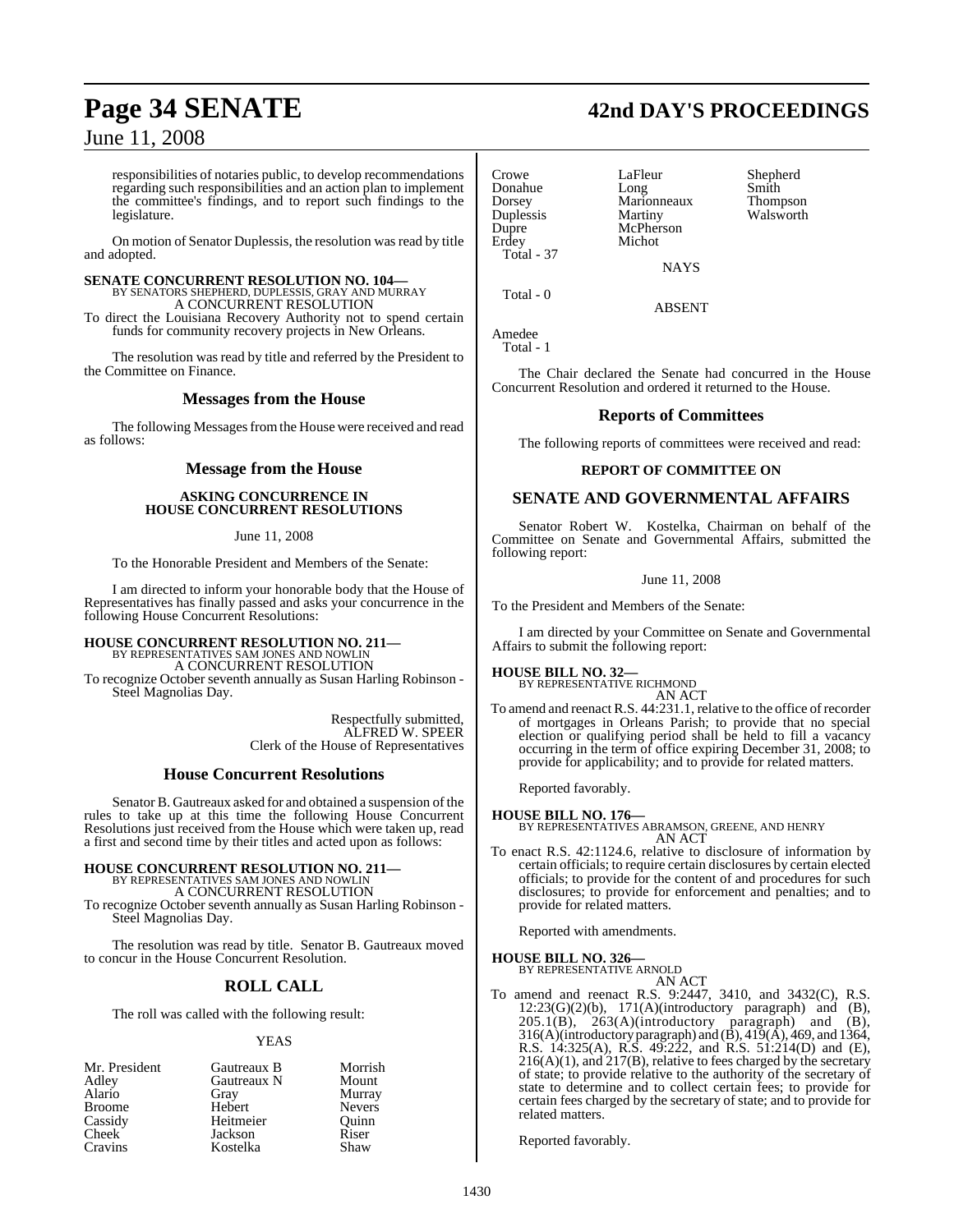## **42nd DAY'S PROCEEDINGS Page 35 SENATE**

# June 11, 2008

**HOUSE BILL NO. 876—**<br>BY REPRESENTATIVES RICHMOND, ABRAMSON, ANDERS, ARMES, ARNOLD, AUBERT, BOBBY BADON, BARROW, BILLIOT, HENRY<br>BURNS, BURRELL, CARTER, CONNICK, DIXON, DOERGE, EDWARDS, FRANKLIN, GALLOT, GISCLAIR, HARDY, HA

AN ACT

To enact R.S. 36:4(X) and Chapter 18 of Title 49 of the Louisiana Revised Statutes of 1950, to be comprised of R.S. 49:1211 through 1213, relative to the Louisiana Council on the Social Status of Black Men and Boys; to create the council; to provide for the membership of the council; to provide for the powers, duties, and responsibilities of the council; to provide legislative findings; and to provide for related matters.

Reported favorably.

**HOUSE BILL NO. 906—** BY REPRESENTATIVES HUTTER, ARMES, BILLIOT, BURRELL, HARDY, HILL, AND WOOTON

AN ACT

To amend and reenact R.S. 42:1141(B)(1)(a) and (C)(4)(e), relative to the enforcement procedures of the Board of Ethics; to require the board to provide certain information to the accused and the complainant; to provide relative to deadlines for the provision of such information; to provide for the standard of evidence for public hearings; and to provide for related matters.

Reported with amendments.

## **HOUSE BILL NO. 935—** BY REPRESENTATIVE FANNIN

AN ACT

To amend and reenact R.S. 36:4(B)(1)(dd) and (H), 408(D), and 478(G), R.S. 23:2042, R.S. 46:2521, R.S. 49:220.4(A)(1), R.S.  $51:911.26(A)(1)$ , and Sections 5 and  $6(B)$  of Act No. 5 of the 2006 First Extraordinary Session of the Legislature, to enact R.S. 36:309(B)(3), 409(J), and 803.1, and to repeal R.S. 36:4(B)(14) and (F) and 4.1(D)(16) and R.S. 23:2056, relative to the organization of the executive branch of state government; to transfer certain agencies in the office of the governor into the division of administration in the office of the governor and to transfer certain agencies from the office of the governor to certain executive branch departments; to provide relative to the exercise of the powers, duties, functions, and responsibilities of such agencies; to provide relative to the existence of certain agencies placed in the division of administration; and to provide for related matters.

Reported with amendments.

## **HOUSE BILL NO. 988—** BY REPRESENTATIVE WADDELL

AN ACT

To amend and reenact R.S. 24:31.4(B) and (C), relative to the legislature; to provide relative to district offices of members of the legislature; to provide relative to district office allowances and payments related to district offices; to provide relative to transactions related to district offices; to provide for effectiveness; and to provide for related matters.

Reported favorably.

## **HOUSE BILL NO. 1011—**

BY REPRESENTATIVE LAFONTA AN ACT

To enact R.S. 18:177.1, relative to registration of voters; to require the Department of Public Safety and Corrections to provide

certain information concerning registration and reinstatement to certain persons; to require the Department of Public Safety and Corrections to provide certain persons with voter registration applications; and to provide for related matters.

Reported favorably.

## **HOUSE BILL NO. 1063—**

BY REPRESENTATIVES TUCKER, BARRAS, CROMER, DANAHAY,<br>ELLINGTON, GALLOT, HENRY, GIROD JACKSON, ROSALIND JONES,<br>LIGI, PETERSON, PUGH, RICHARD, SMILEY, JANE SMITH, AND<br>WADDELL

AN ACT

To amend and reenact R.S. 24:31.5, relative to the legislature; to provide relative to certain legislative employees; to provide relative to the salary of certain legislative employees; to provide relative to the duties of the Legislative Budgetary Control Council relative thereto; to provide relative to eligibility for benefits for certain legislative employees; to provide eligibility criteria for participation in the state group benefits program, the state employees' retirement system, and other benefits for legislative assistants; and to provide for related matters.

Reported with amendments.

## **HOUSE BILL NO. 1175—** BY REPRESENTATIVE MONTOUCET

AN ACT

To amend and reenact R.S. 42:1123(39)(a), relative to ethics; to provide relative to an exception to the ethics code for the immediate family member of a legislator registering as a lobbyist or lobbying; to provide for effectiveness; and to provide for related matters.

Reported favorably.

**HOUSE BILL NO. 1181—** BY REPRESENTATIVE LORUSSO AN ACT

To amend and reenact R.S. 42:1102(18), relative to the Code of Governmental Ethics; to provide an exception to the definition of "public employee" for certain specified members of the National Guard; and to provide for related matters.

Reported favorably.

**HOUSE BILL NO. 1337—** BY REPRESENTATIVE AUBERT

AN ACT

To enact R.S. 42:1123(40), relative to the Code of Governmental Ethics; to provide for an exception to the Code of Governmental Ethics to allow a person to enter into certain transactions to obtain a governmental service provided by his agency under certain circumstances; and to provide for related matters.

Reported with amendments.

## **HOUSE BILL NO. 1372— (Substitute for House Bill No. 1016**

**by Representative Smiley)**<br>BY REPRESENTATIVES SMILEY, ABRAMSON, BALDONE, BURFORD,<br>CHAMPAGNE, CONNICK, GISCLAIR, HINES, HOFFMANN, JOHNSON,<br>KATZ, LEGER, LIGI, MORRELL, PEARSON, PUGH, RICHARD, JANE<br>SMITH, AND WADDELL

AN ACT

To amend and reenact R.S. 17:185.3, R.S. 36:4(B)(1)(e), R.S. 40:1299.40(E), and R.S. 46:2352(10)(a)(iii) and to repeal R.S. 17:3397.3(C), Chapter 27 of Title 25 of the Louisiana Revised Statutes of 1950, comprised of R.S. 25:1231 through 1237, R.S.  $36:4.1(D)(7)$ ,  $109(B)(1)$  and  $(2)$ ,  $209(Q)$ ,  $259(J)(J)$  and  $(KK)$ , 509(D) and (V), 919.8, and 919.10, Chapter 27 of Title 37 of the Louisiana Revised Statutes of 1950, comprised of R.S. 37:2301 through 2319, Part XXXIII of Chapter 13 of Title 38 of the Louisiana Revised Statutes of 1950, comprised of R.S. 38:3087.321 through 3087.335, R.S. 39:301, R.S. 40:31.2, and Subpart E of Part VII of Chapter 5 of Title 40 of the Louisiana Revised Statutes of 1950, comprised of R.S. 40:1236.15 through 1236.29, R.S. 46:2355, 2525.1, Chapter 46-A of Title 46 of the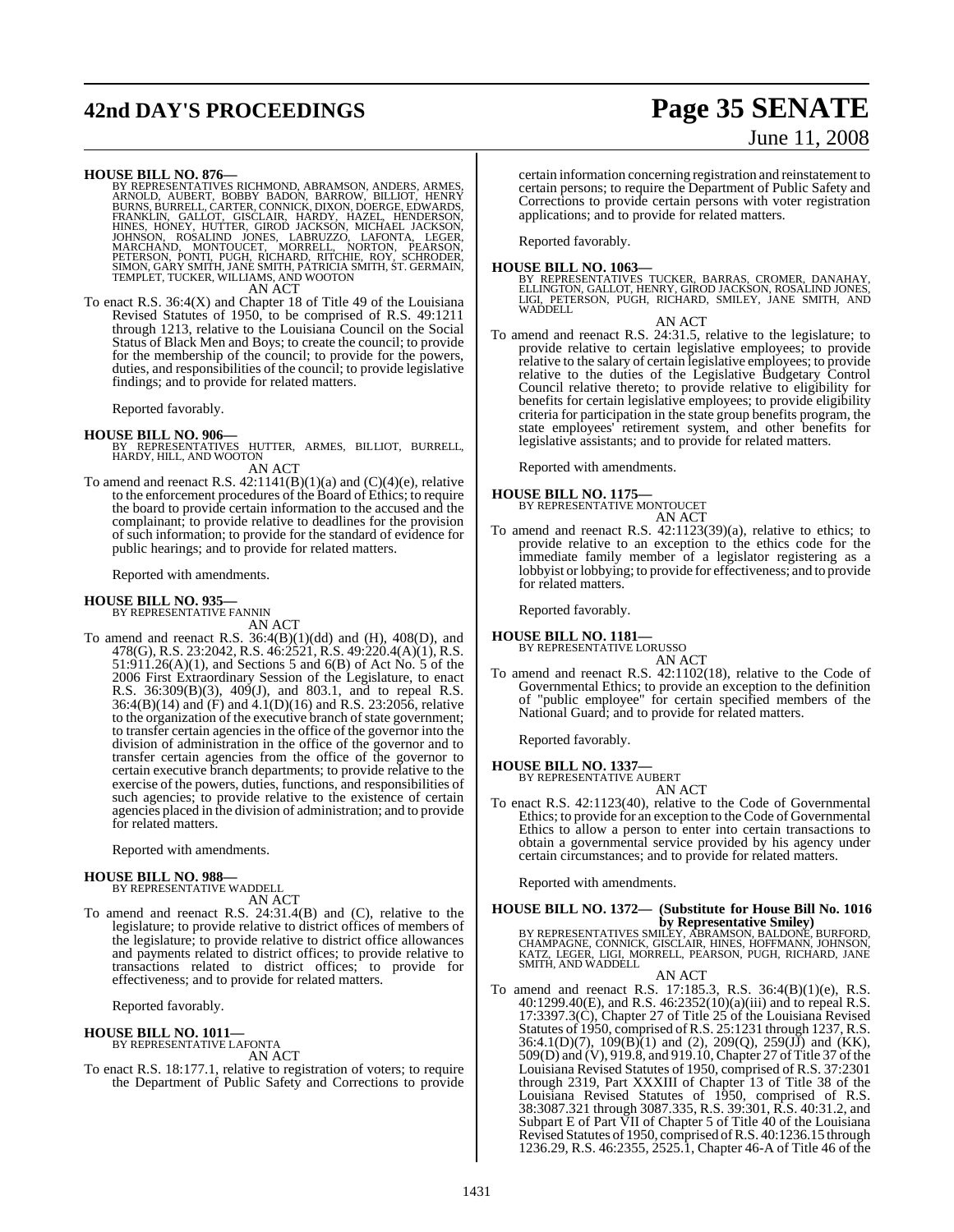## **Page 36 SENATE 42nd DAY'S PROCEEDINGS**

June 11, 2008

Louisiana Revised Statutes of 1950, comprised of R.S. 46:2616 through 2618, Chapter 23 of Title 48 of the Louisiana Revised Statutes of 1950, comprised of R.S. 48:1831 through 1836, Chapter 25 of Title 48 of the Louisiana Revised Statutes of 1950, comprised of R.S. 48:2001 through 2006, Chapter 29 of Title 48 of the Louisiana Revised Statues of 1950, comprised of R.S. 48:2061 through 2067, Part VI of Chapter 3 of Title 51 of the Louisiana Revised Statues of 1950, comprised of R.S. 51:971 through 978, Chapter 12-A of Title 51 of the Louisiana Revised Statutes of 1950, comprised of R.S. 51:1371 through 1377, and Chapter 49 of Title 51 of the Louisiana Revised Statutes of 1950, comprised of R.S. 51:3051 through 3056, relative to boards, commissions, districts, authorities, and like entities; to abolish certain boards, commissions, districts, authorities, and like entities; to remove referencesto, provisions for, and the powers, functions, and duties of the Louisiana Purchase Bicentennial Commission, the Advisory Council for Technology Access by Individuals with Disabilities, the Medical Disclosure Panel, the Bio-recovery Technician Certification Commission, the InteragencyTask Force on HealthLiteracy, the Diabetes Initiative Council, the Task Force on Violent Crime Against Women, the Telephone Access Program Board, the Agriculture Education Advisory Committee, the Research and Development Council, the Jackson Parish Dugdemona Watershed Authority, the Jean Lafitte Scenic Byway District, the Real French Destination Scenic Byway District, the Investment in Infrastructure for Economic Development Commission, the Waterways Infrastructure and Development Bank and its board of directors, the Applied Polymer Technology Extension Consortium Board of Directors and Advisory Committee, the Major Projects Development Authority, and the Louisiana State Radio and Television Technicians Board; to transfer powers and responsibilities of certain abolished entities; and to provide for related matters.

Reported favorably.

Respectfully submitted, ROBERT W. KOSTELKA Chairman

## **REPORT OF COMMITTEE ON**

## **COMMERCE, CONSUMER PROTECTION AND INTERNATIONAL AFFAIRS**

Senator Ann D. Duplessis, Chairman on behalf of the Committee on Commerce, Consumer Protection and International Affairs, submitted the following report:

### June 11, 2008

To the President and Members of the Senate:

I am directed by your Committee on Commerce, Consumer Protection and International Affairs to submit the following report:

## **HOUSE BILL NO. 368—**

BY REPRESENTATIVES NOWLIN, ABRAMSON, BALDONE, BURFORD, HENRY BURNS, CHANDLER, CORTEZ, DOWNS, FANNIN, GISCLAIR,<br>HARDY, HARRISON, HINES, HOFFMANN, GIROD JACKSON, SAM<br>JONES, KATZ, KLECKLEY, LABRUZZO, LIGI, MILLS, RITCHIE,<br>SMILEY, GARY SMITH, JANE SMITH, PATRICIA SMITH, TEMPLET,<br>T

### AN ACT

To enact R.S. 49:965.2 through 965.7, relative to the Regulatory Flexibility Act; to create the Regulatory Flexibility Act; to set forth legislative intent and findings; to provide for definitions; to require the preparation of an economic impact statement prior to the adoption of a proposed administrative rule affecting small businesses; to require the preparation of a regulatory flexibility analysis prior to the adoption of a proposed administrative rule

affecting small businesses; to require an agency to notify the Department of Economic Development; to provide for certain notification; to provide for the duties of certain agencies relative to such notification; and to provide for related matters.

Reported with amendments.

Respectfully submitted, ANN D. DUPLESSIS Chairman

## **Motion to Recommit**

Senator Mount asked for and obtained a suspension of the rules and recommitted House Bill No. 1071 fromthe Committee on Health and Welfare to the Committee on Finance.

## **Rules Suspended**

Senator Martiny asked for and obtained a suspension of the rules for the purpose of recalling House Concurrent Resolution No. 119 from the Committee on Judiciary B.

## **HOUSE CONCURRENT RESOLUTION NO. 119—** BY REPRESENTATIVE WOOTON

A CONCURRENT RESOLUTION To urge and request nonprofit corporationslocated within the state of Louisiana who conduct charitable gaming to utilize charitable gaming proceeds solely for educational, charitable, patriotic, religious, or public-spirited purposes within the state of Louisiana.

The resolution was read by title. Senator Martiny moved to adopt the House Concurrent Resolution.

## **ROLL CALL**

The roll was called with the following result:

## YEAS

| Mr. President<br>Adley<br>Alario<br>Broome<br>Cassidy<br>Cheek <sup>-</sup><br>Cravins<br>Donahue<br>Dorsey<br>Duplessis<br>Dupre<br>Total - 33 | Erdey<br>Gautreaux B<br>Gautreaux N<br>Gray<br>Hebert<br>Heitmeier<br>Jackson<br>LaFleur<br>Long<br>Marionneaux<br>Martiny<br><b>NAYS</b> | McPherson<br>Michot<br>Morrish<br>Mount<br>Murray<br>Riser<br>Shaw<br>Shepherd<br>Smith<br>Thompson<br>Walsworth |
|-------------------------------------------------------------------------------------------------------------------------------------------------|-------------------------------------------------------------------------------------------------------------------------------------------|------------------------------------------------------------------------------------------------------------------|
| Total - 0                                                                                                                                       | <b>ABSENT</b>                                                                                                                             |                                                                                                                  |
| Amedee<br>Crowe<br>Total - 5                                                                                                                    | Kostelka<br><b>Nevers</b>                                                                                                                 | Ouinn                                                                                                            |

The Chair declared the Senate had adopted the House Concurrent Resolution, and ordered it returned to the House.

## **Rules Suspended**

Senator Cravins asked for and obtained a suspension of the rules for the purpose of recalling House Concurrent Resolution No. 131 from the Committee on Insurance.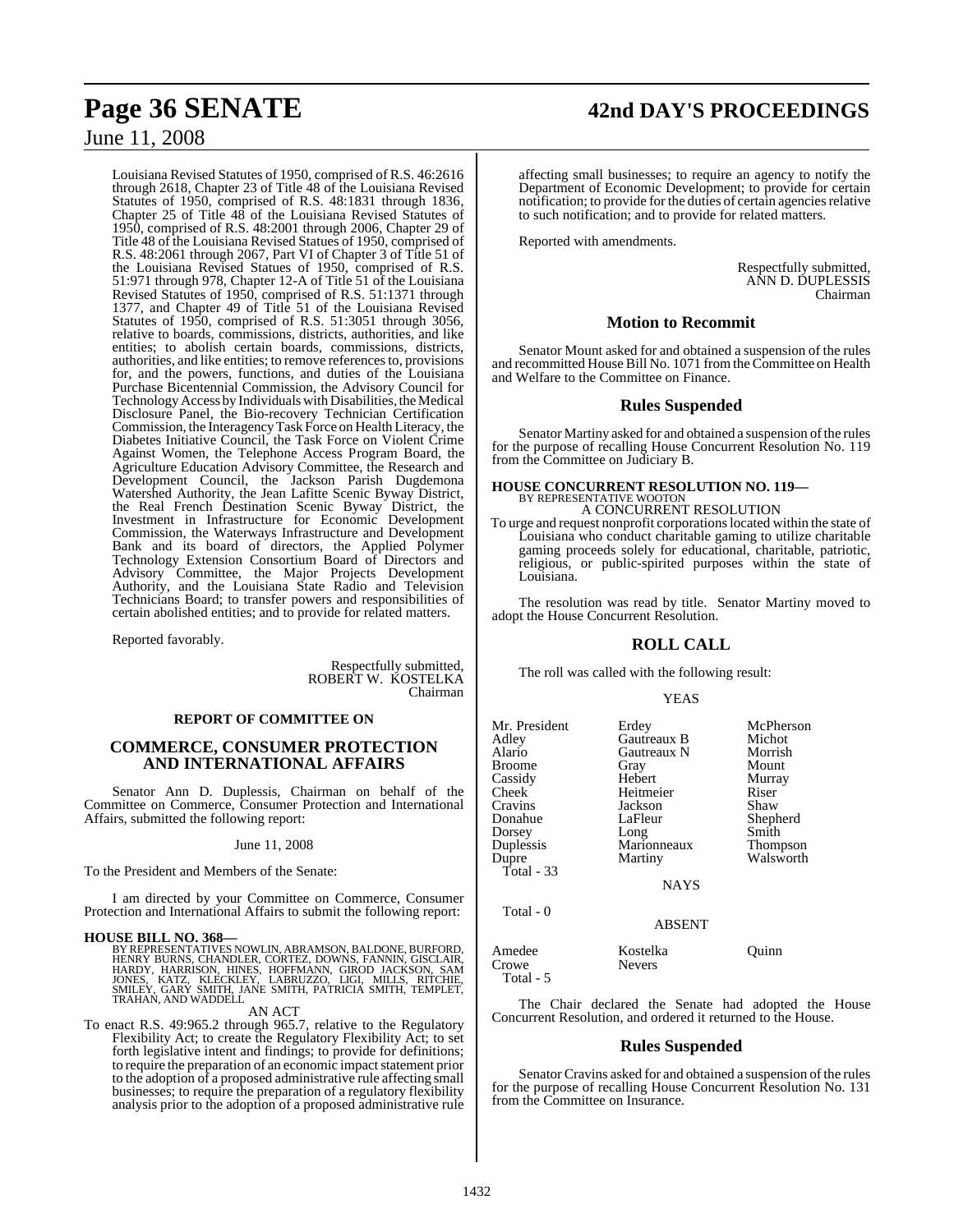## **42nd DAY'S PROCEEDINGS Page 37 SENATE**

**HOUSE CONCURRENT RESOLUTION NO. 131—** BY REPRESENTATIVES ROY, ANDERS, FRANKLIN, KLECKLEY, LAFONTA, MONICA, AND PEARSON A CONCURRENT RESOLUTION

To urge and request the Department of Insurance to conduct a study on statutorily mandated health insurance benefits to determine what each such statutory mandate costs in terms of absolute dollars and as a percentage of total health insurance premiums.

The resolution was read by title. Senator Cravins moved to adopt the House Concurrent Resolution.

## **ROLL CALL**

The roll was called with the following result:

### YEAS

| Mr. President<br>Adley<br>Alario<br><b>Broome</b><br>Cassidy<br>Cheek<br>Cravins<br>Crowe<br>Donahue | Gautreaux B<br>Gautreaux N<br>Gray<br>Hebert<br>Heitmeier<br>Jackson<br>Kostelka<br>LaFleur<br>Long | Morrish<br>Mount<br>Murray<br><b>Nevers</b><br>Ouinn<br>Riser<br>Shaw<br>Shephe<br>Smith |
|------------------------------------------------------------------------------------------------------|-----------------------------------------------------------------------------------------------------|------------------------------------------------------------------------------------------|
| Dorsey<br>Duplessis                                                                                  | Marionneaux<br>Martiny                                                                              | <b>Thomps</b><br>Walswo                                                                  |
| Dupre                                                                                                | McPherson                                                                                           |                                                                                          |
| Erdey                                                                                                | Michot                                                                                              |                                                                                          |
| Total - 37                                                                                           |                                                                                                     |                                                                                          |
|                                                                                                      | <b>NAYS</b>                                                                                         |                                                                                          |
|                                                                                                      |                                                                                                     |                                                                                          |

Gautreaux B Morrish<br>Gautreaux N Mount Hebert Nevers<br>
Heitmeier Ouinn Heitmeier Quinn<br>
Iackson Riser Jackson Riser<br>Kostelka Shaw Shepherd<br>Smith Long Smith<br>Marionneaux Thompson Walsworth

Total - 0

ABSENT

Amedee Total - 1

The Chair declared the Senate had adopted the House Concurrent Resolution, and ordered it returned to the House.

## **Privilege Report of the Committee on Senate and Governmental Affairs**

## **ENROLLMENTS**

Senator Kostelka, Chairman on behalf of the Committee on Senate and Governmental Affairs, submitted the following report:

## June 11, 2008

To the President and Members of the Senate:

I am directed by your Committee on Senate and Governmental Affairs to submit the following report:

The following Senate Bills have been properly enrolled:

### **SENATE BILL NO. 75—** BY SENATOR GRAY

## AN ACT

To amend and reenact R.S. 40:2116(J)(1), relative to facility need review; to provide for facility need review approvals for nursing homes and intermediate care facilities for people with developmental disabilities that were located in an area affected by executive order or proclamation of emergency or disaster; to provide for extension of such facility need review approvals; and to provide for related matters.

## June 11, 2008

SENATE BILL NO. 77—<br>BY SENATORS GRAY, DONAHUE, N. GAUTREAUX, KOSTELKA<br>MICHOT, MURRAY AND QUINN AND REPRESENTATIVES BARROW,<br>BURFORD, DOERGE, HILL, MICHAEL JACKSON, JOHNSON, KATZ,<br>LEBAS, MILLS, NOWLIN, POPE, WILLIAMS AND WIL AN ACT

To enact Children's Code Article 603(13)(i), relative to child abuse; to provide for mandatory reporting by court appointed special advocates; and to provide for related matters.

### **SENATE BILL NO. 374—** BY SENATOR CRAVINS

AN ACT

To repeal Part XI of Chapter 2 of Title 22 of the Louisiana Revised Statutes of 1950, comprised of R.S. 22:1931 through 1943, relative to animal insurers; to repeal provisions regarding the licensing and operation of animal insurers; to provide for effectiveness of the Act; and to provide for related matters.

### **SENATE BILL NO. 414—** BY SENATOR MURRAY

AN ACT

To enact R.S. 40:1149(D), relative to certified operators; to provide for exceptions for municipal and public works contractors; and to provide for related matters.

### **SENATE BILL NO. 696—** BY SENATOR ERDEY

AN ACT To enact R.S. 33:4564.6, relative to the Livingston Parish Recreation District No. 2; to increase the per diem of the board of commissioners; and to provide for related matters.

## **SENATE BILL NO. 732—**

BY SENATOR GRAY

AN ACT

To enact Chapter 31-A of Title 25 of the Louisiana Revised Statutes of 1950, to be comprised of R.S. 25:1271.1 through 1271.4, relative to residential neighborhood enhancement programs; to establish the residential neighborhood enhancement program; to provide for definitions; to provide with respect to program requirements and limitations; and to provide for related matters.

## **SENATE BILL NO. 745—**

BY SENATORS GRAY, CROWE, DUPLESSIS, MURRAY, QUINN AND<br>SHEPHERD AND REPRESENTATIVES ABRAMSON, GISCLAIR, HARDY,<br>LAFONTA, LEGER, MARCHAND, MORRELL, PETERSON, RICHMOND, ROY, PATRICIA SMITH AND TEMPLET AN ACT

To amend and reenact R.S. 33:9039.66(A)(1), (B), and (E), 9039.68(B)(3), and 9039.72(B) and to enact R.S.  $33:9039.68(A)(16)$ , relative to the Greater New Orleans Bioscience Economic Development District; to provide for the board of commissioners; to provide for general powers; to provide for the promulgation of bylaws; and to provide for related matters.

**SENATE BILL NO. 87—**<br>BY SENATORS SHAW, ADLEY, ALARIO, AMEDEE, BROOME,<br>CASSIDY, CHAISSON, CHEEK, CRAVINS, CROWE, DONAHUE,<br>DORSEY, DUPLESSIS, DUPRE, ERDEY, B. GAUTREAUX, N.<br>GAUTREAUX, GRAY, HEBERT, HEITMEIER, KOSTELKA, LAFL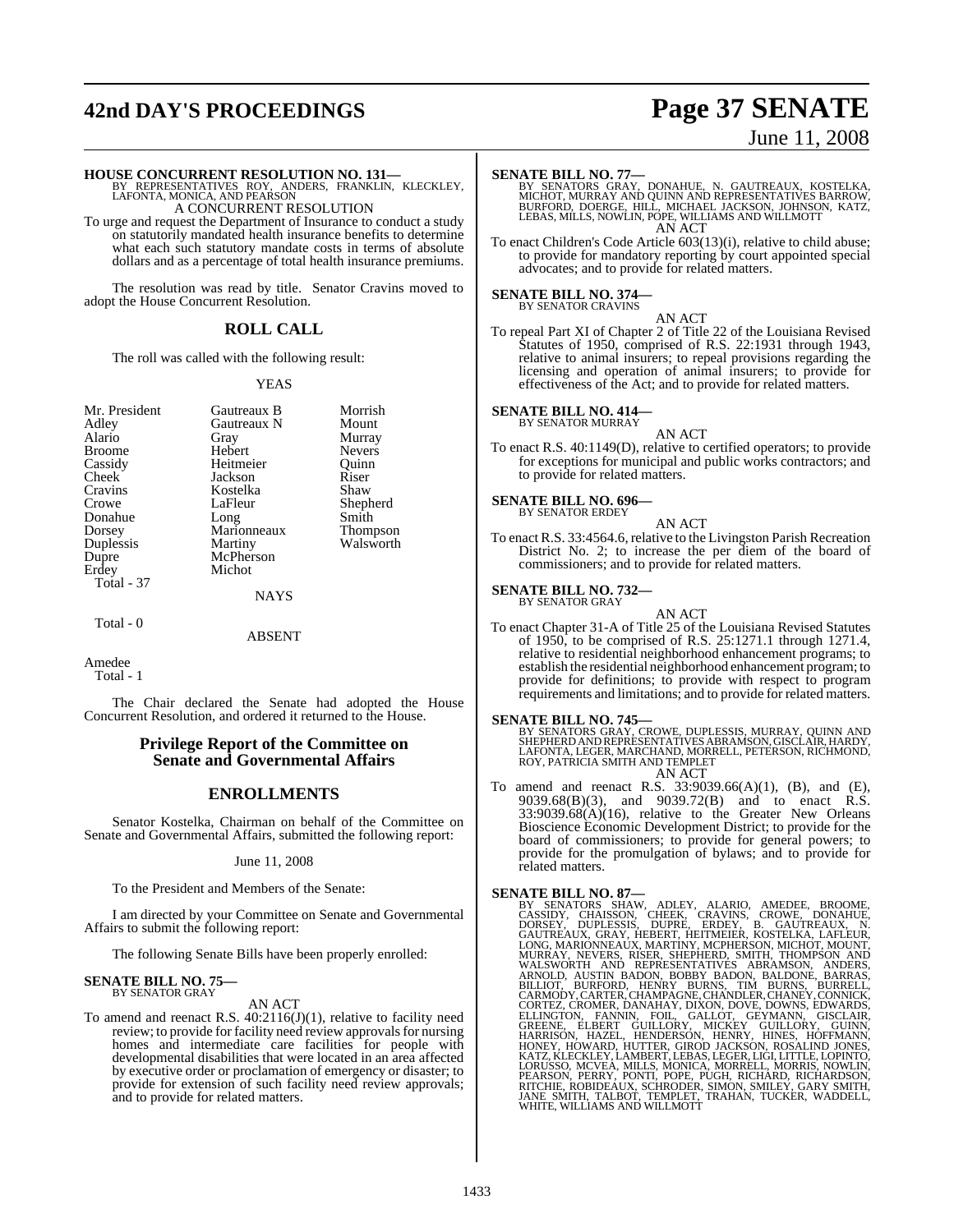## **Page 38 SENATE 42nd DAY'S PROCEEDINGS**

June 11, 2008

AN ACT

To amend and reenact R.S. 47:32(A), relative to individual income tax; to provide for a reduction of rates and brackets; and to provide for related matters.

### **SENATE BILL NO. 99—** BY SENATOR B. GAUTREAUX

AN ACT

To amend and reenact R.S. 11:1733(C) and to enact R.S.  $11:1903(C)(3)$ , relative to employer contributions of certain statewide retirement systems; to prohibit the transfer of employer contributions from the Municipal Employees' Retirement System and from the Parochial Employees' Retirement System; to provide an exception to such prohibition for the transfer of funds from either system in association with the transfer of a member's service credit from such system to another public retirement or pension system, plan, or fund; to provide for an effective date; and to provide for related matters.

## **SENATE BILL NO. 123—**

BY SENATOR DUPRE AND REPRESENTATIVE BALDONE AN ACT

To amend and reenact R.S. 23:921(H) and to enact R.S. 23:921(J), (K) and (L), relative to the prohibition on restraint of business; to provide for dissolution of noncompete agreements in certain situations; to allow members of a noncompete agreement to transfer, sell, or purchase stock in certain situations; to provide with regard to corporations; to provide with regard to partnerships; to provide with regard to limited liability companies; and to provide for related matters.

## **SENATE BILL NO. 150—** BY SENATOR CRAVINS

AN ACT

To enact Part XIV-A of Chapter 2 of Title 22 of the Louisiana Revised Statutes of 1950, to be composed of R.S. 22:2090.1 through 2090.26, relative to domestic captive insurance companies; to provide for definitions; to provide for applicability of other provisions; to provide for powers of the commissioner of insurance, including the authority to adopt reasonable regulations; to provide for incorporation and application for a certificate of authority; to provide for financial examinations; to provide for capital and surplus requirements; to provide for suspension or revocation of certificate of authority; to provide for authorized and prohibited lines of insurance; to provide for restrictions on captive insurers operations; to provide for filing of rates and forms; and to provide for related matters.

## **SENATE BILL NO. 220—**

BY SENATOR QUINN

AN ACT

To amend and reenact R.S. 9:374(E), relative to divorce; to provide relative to possession and use of the family residence or community movables or immovables; to provide terms, conditions, procedures, and requirements, and to provide for related matters.

### **SENATE BILL NO. 245—** BY SENATOR CRAVINS

AN ACT

To enact R.S. 22:48, relative to insurers; to provide for the type of insurers and other risk bearing entities regulated by the Louisiana Insurance Code; to provide for the effectiveness; and to provide for related matters.

### **SENATE BILL NO. 291** BY SENATOR DONAHUE

AN ACT

To amend and reenact the title of Chapter 27-A of Title 33 of the Louisiana Revised Statutes of 1950 and R.S. 33:9039.1 and 9039.2(A), relative to the East Florida Parishes Retirement District; to provide for the name of such district; to change the name of the district; to provide for an effective date; and to provide for related matters.

## **SENATE BILL NO. 347—**

BY SENATOR CRAVINS

AN ACT To repeal Part X of Chapter 1 of Title 22 of the Louisiana Revised Statutes of 1950, comprised of R.S. 22:391 through 397, relative to insurers on the co-operative or assessment plan; to repeal provisions regarding the continuation of life, health and accident insurers on the co-operative or assessment plan organized as of October 1, 1948, and to provide for related matters.

## **SENATE BILL NO. 366—** BY SENATOR BROOME

AN ACT

To amend and reenact R.S. 17:3396.4(A), relative to the Research Park Corporation; to revise the membership of the Research Park Corporation's board of directors; and to provide for related matters.

## **SENATE BILL NO. 458—** BY SENATOR B. GAUTREAUX

AN ACT To amend and reenact R.S.  $11:1921(A)(3)(a)$ , relative to membership in the Parochial Employees'Retirement System; to allow certain elected justices of the peace to elect to become system members; to allow purchase of service credit; to provide for calculation of payment for such purchase; to provide for an effective date; and to provide for related matters.

- SENATE BILL NO. 657—<br>
BY SENATORS MCPHERSON, ADLEY, ALARIO, AMEDEE, BROOME, CASSIDY, CHAISSON, CHEEK, CROWE, DONAHUE, DORSEY,<br>
DUPLESSIS, DUPRE, ERDEY, B. GAUTRÉAUX, N. GAUTREAUX,<br>
HEBERT, HEITMEIER, JACKSON, KOSTELKA, LAF SHAW, SMITH, THOMPSON AND WALSWORTH AN ACT
- amend and reenact R.S. 32:1(10), 125(B), 141(C), 296(A)(introductory paragraph),  $471(1)$  and (2), and  $473.1(A)$ and (B), and 1735(C), to enact R.S. 32:125(D), Subpart E-1 of Part IV of Chapter 1 of Title 32 of the Louisiana Revised Statues of 1950, to be comprised of 32:151 through 153,  $291.1(C)$ , and  $296(C)$ , and to repeal R.S. 32:475, all relative to motor vehicles; to create and provide relative to the Open Roads Law; to provide for definitions; to provide relative to motor vehicles stopping, standing, or parking on state roadways and shoulder of roadways; to provide relative to the procedure upon approaching an authorized emergency vehicle; to provide relative to roadway hazard cleanup; to create and provide relative to the Instant Tow Dispatch Pilot Program and the Expedited Towing Pilot Program; to require submission of reports from pilot programs; to require removal of abandoned vehicles from roadways within a certain time; to repeal certain provisions relating to disposal of vehicles; and to provide for related matters.

**SENATE BILL NO. 676—** BY SENATOR LAFLEUR AND REPRESENTATIVE LEBAS AN ACT

To enact R.S. 56:1685.2, relative to state preservation areas; to name the visitor center at the Louisiana State Arboretum State Preservation Area; and to provide for related matters.

## **SENATE BILL NO. 25—**

BY SENATOR DUPRE AND REPRESENTATIVES HARRISON AND BALDONE

### AN ACT

To enact R.S. 33:9357, relative to veterans' memorial districts; to create the Terrebonne Parish Veterans' Memorial District; to provide for its composition, powers, duties and functions; to provide for membership of the governing authority of the district; and to provide for related matters.

**SENATE BILL NO. 36—** BY SENATORS DUPRE, THOMPSON AND WALSWORTH AN ACT

To amend and reenact R.S.  $40:1300.143(7)(a)(ii)$ , relative to the definition of rural hospital; to provide for the definition of "rural hospital"; and to provide for related matters.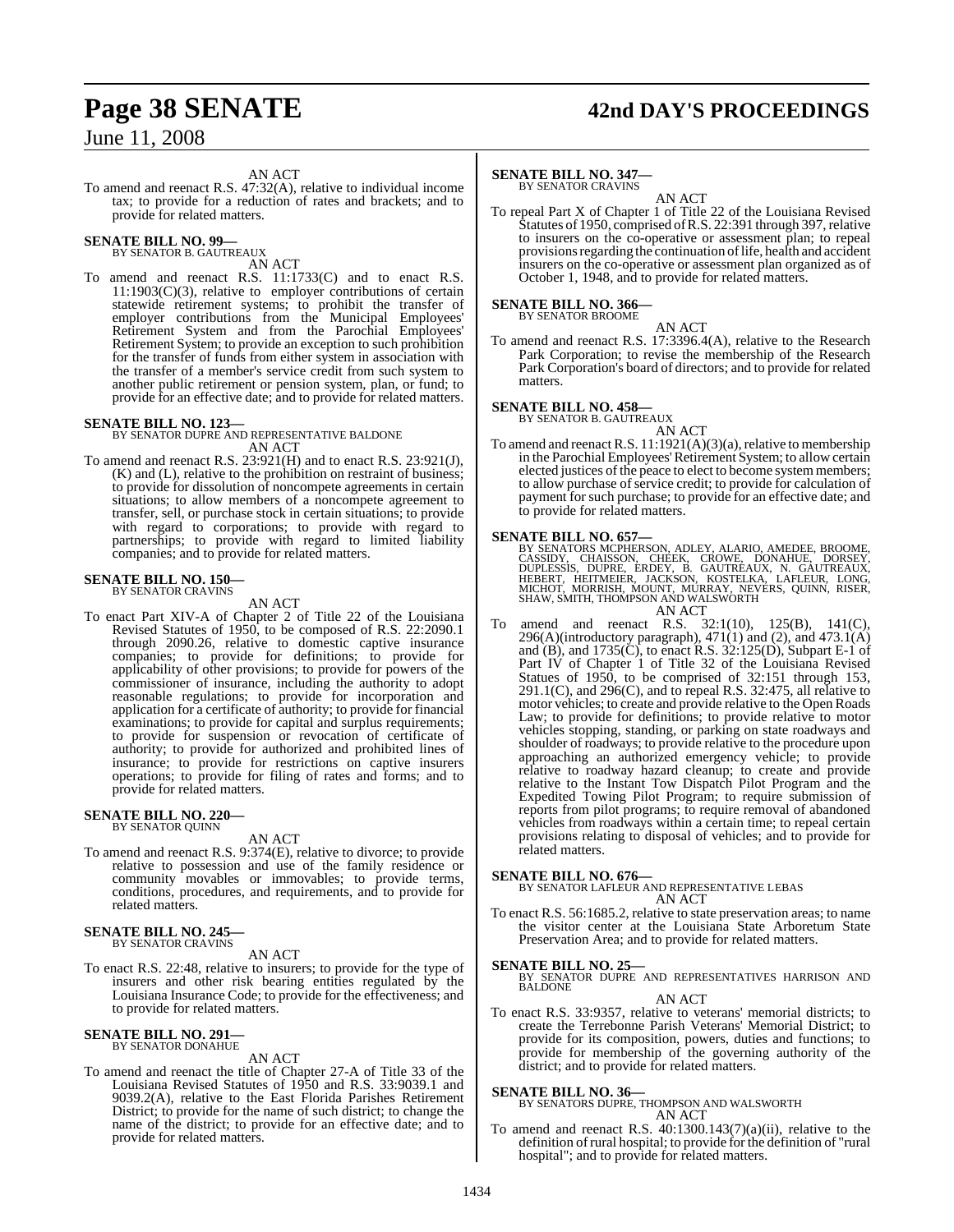## **42nd DAY'S PROCEEDINGS Page 39 SENATE**

# June 11, 2008

### **SENATE BILL NO. 80—** BY SENATOR MARTINY

AN ACT

To enact Code of Criminal Procedure Article 881.1(A)(3), relative to suspension and deferral of sentence with respect to certain felonies and misdemeanors; to provide for the procedure, and effect of the suspension of imposition of sentence; to require that certain criteria be satisfied; and to provide for related matters.

## **SENATE BILL NO. 120—** BY SENATOR B. GAUTREAUX

AN ACT

To enact R.S. 11:1456.1 and 1456.2 and to repeal R.S. 11:1456, relative to the Assessors' Retirement Fund; to create the Back-Deferred Retirement Option Program; to provide for eligibility, procedures for application, and calculation of benefits of such program; to provide for rescission of participation in the Deferred Retirement Option Plan; to provide for effective dates; and to provide for related matters.

### **SENATE BILL NO. 147—** BY SENATOR MARTINY

AN ACT

To amend and reenact R.S. 33:441(B), relative to Lawrason Act municipalities; to authorize the board of aldermen, upon the mayor's request, to appoint one or more magistrates and one or more prosecutors for the mayor's court; and to provide for related matters.

**SENATE BILL NO. 149—** BY SENATORS CRAVINS AND N. GAUTREAUX AN ACT

To amend and reenact R.S. 22:1402.2(B)(1), relative to insurance rating and regulation; to provide a prohibition against the inclusion of fines and penalties in rate filings; and to provide for related matters.

## **SENATE BILL NO. 152—**

BY SENATOR CRAVINS AND REPRESENTATIVES BARROW, HARDY, LAFONTA, LORUSSO, MARCHAND AND WILLIAMS AN ACT

To amend and reenact R.S. 22:175(B)(7), relative to group life insurance; to provide for eligibility of coverage; and to provide for related matters.

## **SENATE BILL NO. 172—** BY SENATOR DUPLESSIS

AN ACT

To amend and reenact R.S. 51:579(B) and to enact R.S. 51:579(A)(3), relative to purchasers of certain metals; to provide for the purchase of copper wire, alloy, bronze, zinc, aluminum, stainless steel, or brass; to provide for register and reporting requirements; and to provide for related matters.

## **SENATE BILL NO. 177—**

BY SENATORS B. GAUTREAUX AND MURRAY AN ACT

To enact R.S. 11:2178(C)(5) and 2178.1(A)(3), relative to the Sheriffs' Pension and Relief Fund; to provide for eligibility for and calculation of a reduced retirement benefit; to allow a member with ten years of service credit to retire at age sixty and receive a reduced benefit; to prohibit such a member from participating in the Back-Deferred Retirement Option Plan; to provide for an effective date; and to provide for related matters.

### **SENATE BILL NO. 192—** BY SENATOR DUPLESSIS

AN ACT

To amend and reenact R.S. 34:1121(B)(introductory paragraph) and (3) and (9), relative to the composition of the Pilotage Fee Commission; to add an alternate at-large member to the commission; to provide for the level of participation of the alternate; and to provide for related matters.

## **SENATE BILL NO. 763—**

BY SENATOR DONAHUE

AN ACT To authorize and provide for the transfer of certain state property; to provide for the transfer of state property in St. Tammany Parish; to provide for the property description; to provide for reservation of mineral rights; to provide terms and conditions; and to provide for related matters.

### **SENATE BILL NO. 784—** BY SENATOR N. GAUTREAUX

AN ACT

To amend and reenact R.S. 27:323(B)(1), relative to gaming; to provide with respect to the Video Draw Poker Devices Control Law; to provide with respect to the Video Draw Poker Device Purse Supplement Fund; to provide with respect to purse supplements; and to provide for related matters.

## **SENATE BILL NO. 44—** BY SENATOR CRAVINS

AN ACT To amend and reenact R.S. 22:3304(C), (D), and (F), and R.S.  $36:696(B)$  and to enact R.S. 22:3309(E) and 3312, relative to Insure Louisiana Incentive Program; to provide for a third invitation for grant applications; to provide for recovery of unearned grants; to provide for use of unused monies in the program to assist individuals with homeowners insurance premiums; to create and provide for implementation of a homeowner policy premium assistance program; to provide for participation in the premium program; to provide for coordination of the program by the office of consumer advocacy in the Department of Insurance; to authorize the department to promulgate rules and regulations to implement the program; to provide for rules; to provide for grants to existing insurers to insure new dwellings when the level of risk of catastrophe is the same or less; to provide for grants to certain insurers who reinstate certain coverages; to provide for qualifications; and to provide for related matters.

## **SENATE BILL NO. 190—** BY SENATOR DUPLESSIS

AN ACT To amend and reenact R.S. 32:1262(B)(1), relative to the Motor Vehicles and Traffic Regulations Act; to provide for audits of automobile dealer records; and to provide for related matters.

SENATE BILL NO. 182-<br>BY SENATORS GRAY, ALARIO, AMEDEE, BROOME, CASSIDY, THAISSON, CHEEK, CRAVINS, CROWE, DORSEY, DUPLESSIS, DUPRE,<br>ERDEY, B. GAUTREAUX, N. GAUTREAUX, HEBERT, HEITMEIER,<br>JACKSON, KOSTELKA, LAFLEUR, LONG, MAR

AN ACT

To amend and reenact R.S. 28:53.2(B), (C), (D), (E), (F), and (G), and to enact R.S. 28:53.2(H) and Part III-A of Chapter 1 of Title 28 of the Louisiana Revised Statutes of 1950, to be comprised of R.S. 28:67 through 76, relative to involuntary outpatient treatment for behavioral health services; to provide for criteria for involuntary outpatient treatment; to provide for judicial procedure; to provide for an order of custody; to provide for a written treatment plan; to provide for an appeal; and to provide for related matters.

> Respectfully submitted, ROBERT W. "BOB" KOSTELKA Chairman

The foregoing Senate Bills were signed by the President of the Senate.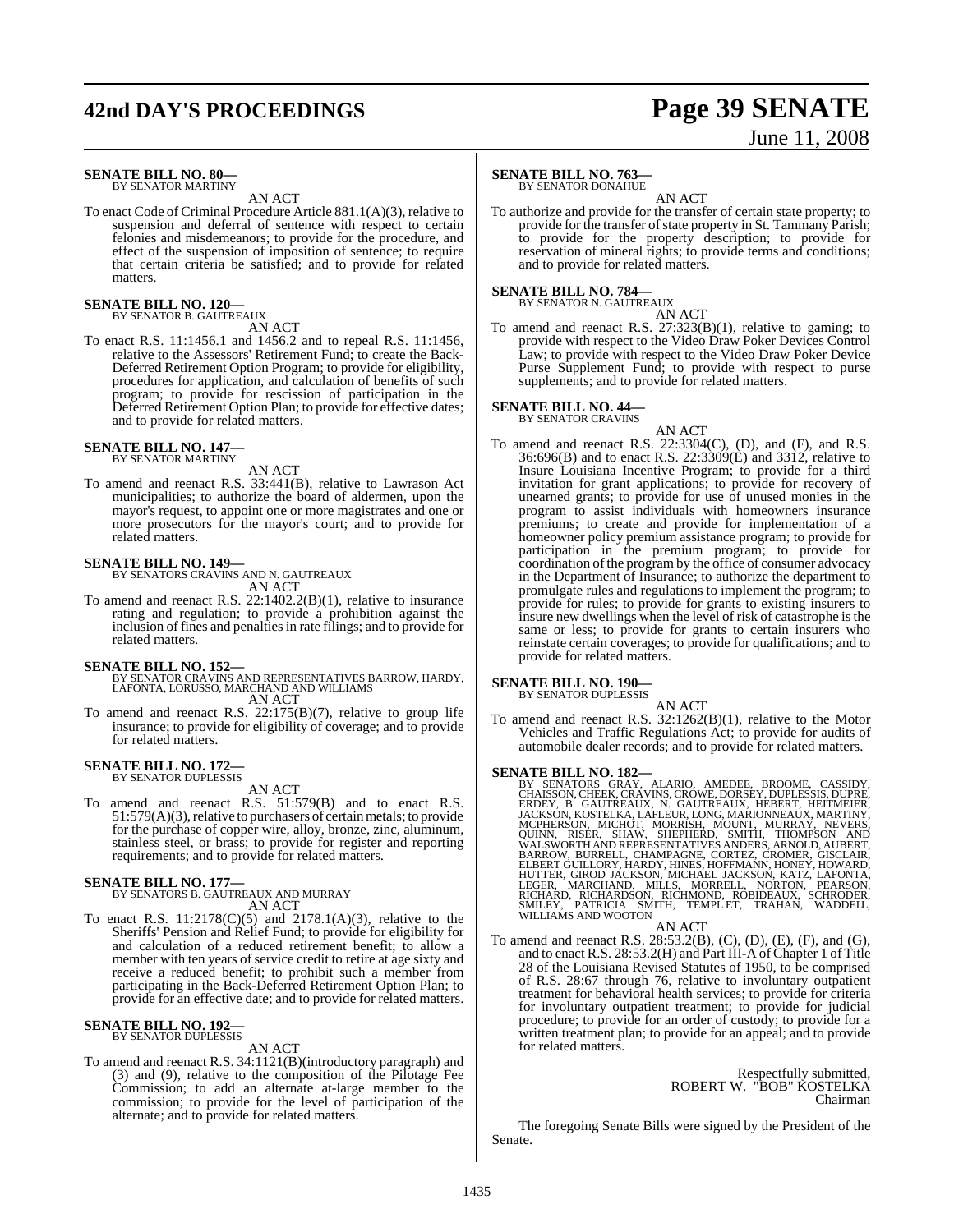## **Page 40 SENATE 42nd DAY'S PROCEEDINGS**

June 11, 2008

## **Privilege Report of the Committee on Senate and Governmental Affairs**

## **ENROLLMENTS**

Senator Kostelka, Chairman on behalf of the Committee on Senate and Governmental Affairs, submitted the following report:

June 11, 2008

To the President and Members of the Senate:

I am directed by your Committee on Senate and Governmental Affairs to submit the following report:

The following Senate Concurrent Resolutions have been properly enrolled:

### **SENATE CONCURRENT RESOLUTION NO. 94—** BY SENATOR QUINN

A CONCURRENT RESOLUTION

To commend Washington-St. TammanyElectric Co-operative (WST Electric) for seventy years of business serving the citizens of Washington, St. Tammany and Tangipahoa parishes.

### **SENATE CONCURRENT RESOLUTION NO. 97—** BY SENATOR NEVERS

A CONCURRENT RESOLUTION

To urge and request the Board of Regents to establish a group to review the core curriculum and other eligibility requirements currently established for the TOPS-Tech Award and to make recommendations regarding any changes deemed appropriate or necessary to ensure maximum utilization of the award by eligible students.

> Respectfully submitted, ROBERT W. "BOB" KOSTELKA Chairman

The foregoing Senate Concurrent Resolutions were signed by the President of the Senate.

## **Message to the Governor**

## **SIGNED SENATE BILLS**

June 11, 2008

To the Honorable Governor of the State of Louisiana:

The President of the Senate and the Speaker of the House of Representatives have signed the following Senate Bill:

**SENATE BILL NO. 188—** BY SENATORS MARIONNEAUX, SCALISE AND THOMPSON AN ACT

To amend and reenact Section 3 of Act No. 535 of the 1988 Regular Session of the Legislature, as amended by Section 2 of Act No. 285 of the 1992 Regular Session of the Legislature, Section 3 of Act No. 1291 of the 1997 Regular Session of the Legislature, Section 1 of Act No. 50 of the 1998 Regular Session of the Legislature, Section 1 of Act No. 7 of the 2001 First Extraordinary Session of the Legislature, Section 1 of Act No. 14 of the 2004 First Extraordinary Session of the Legislature, and Section 1 of Act No. 76 of the 2006 Regular Session of the Legislature, relative to the Louisiana Tax Free Shopping Program; to change the termination date of the program; and to provide for related matters.

and they are hereby presented for executive approval.

### Respectfully submitted, GLENN A. KOEPP Secretary of the Senate

## **Message from the House**

## **SIGNED HOUSE BILLS AND JOINT RESOLUTIONS**

## June 11, 2008

To the Honorable President and Members of the Senate:

I am directed to inform your honorable body that the Speaker of the House of Representatives has signed the following House Bills and Joint Resolutions:

**HOUSE BILL NO. 211—** BY REPRESENTATIVES CHANDLER, ARNOLD, FANNIN, AND HOWARD AND SENATOR WALSWORTH AN ACT

To amend and reenact R.S. 40:1730.24(A), relative to fees charged for building code regulations by third-party providers; to provide for local governmental entities to set maximum fees on inspections when those entities contract with a third-party provider; and to provide for related matters.

## **HOUSE BILL NO. 253—**

BY REPRESENTATIVE MILLS AN ACT

To amend and reenact R.S. 6:420(D) and (E) and to enact R.S. 6:420(F), relative to suspicious activities reported by financial institutions; to provide that state-chartered financial institutions provide a report of suspicious activity to the office of financial institutions in accordance with federal law; to provide that the commissioner may report suspicious activity to the attorney general or appropriate district attorney; and to provide for related matters.

## **HOUSE BILL NO. 278—**

BY REPRESENTATIVE ST. GERMAIN AN ACT

To amend and reenact R.S. 42:1115.1(E), relative to the limitation on the provision of food, drink, and refreshment to a public servant by certain persons; to provide an exception for certain activities by, on behalf of, or for the benefit of an agency; and to provide for related matters.

**HOUSE BILL NO. 301—** BY REPRESENTATIVE SAM JONES

## AN ACT

To amend and reenact R.S. 38:291(Z)(2)(introductory paragraph), relative to the St. Mary Levee District board of commissioners; to delete the requirement for board members to own property within the district; and to provide for related matters.

## **HOUSE BILL NO. 302—**

BY REPRESENTATIVES SAM JONES AND HARRISON AND SENATORS DUPRE AND B. GAUTREAUX AN ACT

To amend and reenact R.S. 22:1430.12(D), relative to the Louisiana Citizens Property InsuranceCorporation; to provide with respect to the rates charged by the corporation in St. Mary Parish; and to provide for related matters.

HOUSE BILL NO. 366—<br>BY REPRESENTATIVES KATZ, ARMES, AUBERT, BOBBY BADON, BALDONE, BARROW, BILLIOT, BURFORD, HENRY BURNS,<br>CHAMPAGNE, CHANDLER, CROMER, DOERGE, EDWARDS,<br>ELLINGTON, FANNIN, FRANKLIN, GALLOT, GISCLAIR, ELBERT<br>G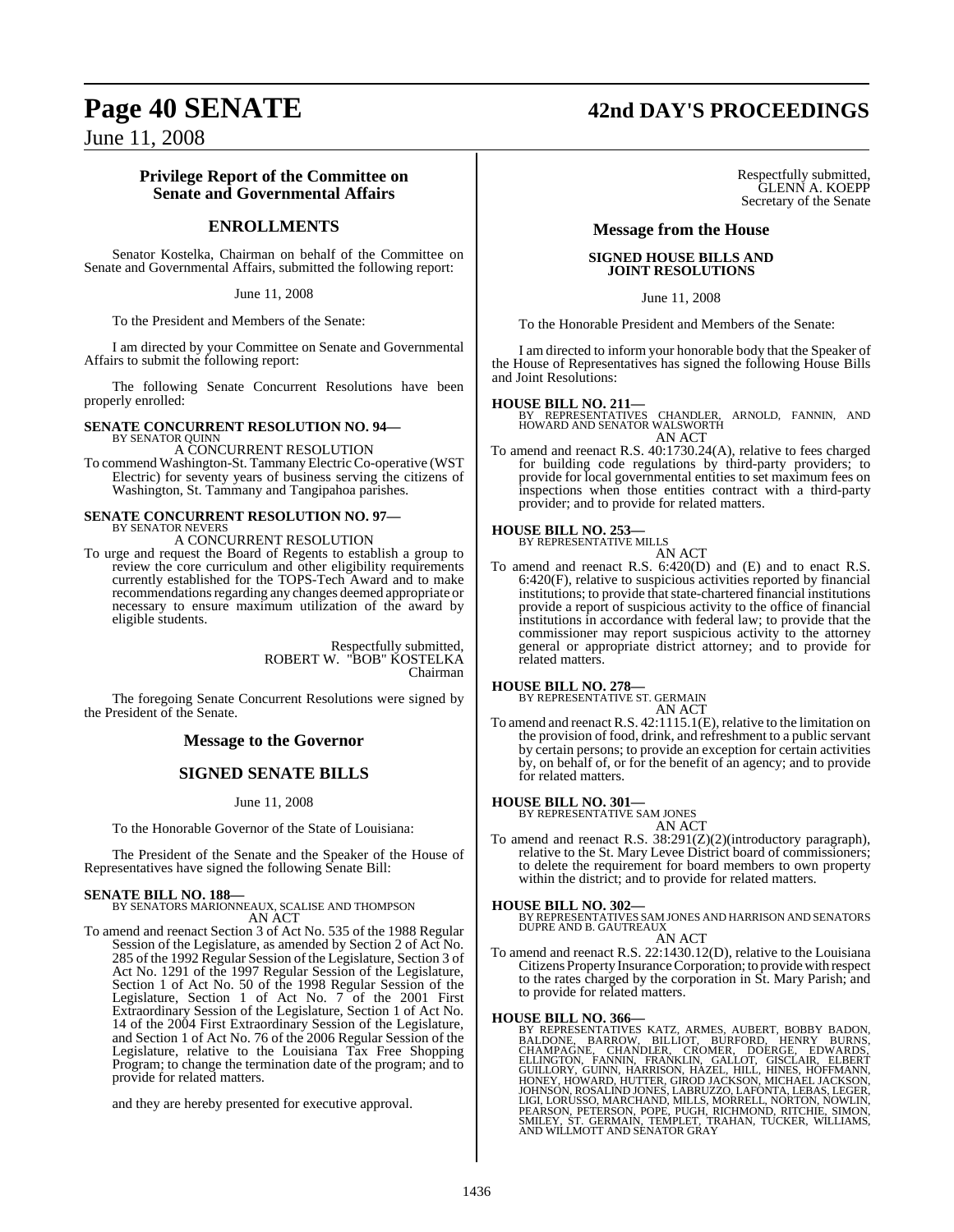## **42nd DAY'S PROCEEDINGS Page 41 SENATE**

# June 11, 2008

### AN ACT

To enact R.S. 46:450.6, relative to Medicaid benefits for former foster children; to allow the Department of Health and Hospitals to exercise its option to extend an alternative benefits package under the Medical Assistance Plan to independent foster care adolescents; to provide for the components of an alternative benefits package; to authorize the department to choose between regular Medicaid benefits or the alternative benefits package on behalf of participants; to provide for the promulgation of rules and regulations by the Department of Health and Hospitals; and to provide for related matters.

## **HOUSE BILL NO. 369—** BY REPRESENTATIVE KLECKLEY

AN ACT

To enact Part XXX-C of Chapter 1 of Title 22 of the Louisiana Revised Statutes of 1950, to be comprised of R.S. 22:1450.51 and 1450.52, relative to insurance product regulation; to provide for the state's participation in the Interstate Insurance Product Regulation Compact; to provide for the purposes of the compact; to provide for definitions; to provide for establishment of a commission and venue; to provide for powers of the commission; to provide for organization of the commission; to provide for meetings and acts of the commission; to provide for rules and operating procedures of the commission; to provide for rulemaking functions of the commission and opting out of uniform standards; to provide for commission records and enforcement; to provide for dispute resolution; to provide for product filing and approval; to provide for review of commission filing decisions; to provide for finances; to provide for eligibility of compacting states and effective date and amendments to the compact; to provide for withdrawal, default and termination of compacting states; to provide for severability and construction; to provide for binding effect of compact and other laws; to provide for the designation of the Louisiana compact commission official; and to provide for related matters.

## **HOUSE BILL NO. 393—**

BY REPRESENTATIVE GREENE AN ACT

To amend and reenact Code of Civil Procedure Article 1702(E), relative to default judgments; to provide for the confirmation of default judgments in a demand for divorce; to require certification of service; to provide for a certification by the clerk of court; and to provide for related matters.

## **HOUSE BILL NO. 424—** BY REPRESENTATIVE GREENE

AN ACT

To amend and reenact Code of Civil Procedure Article 74.4, relative to venue; to provide for venue for a suit on a promissory note; and to provide for related matters.

## **HOUSE BILL NO. 574—** BY REPRESENTATIVE GARY SMITH

AN ACT

To enact R.S. 17:7(27), relative to student and school employee interactions at public elementary and secondary schools; to require the State Board of Elementary and Secondary Education to adopt rules and regulations prohibiting certain interactions except in accordance with specified guidelines and limitations; to provide for exceptions; to provide for implementation, oversight, and enforcement of such guidelines and limitations by public school governing authorities; to provide for effectiveness; to provide an effective date; and to provide for related matters.

### **HOUSE BILL NO. 596—** BY REPRESENTATIVE LIGI

AN ACT

To amend and reenact R.S. 18:444(G), relative to parish executive committees of political parties in Jefferson Parish; to provide relative to the number of members on such committees and their election; to provide for effectiveness; and to provide for related matters.

## **HOUSE BILL NO. 671—**

BY REPRESENTATIVE NOWLIN AN ACT

To enact R.S. 17:1964(D)(17), relative to the Louisiana School of Math, Science, and the Arts; to require the board of directors of the school to develop and adopt a policy for sabbatical leave for certain employees; to provide for effectiveness; and to provide for related matters.

### **HOUSE BILL NO. 738—** BY REPRESENTATIVE BALDONE

AN ACT

To amend and reenact R.S. 23:162, relative to the employment of minors; to provide for the employment, under certain conditions, of minors twelve and thirteen years of age; and to provide for related matters.

### **HOUSE BILL NO. 772—**

BY REPRESENTATIVE MICHAEL JACKSON

- AN ACT
- To enact R.S. 33:9097.4, relative to East Baton Rouge Parish; to create the Melrose Place Crime Prevention District within the parish; to provide relative to the purpose, governance, powers, and duties of the district; to provide for the imposition of a parcel fee and for the use thereof; and to provide for related matters.

## **HOUSE BILL NO. 829—**

BY REPRESENTATIVE DANAHAY AN ACT

To amend and reenact R.S. 42:1123(36), relative to governmental ethics; to provide relative to the time period during which public employees may accept certain donations and contributions from specified not-for-profit organizations or funds within the organizations; to provide for the deadline by which the organizations must report such donations and contributions to the Board of Ethics; to provide relative to the effectiveness of such provisions; and to provide for related matters.

## **HOUSE BILL NO. 854—** BY REPRESENTATIVE LAMBERT

AN ACT To amend and reenact R.S. 13:312(1)(b) and 312.1(A), relative to court of appeal judges; to divide the first district of the Court of Appeal for the First Circuit into geographical election sections for the purposes of qualification and election; to provide relative to the term of office for such judges; to provide for effective dates; and to provide for related matters.

### **HOUSE BILL NO. 873—**

BY REPRESENTATIVES SIMON, ABRAMSON, ARMES, AUSTIN<br>BADON, BOBBY BADON, BALDÓNE, HENRY BURNS, CARMODY,<br>CHAMPAGNE, CHANDLER,CHANEY,CONNICK,DOWNS,EDWARDS,<br>GALLOT,GISCLAIR,GREENE,GUINN,HARDY,HAZEL,HENDERSON,<br>HENRY, HINES, HOFFM LIGI, LOPINTO, LORUSSO, MILLS, MORRELL, NORTON, PEARSON,<br>PONTI, POPE, PUGH, RICHARDSON, SCHRODER, JANE SMITH, ST.<br>GERMAIN, TALBOT, TEMPLET, TUCKER, WADDELL, WHITE, AND<br>WILLMOTT

## AN ACT

To amend and reenact R.S. 18:1306(E)(2), relative to voting; to provide relative to procedures for absentee by mail and early voting; to provide relative to materials for absentee by mail and early voting; to provide relative to certificates on absentee by mail and early voting ballot envelopes; and to provide for related matters.

### **HOUSE BILL NO. 947—**

BY REPRESENTATIVE HUTTER

AN ACT To amend and reenact R.S. 42:1123(13), relative to the acceptance of certain things of economic value; to provide relative to the acceptance of complimentary admission to certain events by public servants; and to provide for related matters.